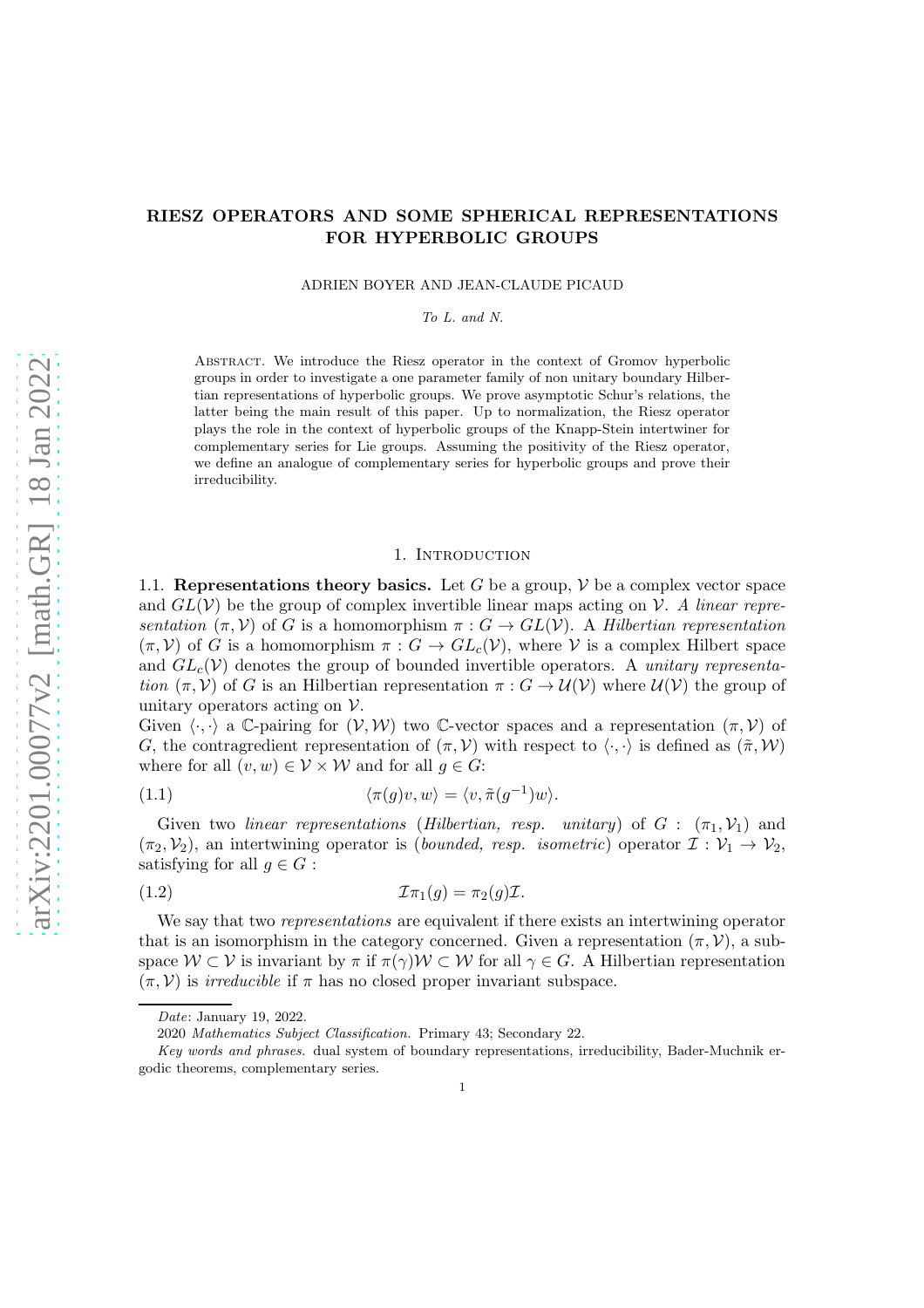1.2. General discussion about the dual of a group. A basic problem in harmonic analysis on a locally compact group G is to describe the set  $\widehat{G}$  of all irreducible unitary representations, up to equivalence, called the unitary dual of  $G$ . For example, in the setting of reductive Lie groups this problem can be solved and we refer to the introduction of [\[52\]](#page-53-0) for more details in this context. In the setting of countable discrete groups the situation is drastically different. Except for virtually abelian groups, the dual space of a discrete group  $\Gamma$  is not even a Hausdorff space for the standard topology structure (see for instance Glimm [\[33\]](#page-53-1) and Thoma [\[53\]](#page-53-2)). Quoting the authors of  $[17]$  (see also [\[28\]](#page-52-1)) : "In all other cases there is no natural Borel coding of  $\hat{\Gamma}$ , i.e.  $\hat{\Gamma}$  is not countably separated; for lack of a systematic procedure of constructing all irreducible representations, a natural problem is to construct large classes of irreducible representations."

According to [\[27\]](#page-52-2), this is of interest to understand the non unitary-dual of a group. In this paper we will construct a large class of irreducible Hilbertian representations for non-elementary Gromov hyperbolic groups [\[34\]](#page-53-3) and exhibit a subclass of those groups for which those irreducible non-unitary Hilbertian representations can be unitarized.

1.3. Construction of representations for Gromov hyperbolic groups: the spherical boundary representations. Let  $\Gamma$  be a non-elementary discrete Gromov hyperbolic group. We will consider  $\delta$ -hyperbolic metric spaces  $(X, d)$ , roughly geodesic and  $\epsilon$ -good (see Section [2.3](#page-8-0) for the definitions and Section [1.4](#page-2-0) for the motivation) on which  $\Gamma$  acts properly and cocompactly by isometries. Fix such  $(X, d)$ , pick  $o \in X$  and set  $B(o, R) = \{x \in X | d(o, x) < R\}.$  Recall that the Gromov boundary  $\partial X$  of  $(X, d)$  is endowed with a family of conformal visual metrics  $(d_{x,\epsilon})_{x\in X}$  associated with a parameter  $\epsilon$ . The compact metric space  $(\partial X, d_{o,\epsilon})$  admits a Hausdorff measure of dimension

<span id="page-1-1"></span>
$$
(1.3) \t\t D := \frac{Q}{\epsilon}
$$

where

(1.4) 
$$
Q = Q_{\Gamma,d} := \limsup_{R \to +\infty} \frac{1}{R} \log |\Gamma.o \cap B(o, R)|,
$$

is the critical exponent of  $\Gamma$  (w.r.t. its action on  $(X, d)$ ). This D-Hausdorff measure is nonzero, finite, unique up to a constant, and denoted by  $\nu<sub>o</sub>$  when we normalize it to be a probability. In the context of compact quotients of Hadamard manifolds  $\nu<sub>o</sub>$  is known as the Patterson-Sullivan measure. The class of measures  $[\nu_o]$  is invariant under the action of  $\Gamma$  and independent of the choice of  $\epsilon$ . Hence, it induces a one parameter family of representations which we call spherical boundary representations, already studied in [\[10\]](#page-52-3) and defined by :

<span id="page-1-0"></span>(1.5) 
$$
\pi_t(\gamma)v(\xi) = \left(\frac{d\gamma_*\nu}{d\nu}(\xi)\right)^{\frac{1}{2}+t}v(\gamma^{-1}\xi), \quad (t \in \mathbb{R}, \ v \in L^2(\partial X, \nu_o))
$$

whose class depends a priori on  $(X, d)$ .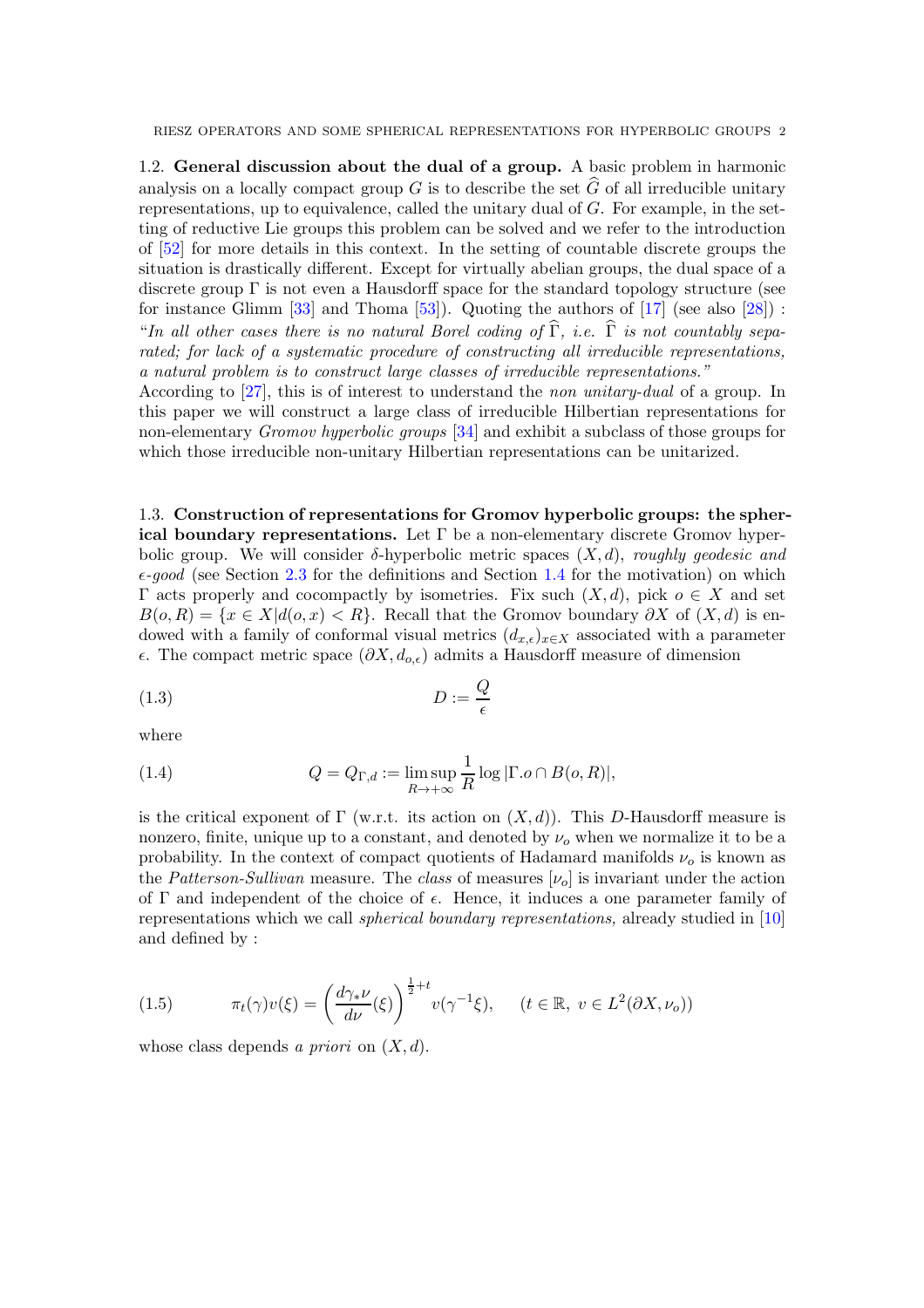The adjoint operator  $\pi_t^*(\gamma)$  of  $\pi_t(\gamma)$  is given for any  $\gamma \in \Gamma$  by:

(1.6) 
$$
\pi_t^*(\gamma) = \pi_{-t}(\gamma^{-1}).
$$

In the following, we will denote  $\langle \cdot, \cdot \rangle$  the inner product on  $L^2(\partial X, \nu_o)$ , and if  $\mathbf{1}_{\partial X}$  is the characteristic function of  $\partial X$  we will consider the spherical function :

(1.7) 
$$
\phi_t : \gamma \in \Gamma \mapsto \langle \pi_t(\gamma) \mathbf{1}_{\partial X}, \mathbf{1}_{\partial X} \rangle.
$$

The representation  $\pi_0$  is unitary and might be thought as an analog of the endpoint of principal series for  $SL(2,\mathbb{R})$ . It appears in different contexts as a boundary representation and it is also called quasi-regular representation (or Koopman representation) see [\[18\]](#page-52-4), [\[3\]](#page-52-5), [\[32\]](#page-53-4), [\[10\]](#page-52-3), [\[12\]](#page-52-6), [\[13\]](#page-52-7), [\[15\]](#page-52-8), [\[14\]](#page-52-9), [\[29\]](#page-53-5), [\[41\]](#page-53-6) and [\[42\]](#page-53-7) for boundary representations and see [\[24\]](#page-52-10) and [\[25\]](#page-52-11) for other quasi-regular representations. More recently in [\[19\]](#page-52-12), boundary representations of hyperbolic groups have been used to obtain results in the general setting of locally compact groups.

<span id="page-2-0"></span>1.4. Intertwiner and Riesz operator. Define the operator for  $t > 0$ :

(1.8) 
$$
\mathcal{I}_t(v)(\xi) := \int_{\partial X} \frac{v(\eta)}{d_{o,\epsilon}^{(1-2t)D}(\xi,\eta)} d\nu_o(\eta).
$$

We call this operator the Knapp-Stein operator associated with the metric  $d$  in reference to [\[38\]](#page-53-8). It is a self-adjoint compact operator on  $L^2(\partial X, \nu_o)$ . The fundamental observation is that, when the metric space  $(X, d)$  is an  $\epsilon$ -good hyperbolic space, (see Nica and Špakula [\[48\]](#page-53-9) and Section [2.3](#page-8-0) below), the operator  $\mathcal{I}_t$  intertwines  $\pi_t$  and  $\pi_{-t}$  on  $L^2(\partial X, \nu_o)$ , namely for all  $\gamma \in \Gamma$  and for all  $v \in L^2(\partial X, \nu_o)$ :

(1.9) 
$$
\mathcal{I}_{t}\pi_t(\gamma)v = \pi_{-t}(\gamma)\mathcal{I}_t v.
$$

In the following, it will be convenient to introduce the function

<span id="page-2-1"></span>(1.10) 
$$
\sigma_t : \xi \in \partial X \mapsto \mathcal{I}_t(\mathbf{1}_{\partial X})(\xi) \in \mathbb{R}^+ \quad (t > 0).
$$

According to the previous notations, we define as well the spherical Riesz operator of order  $t > 0$ , the Riesz operator for short, as:

(1.11) 
$$
\mathcal{R}_t(v)(\xi) := \frac{1}{\sigma_t(\xi)} \int_{\partial X} \frac{v(\eta)}{d_{o,\epsilon}^{(1-2t)D}(\xi, \eta)} d\nu_o(\eta).
$$

1.5. Several representations. Let  $\mathbb{C}[\Gamma]$  the group algebra and for each  $t \in \mathbb{R}_+$  set :

<span id="page-2-2"></span>(1.12) 
$$
\mathcal{F}_{t,1_{\partial X}} := \pi_t(\mathbb{C}[\Gamma]) \subset L^2(\partial X, \nu_o).
$$

The mapping  $(v, w) \mapsto \langle v, \mathcal{I}_t^2(w) \rangle$  is a positive symmetric sesquilinear form on  $\mathcal{F}_{t,1_{\partial X}}$ . Set  $N_t := \{v \in \mathcal{F}_{t,1_{\partial X}} | \mathcal{I}_t(v) = 0\}$ . Endow the quotient space  $\mathcal{F}_{t,1_{\partial X}}/N_t$  with the inner product  $\langle \cdot, \mathcal{I}_t^2(\cdot)\rangle$ . Let  $(\mathcal{K}_t, \langle \cdot, \cdot \rangle_{\mathcal{K}_t})$  be the Hilbert space completion of  $\mathcal{F}_{t,1_{\partial X}}/N_t$  with respect to  $\langle \cdot, \mathcal{I}_t^2(\cdot) \rangle$ . In an analogous way, with the hypothesis that the Riesz operator is positive (and we will show that this is equivalent for  $\mathcal{I}_t$  to be positive), the bilinear form  $\langle \cdot, \mathcal{I}_t(\cdot) \rangle$  induces another Hilbert space which will be denoted by  $(\mathcal{H}_t, \langle \cdot, \cdot \rangle_{\mathcal{H}_t})$ . We have: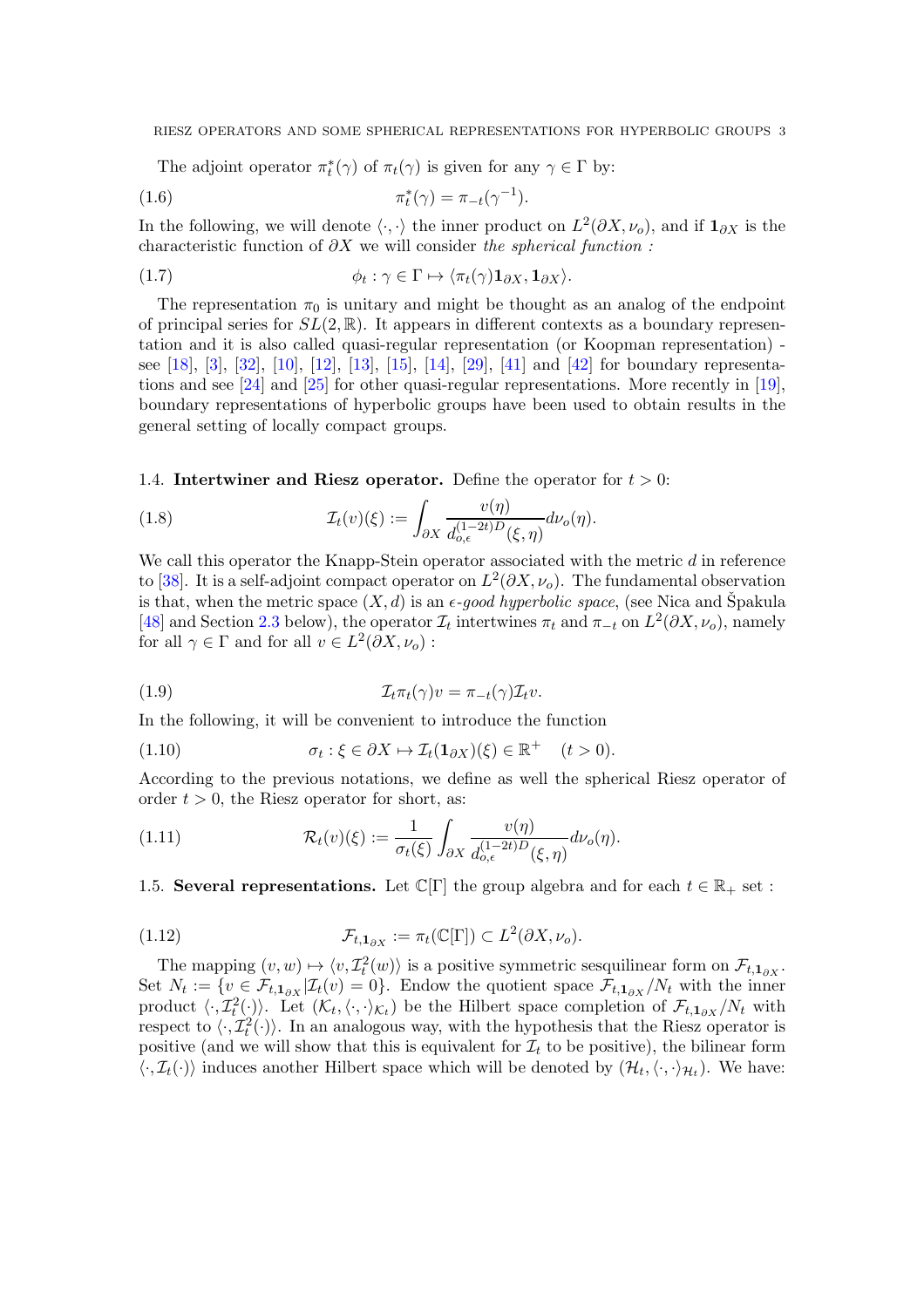<span id="page-3-0"></span>**Proposition 1.1.** If for some  $t > 0$  the operator  $\mathcal{R}_t$  is positive, then  $(\pi_t, \mathcal{H}_t)$  is a unitary representation.

We shall study in the following the families of *Hilbertian representations*  $(\pi_t, \mathcal{K}_t)_{t>0}$ and *unitary representations*  $(\pi_t, \mathcal{H}_t)_{0 \le t \le \frac{1}{2}}$  when the Riesz operator is assumed to be positive (and we will see that a necessary condition for positivity is  $t \leq 1/2$ ). The latter are the analogous of complementary series.

1.6. Results. Let  $\Gamma$  be a non elementary Gromov hyperbolic group acting cocompactly and properly on a roughly geodesic,  $\epsilon$ -good,  $\delta$ -hyperbolic space  $(X, d)$ . Let  $\partial X$  be the Gromov boundary of X and set  $\overline{X} := X \cup \partial X$ . Define for any  $R > 0$  and for any non-negative integers  $n \geq 1$ , the spheres  $S_{n,R}^{\Gamma} := \{ \gamma \in \Gamma | (n-1)R \leq d(o, \gamma o) < nR \}.$ The cardinal of  $S_{n,R}^{\Gamma}$  is denoted by  $|S_{n,R}^{\Gamma}|$ .

To write the next statements in a synthetic form, we adopt the following notations : for  $t > 0$ , we set  $\mathcal{E}_{t,0} = L^2(\partial X, \nu_o)$  and  $\mathcal{E}_{t,2} = \mathcal{K}_t$ . For the defintion of  $\mathcal{E}_{t,1}$ , we need to assume that  $0 < t \leq \frac{1}{2}$  and that  $\mathcal{R}_t$  is positive. Under these assumptions we set  $\mathcal{E}_{t,1} = \mathcal{H}_t$ . Then we can state our main result, the following asymptotic Schur's orthogonality relations :

<span id="page-3-1"></span>**Theorem 1.2.** For any  $R > 0$  large enough, there exists a sequence of measures  $\beta_{n,R}$ :  $\Gamma\to\mathbb{R}^+$ , supported on  $S^{\Gamma}_{n,R}$ , satisfying  $\beta_{n,R}(\gamma)\leq C/|S^{\Gamma}_{n,R}|$  for some  $C>0$  independent of n such that for all  $t, t' > 0$ , for all  $i, j = 0, 1, 2$ , for all  $f, g \in C(\overline{X})$ , for all  $v, w \in \mathcal{E}_{t,i}$ ,  $v', w' \in \mathcal{E}_{t',j}$ :

$$
\lim_{n \to \infty} \sum_{\gamma \in S_{n,R}^{\Gamma}} \beta_{n,R}(\gamma) f(\gamma o) g(\gamma^{-1} o) \frac{\langle \pi_t(\gamma)v, w \rangle_{\mathcal{E}_{t,i}}}{\phi_t(\gamma)} \frac{\overline{\langle \pi_{t'}(\gamma)v', w' \rangle}_{\mathcal{E}_{t',j}}}{\phi_{t'}(\gamma)}
$$
\n
$$
= \langle g_{\vert_{\partial X}} \mathcal{R}_t(v), \mathcal{R}_{t'}(v') \rangle \overline{\langle \mathcal{I}_t^i(w), f_{\vert \partial X} \mathcal{I}_{t'}^{j}(w') \rangle}.
$$

**Remark 1.3.** In the following cases,  $\beta_{n,R}$  is the uniform probability measure on  $S^{\Gamma}_{n,R}$ (namely  $\beta_{n,R} = \frac{1}{|C|}$  $|S_{n,R}^{\Gamma}|$  $\sum_{\gamma \in S_{n,R}^{\Gamma}} D_{\gamma o}$  where  $D_{\gamma o}$  stands for the unit Dirac mass at  $\gamma o$ ):

- (1)  $\Gamma = \mathbb{F}_r$  is the (non abelian) free group on  $r \geq 2$  generators acting on its standard Cayley graph with the standard left invariant word metric.
- (2)  $\Gamma$  is the fundamental group of a compact negatively curved manifold acting on  $(X, d)$  its universal cover.
- (3)  $\Gamma$  is a non elementary discrete group of isometries acting cocompactly on a CAT(-1) space with non arithmetic length spectrum.

**Remark 1.4.** The asymptotic Schur relations have been studied as such for tempered representations of Lie groups very recently in [\[26\]](#page-52-13). It is worth noting that the case  $(\mathcal{E}_{1,t}, \mathcal{E}_{1,t'})$  with  $t, t \leq \frac{1}{2}$  $\frac{1}{2}$  of the above theorem provides an example of Schur relations for unitary representations that are not tempered, namely the complementary series.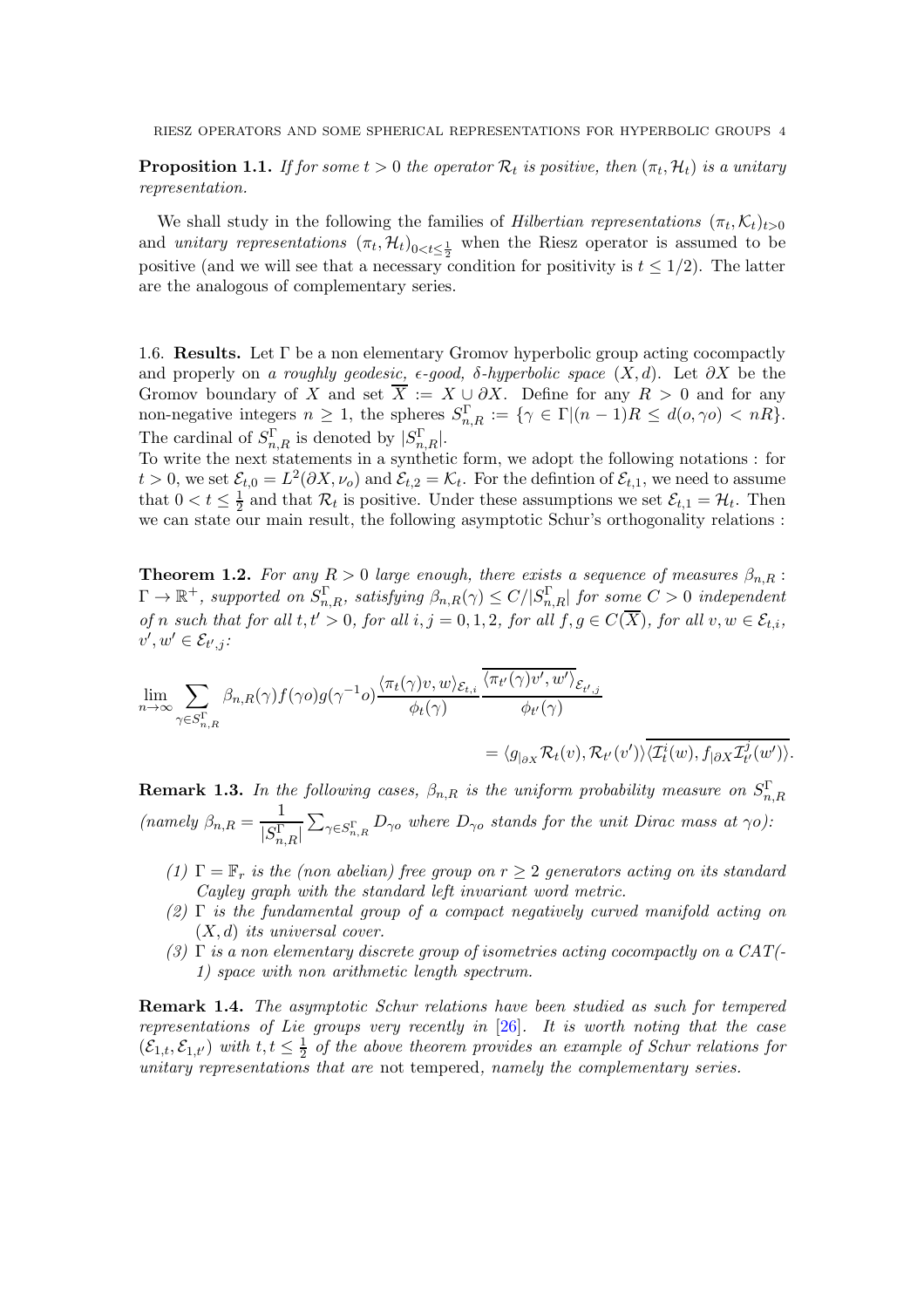We deduce three theorems  $\dot{a}$  la Bader-Muchnik from the above theorem. The main point is that the convergence (and the irreducibility) of  $\pi_t$  does not really depend on the Hilbert spaces on which  $\Gamma$  acts *via*  $\pi_t$ .

<span id="page-4-0"></span>**Corollary 1.5.** For any  $R > 0$  large enough, there exists a sequence of measures  $\beta_{n,R}$ :  $\Gamma\to\mathbb{R}^+$ , supported on  $S^{\Gamma}_{n,R}$ , satisfying  $\beta_{n,R}(\gamma)\leq C/|S^{\Gamma}_{n,R}|$  for some  $C>0$  independent of n such that for all  $t > 0$ , for all  $i = 0, 1, 2$ , for all  $f, g \in C(\overline{X})$ , for all  $v, w \in \mathcal{E}_{t,i}$ :

$$
\sum_{\gamma \in S_{n,R}^{\Gamma}} \beta_{n,R}(\gamma) f(\gamma o) g(\gamma^{-1} o) \frac{\langle \pi_t(\gamma)v, w \rangle_{\mathcal{E}_{t,i}}}{\phi_t(\gamma)} \to \langle g_{|_{\partial X}} \mathcal{R}_t(v), \mathbf{1}_{\partial X} \rangle \overline{\langle w, f_{|_{\partial X}} \rangle}_{\mathcal{E}_{t,i}},
$$

as  $n \to +\infty$ .

From which we obtain the following results of irreducibility of Hilbertian representations:

### <span id="page-4-1"></span>Corollary 1.6. Let  $t > 0$ .

- (1) The Riesz operator is injective if and only if the Hilbertian representation  $(\pi_t, L^2(\partial X, \nu_o))$ is irreducible.
- (2) If the Riesz operator is not injective, then the Hilbert space  $L^2(\partial X, \nu_o)$  splits as:

$$
L^2(\partial X,\nu_o)=\mathcal{V}_t\oplus \mathcal{W}_{-t},
$$

where  $(\pi_t, \mathcal{V}_t)$  and  $(\pi_{-t}, \mathcal{W}_{-t})$  are Hilbertian representations. Moreover:

- If  $0 < t < \frac{1}{2}$ , the representations are  $(\pi_t, \mathcal{V}_t)$  and  $(\pi_{-t}, \mathcal{W}_{-t})$  are infinite dimensional.
- Let  $t > 0$ . The Hilbertian representation  $(\pi_{-t}, W_{-t})$  is irreducible and thus the quotient representation  $(\pi_t, L^2(\partial X, \nu_o)/\mathcal{V}_t)$  is irreducible as the contragredient representation of  $(\pi_{-t}, W_{-t})$  with respect to the L<sup>2</sup>-pairing. Moreover  $(\pi_{-t}, W_{-t})$  and  $(\pi_{-t'}, W_{-t'})$  are inequivalent for positive real numbers  $t \neq t'.$
- If  $t=\frac{1}{2}$  $\frac{1}{2}$ , then  $(\pi_{-\frac{1}{2}}, \mathcal{W}_{-\frac{1}{2}})$  and  $(\pi_{\frac{1}{2}}, L^2(\partial X, \nu_o)/\mathcal{V}_{\frac{1}{2}})$  are the trivial representation.

<span id="page-4-2"></span>**Corollary 1.7.** Let  $t > 0$ . The Hilbertian representation  $(\pi_t, \mathcal{K}_t)$  is irreducible as well as its contragredient representation with respect to the  $L^2$ -pairing. Moreover  $(\pi_t, \mathcal{K}_t)$  and  $(\pi_{t'}, \mathcal{K}_{t'})$  are inequivalent for positive real numbers  $t \neq t'$ .

# <span id="page-4-3"></span>Corollary 1.8. We have:

- (1) It  $t = \frac{1}{2}$  $\frac{1}{2}$ , then  $(\pi_t, \mathcal{H}_t)$  is the trivial representation.
- <span id="page-4-4"></span>(2) If  $t > \frac{1}{2}$ , then  $\mathcal{R}_t$  cannot be positive.
- (3) If for some  $t \in ]0, \frac{1}{2}$  $\frac{1}{2}$ , the operator  $\mathcal{R}_t$  is positive, then  $(\pi_t, \mathcal{H}_t)$  is an infinite dimensional irreducible unitary representation and its contragredient representation with respect to the  $L^2$ -pairing is irreducible as well. Moreover  $(\pi_t, \mathcal{H}_t)$  and  $(\pi_{t'}, \mathcal{H}_{t'})$  are inequivalent for positive real numbers  $t \neq t'$  in  $[0, \frac{1}{2}]$  $\frac{1}{2}$ .

**Remark 1.9.** In this paper, the families  $(\pi_t)_{t \in \mathbb{R}}$  defined in [\(1.5\)](#page-1-0) (for different Hilbert spaces) can be thought as one parameter non-unitary deformations of  $\pi_o$ . The Hilbertian representations  $(\pi_t, \mathcal{K}_t)_{t \in \mathbb{R}_+^*}$  might be thought as an Hilbertian analog of complementary series for general hyperbolic groups.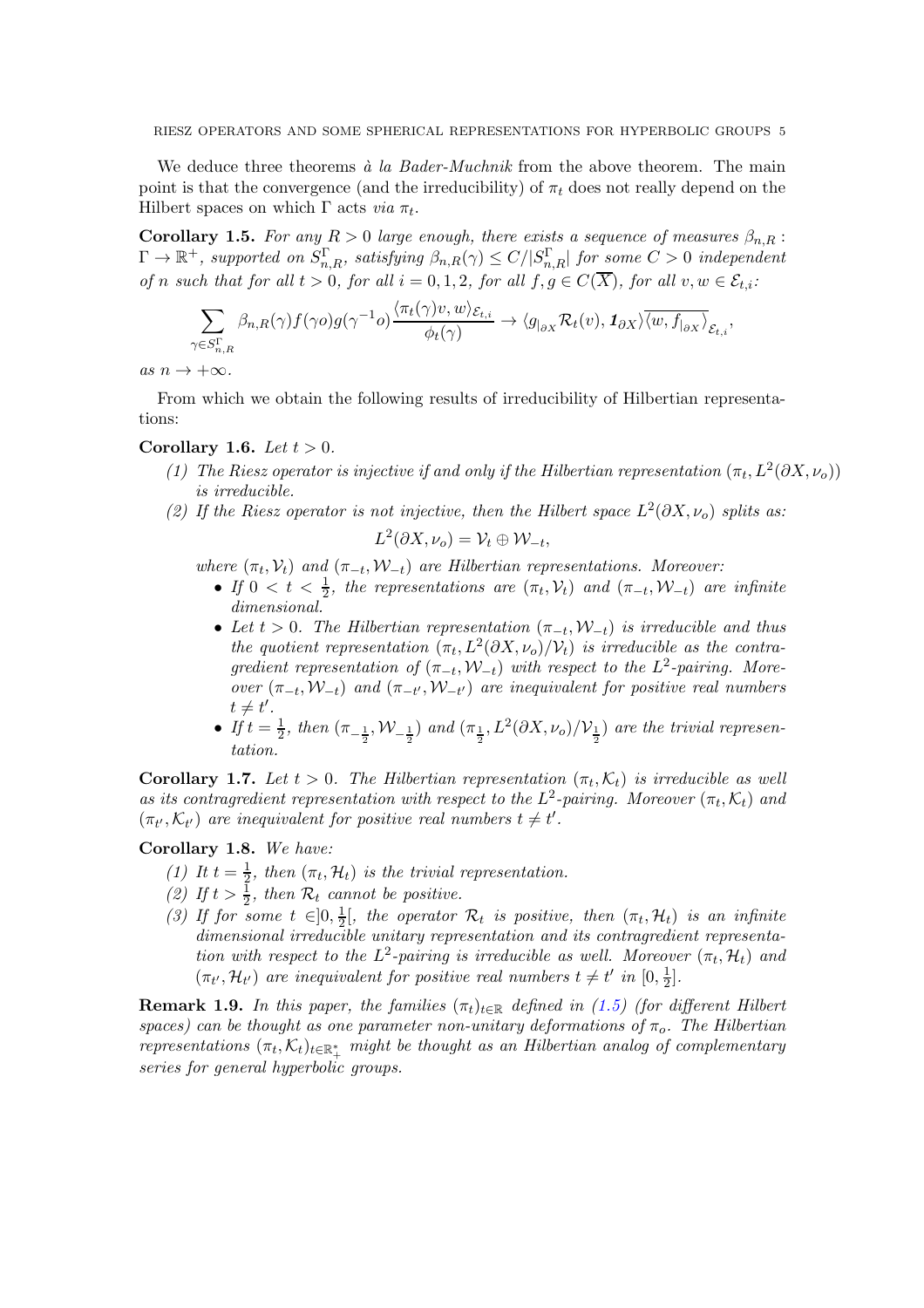1.7. Comments on conditionally negative hyperbolic groups. An hyperbolic group  $\Gamma$  may satisfy property  $(T)$  or in an opposite direction Haagerup property.

In the first case, the trivial representation (which is realized by  $(\pi_{\frac{1}{2}}, \mathcal{H}_{\frac{1}{2}})$ ) is isolated and this is an obstruction for the Riesz operator  $\mathcal{R}_t$  to be positive in a neighborhood of 1/2. We suspect the existence of  $\varepsilon > 0$  depending on  $(X, d)$  such that  $\mathcal{R}_t$  is positive on  $]0, \frac{1}{2} - \varepsilon]$  generalizing the positivity of  $\mathcal{R}_t$  obtained for uniform lattices of  $Sp(n, 1)$  in [\[21\]](#page-52-14) (see Theorem 3.4.3 in [\[21\]](#page-52-14) and also [\[39\]](#page-53-10)).

In the second case, amongst several definitions, Haagerup property is characterized by the existence of a proper and conditionally negative function on  $\Gamma$ , that is a map  $\psi : \Gamma \to \mathbb{R}_+$  satisfying for all  $n \geq 1$ , for all  $\gamma_1, \dots, \gamma_n \in \Gamma$  and for all real numbers  $\lambda_1, \cdots, \lambda_n$  such that  $\sum \lambda_i = 0$ ,

$$
\sum_{i,j}\lambda_i\lambda_j\psi(\gamma_j^{-1}\gamma_i)\leq 0.
$$

An example of such function is given by  $\psi(\gamma) = d(x, \gamma x)$  when  $\Gamma$  acts by isometries on an hyperbolic space  $(X, d)$ , with the additional hypothesis that d is of conditionally negative type, that is  $\sum_{i,j} \lambda_i \lambda_j d(x_i, x_j) \leq 0$  for all  $x_1, \dots, x_n \in X$  and  $\sum \lambda_i = 0$ . Then, the argument appearing in  $[7]$  for CAT(-1) spaces can be extended to the hyperbolic framework to deduce the positivity of  $\mathcal{R}_t$  for all  $t \in ]0, \frac{1}{2}$  $\frac{1}{2}$ . Namely :

<span id="page-5-0"></span>**Proposition 1.10.** If Γ acts on a proper δ-hyperbolic, roughly geodesic and  $\epsilon$ -good space  $(X, d)$  with compact quotient and d as above, then  $\mathcal{R}_t$  is positive for all  $0 < t \leq \frac{1}{2}$  $\frac{1}{2}$ .

We will see (Proposition [5.4\)](#page-34-0) that if  $\Gamma$  acts with compact quotient on  $(X, d)$  roughly geodesic,  $\delta$ -hyperbolic and  $\epsilon$ -good, positivity of  $(\mathcal{R}_t)_{t\in ]0,\frac{1}{2}]}$  implies Haagerup property 2 for Γ. Conversely, it would be interesting to know if Haagerup property for Γ implies the existence of a Γ-hyperbolic space  $(X, d)$  such that the corresponding Riesz operators are positive.

1.8. Structure of the paper. In Section [2,](#page-6-0) we introduce all the geometrical concepts concerning the hyperbolic spaces and groups. The notions of strongly hyperbolic space and  $\epsilon$ -good spaces are discussed. We also recall equidistribution results in the spirit of Margulis-Roblin. Then all the basics of Patterson-Sullivan measure theory are developed. We start Section [3](#page-12-0) by studying the properties of the function  $\sigma_t$  introduced in [\(1.10\)](#page-2-1), we prove elementary properties of the Riesz operator as well as for the intertwiner  $\mathcal{I}_t$ , such as its compacity. We discuss the existence of a left invertible operator of the intertwiner. In Section [4,](#page-26-0) we define and study the Hilbert spaces on which the group acts. In particular we study their pairing structure. In Section [5,](#page-32-0) we study and define the notion of spherical functions and make connections with positive definite functions. We also study the positivity of  $\mathcal{I}_t$  assuming the metric on the space X defines a negative definite kernel. In Section [6](#page-37-0) we prove spectral inequalities for  $\pi_t$  and we give several consequences of those inequalities as mixing properties of the boundary representations. We also introduce the generalized Poisson transform and the Riesz transform. Those operators are fundamental to establish all convergence theorems. Section [7](#page-45-0) is devoted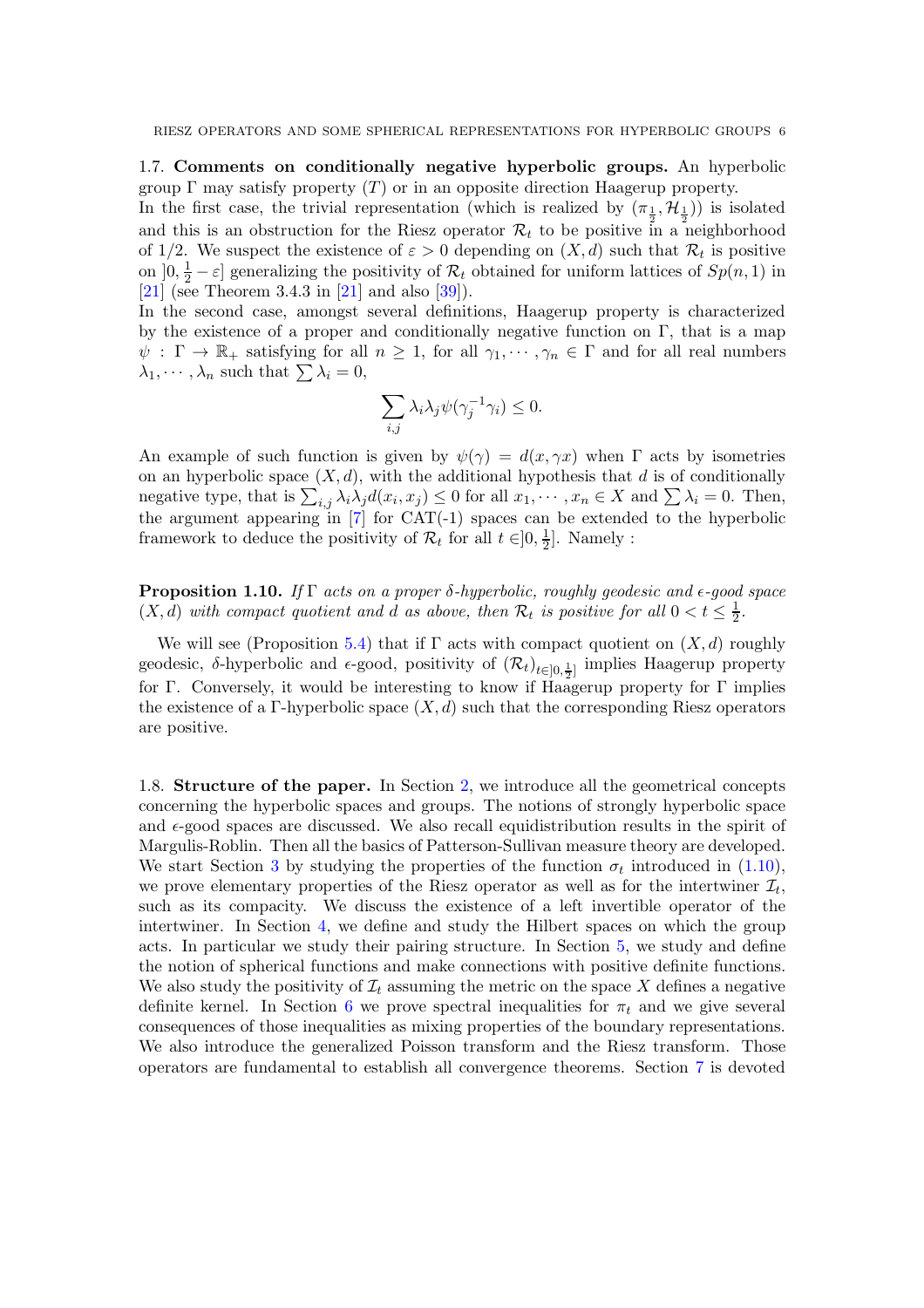to the proofs. Last, we add an appendix providing a way of unitarization based on  $\ell^2$ -cohomology of discrete groups.

Acknowledgement. We are grateful to Nigel Higson to have strengthened our interest in intertwining operator and would also like to thank Jean-Martin Paoli for having suggested to study the square of the intertwining operator. We wish to thank Vincent Millot for useful discussion and for the reference [\[50\]](#page-53-11). Eventually, we would like to thank Antoine Pinochet-Lobos for helpful comments on a first version of this manuscript. Finally, we are grateful to Marc Bourdon for discussions on Besov spaces and  $\ell^2$ -Betti numbers.

The first author thanks warmly Christophe Pittet for his support. The second author is grateful to Institut für Mathematik Universität Zürich - specially to Viktor Schröder and also for the stimulating ambiance in Dynamical Systems seminar - for their kind hospitality during the past two years when this work was partially completed.

<span id="page-6-0"></span>The authors thank the MFO for RIP program providing excellent research environment where this work has been initiating.

# 2. Preliminaries

In the sequel we adopt a universal notation  $C$  for constants independent of other variables than the global geometry.

# 2.1. Hyperbolic metric spaces and boundaries. (A good reference for this section is [\[16\]](#page-52-16)).

A metric space  $(X, d)$  is said to be *hyperbolic* if there exists  $\delta \geq 0$  and a<sup>[1](#page-6-1)</sup> basepoint  $o \in X$  such that for any  $x, y, z \in X$  one has

(2.1) 
$$
(x,y)_o \ge \min\{(x,z)_o,(z,y)_o\} - \delta,
$$

where  $(x, y)$ <sub>o</sub> stands for the *Gromov product* of x and y from o, that is

(2.2) 
$$
(x,y)_o = \frac{1}{2}(d(x,o) + d(y,o) - d(x,y)).
$$

We will call indifferently  $(X, d)$  a  $\delta$ -hyperbolic space when the constant  $\delta$  needs to be precised and we will only consider in the sequel proper hyperbolic metric spaces (metric spaces for which closed balls are compact).

A map  $\phi: (X, d_X) \to (Y, d_Y)$  between metric spaces is a *quasi-isometry* if there exist positive constants  $L, \lambda > 0$  so that

(2.3) 
$$
\frac{1}{L}d_X(x,y) - \lambda \le d_Y(\phi(x), \phi(y)) \le Ld_X(x,y) + \lambda.
$$

Within the class of *geodesic metric spaces*, hyperbolicity is invariant under quasiisometries, which is not the case for arbitrary metric spaces.

A sequence  $(a_n)_{n\in\mathbb{N}}$  in X converges at infinity if  $(a_i, a_j)_o \to +\infty$  as  $i, j$  goes to  $+\infty$ . Set  $(a_n) \sim (b_n) \Leftrightarrow (a_i, b_j)_o \to \infty$  as  $i, j \to \infty$ : It defines an equivalence relation and the set of equivalence classes (independant on the base point) is denoted by  $\partial X$ . The

<span id="page-6-1"></span><sup>&</sup>lt;sup>1</sup>if the condition holds for some *o* and  $\delta$ , then it holds for any *o* and  $2\delta$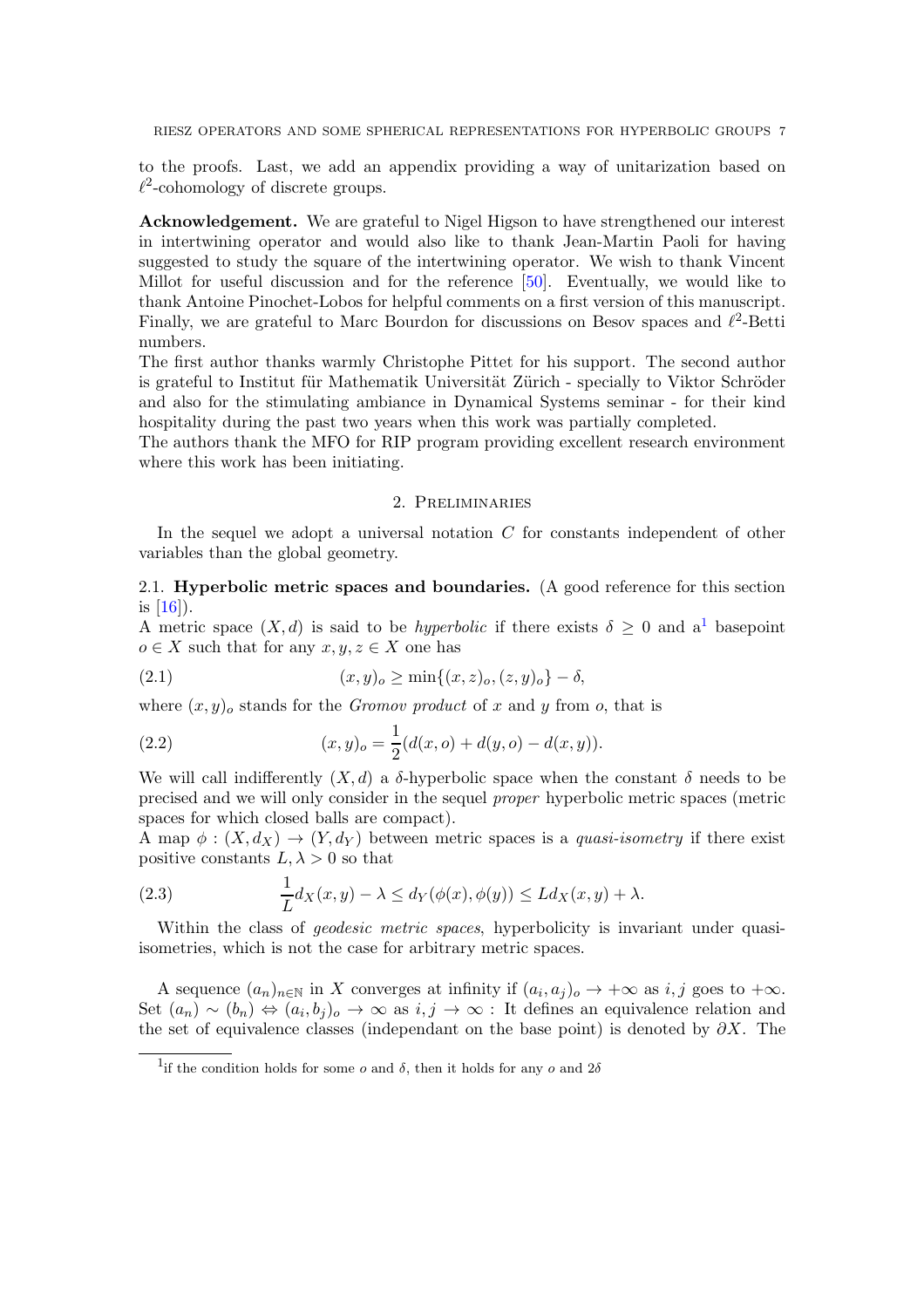topology on X naturally extends to  $\overline{X} := X \cup \partial X$  so that  $\overline{X}$  and  $\partial X$  are compact sets. The formula

(2.4) 
$$
(\xi, \eta)_o := \sup \liminf_{i,j} (a_i, b_j)_o
$$

(where the supremum is taken over au sequences  $(a_n)$ ,  $(b_n)$  which represent  $\xi$  and  $\eta$  respectively) allows to extend the Gromov product on  $\overline{X} \times \overline{X}$  but in a non continuous *way* in general (it is obviously continuous on  $X \times X$  as the distance function to a point is).

<span id="page-7-0"></span>Proposition 2.1. [\[16,](#page-52-16) 3.17 Remarks, p. 433]. Let  $(X, d)$  be an hyperbolic metric space and fix a base point o in X.

- (1) For all  $\xi, \eta$  in  $\overline{X}$  there exist sequences  $(a_n)$  and  $(b_n)$  such that  $\xi = \lim a_n$ ,  $\eta =$  $\lim b_n$  and  $(\xi, \eta)_o = \lim_{n \to +\infty} (a_n, b_n)_o$ .
- (2) For all  $\xi, \eta$  and u in  $\overline{X}$  by taking limits we still have

 $(\xi, \eta)_o \ge \min \{ (\xi, u)_o, (u, \eta)_o \} - 2\delta.$ 

(3) For all  $\xi, \eta$  in  $\partial X$  and all sequences  $(a_i)$  and  $(b_j)$  in X with  $\xi = \lim a_i$  and  $\eta = \lim b_i$ , we have:

$$
(\xi, \eta)_o - 2\delta \le \liminf_{i,j} (a_i, b_j)_o \le (\xi, \eta)_o.
$$

We refer to [\[32,](#page-53-4) 8.- Remarque, Chapitre 7, p. 122] for a proof of the statement (3). The boundary  $\partial X$  carries a family of *visual metrics*, depending on d and a real parameter  $\epsilon > 0$  denoted from now by  $d_{o,\epsilon}$ . For  $1 < \epsilon \leq \frac{\log(2)}{4\delta}$  $\frac{g(2)}{4\delta}$  then  $d_{o,\epsilon}$  is a metric, relative to a base point o on  $\partial X$  satisfying

(2.5) 
$$
e^{-\epsilon(\xi,\eta)_o-\epsilon c_v} \leq d_{o,\epsilon}(\xi,\eta) \leq e^{-\epsilon(\xi,\eta)_o},
$$

for some  $c_v > 0$  such that  $e^{-\epsilon c_v} = (3 - 2e^{\delta \epsilon}).$ 

We refer to [\[16,](#page-52-16) Chapter III-H pp. 435-437] for those visual metrics.

# 2.2. Hyperbolic groups.

2.2.1. Definition. A group  $\Gamma$  acts properly discontinuously on a proper metric space if for every compact sets  $K, L \subset X$ , the set  $\{\gamma \in \Gamma : \gamma K \cap L \neq \emptyset\}$  is finite. The action is said to be geometric if furthermore  $\Gamma$  acts by isometries and  $X/\Gamma$  is compact. A group  $\Gamma$  is said to be hyperbolic if it acts geometrically on a proper hyperbolic space. A hyperbolic group is necessarily finitely generated (by Svarc-Milnor's lemma). For such  $\Gamma$ , any finite set of generators  $\Sigma$  gives rise to a so called metric Cayley graph  $(\mathcal{G}(\Gamma, \Sigma), d_{\Sigma})$ whose set of vertices are the elements of  $\Gamma$ , linked by length-one edges if and only if they differ by an element of Σ. Every *geodesic* hyperbolic metric space  $(X, d)$  on which Γ acts geometrically is quasi-isometric to a (any of the) Cayley graph(s) of a hyperbolic group. All constructions below will depend a priori on hyperbolic metrics spaces  $(X, d)$ on which  $\Gamma$  acts geometrically and we will consider as well non geodesic hyperbolic spaces.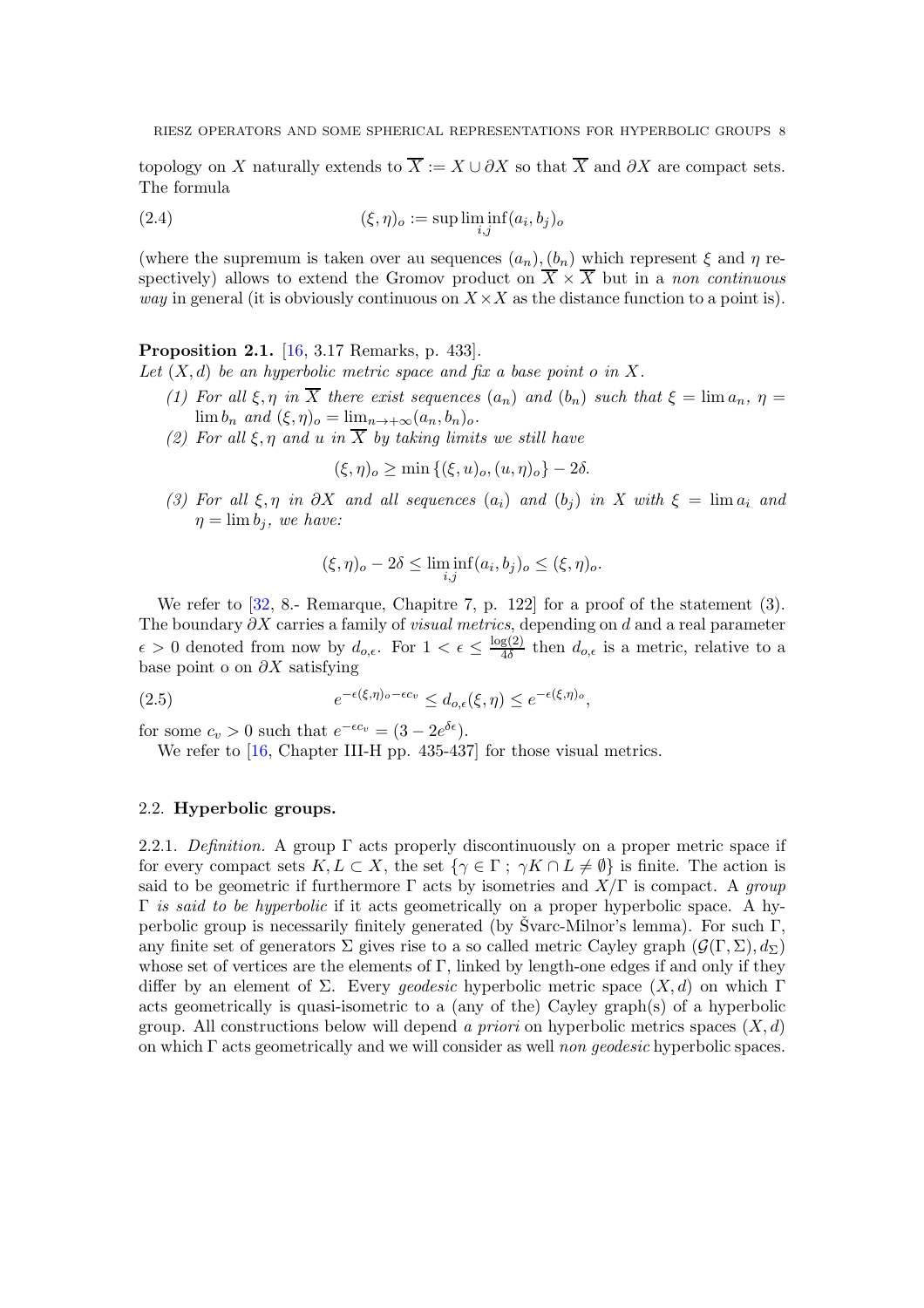2.2.2. *Notation.* As far as the geometry of  $(X, d)$  or that of Γ for its action as above is concerned, we will fix the following notations :

Endow  $\Gamma$  with the length function  $|\cdot|:\Gamma \to \mathbb{R}^+$  defined as  $|\gamma|=d(o,\gamma o)$  for a basepoint *o* and for any  $\gamma \in \Gamma$ .

The open (resp. closed) balls in X are denoted by  $B_X(x, R)$  (resp.  $\bar{B}_X(x, R)$ ) and define the spheres of X associated with  $n \in \mathbb{N}$  and fixed  $R > 0$  as  $S_{n,R}(o) = B_X(x,(n +$  $1(R) \setminus B_X(x, nR)$ , and the corresponding spheres of  $\Gamma$  as  $S_{n,R}^{\Gamma}(o) := \Gamma.o \cap S_{n,R}(o)$ . In the following, we will use the notation  $S_{n,R}$  and  $S_{n,R}^{\Gamma}$  rather than  $S_{n,R}(o)$  and  $S_{n,R}^{\Gamma}(o)$ , after having picked a base point o.

<span id="page-8-0"></span>2.3. Roughly geodesic spaces, good and strong hyperbolic spaces and Gromov boundary. The classical theory of  $\delta$ -hyperbolic spaces works under the assumption that the spaces are geodesic. In general, the Gromov product associated with a word metric on a Cayley graph of a Gromov hyperbolic group does not extend continuously to the bordification. In the following we will need metrics d on  $\Gamma$  such that the Gromov product extends continuously to the bordification : the price to pay is that  $(\Gamma, d)$  won't be geodesic but only roughly geodesic :

**Definition 2.2.** A metric space  $(X, d)$  is roughly geodesic if there exists  $C = C_X > 0$  so that for all  $x, y \in X$  there exists a rough geodesic joining x and y, that is map  $r : [a, b] \subset Y$  $\mathbb{R} \to X$  with  $r(a) = x$  and  $r(b) = y$  such that  $|t - s| - C_X \leq d(r(t), r(s)) \leq |t - s| + C_X$ for all  $t, s \in [a, b]$ .

We say that two rough geodesic rays  $r, r': [0, +\infty) \to X$  are equivalent if  $\sup_t d(r(t), r'(t)) < +\infty$ . We write  $\partial_r X$  for the set of equivalence classes of rough geodesic rays. When  $(X, d)$  is a proper roughly geodesic space,  $\partial X$  and  $\partial_r X$  coincide. If Γ is a hyperbolic group endowed with a left invariant hyperbolic metric quasi-isometric to a word metric, it turns out that the metric space  $(\Gamma, d)$  is a proper roughly geodesic δ-hyperbolic metric space, see for example [\[31,](#page-53-12) Section 3.1]. Hence a hyperbolic group acts geometrically on a proper, roughly geodesic  $\delta$ -hyperbolic metric space.

**Definition 2.3.** (Nica-Špakula) We say that a hyperbolic space X is  $\epsilon$ -good, where  $\epsilon > 0$ . if the following two properties hold for each base point  $o \in X$ :

- The Gromov product  $(\cdot, \cdot)_o$  on X extends continuously to the bordification  $X\cup\partial X$ .
- The map  $d_{o,\epsilon}: (\xi, \eta) \in \partial X \mapsto e^{-\epsilon(\xi, \eta)_{o}}$  is a metric on  $\partial X$ .

The metric space  $(\partial X, d_{o,\epsilon})$  is a compact subspace of the bordification  $\overline{X} := \partial X \cup X$ (also compact) and the open ball centered at  $\xi$  of radius r with respect to  $d_{o,\epsilon}$  will be denoted by  $B(\xi, r)$ .

In [\[48\]](#page-53-9) the authors introduce the notion of strong hyperbolicity that we recall here:

**Definition 2.4.** A metric space  $(X,d)$  is  $\epsilon$ -strongly hyperbolic if for all  $x, y, z, o$  we have

$$
e^{-\epsilon(x,y)_o} \le e^{-\epsilon(x,z)_o} + e^{-\epsilon(z,y)_o}.
$$

Then, the authors prove the following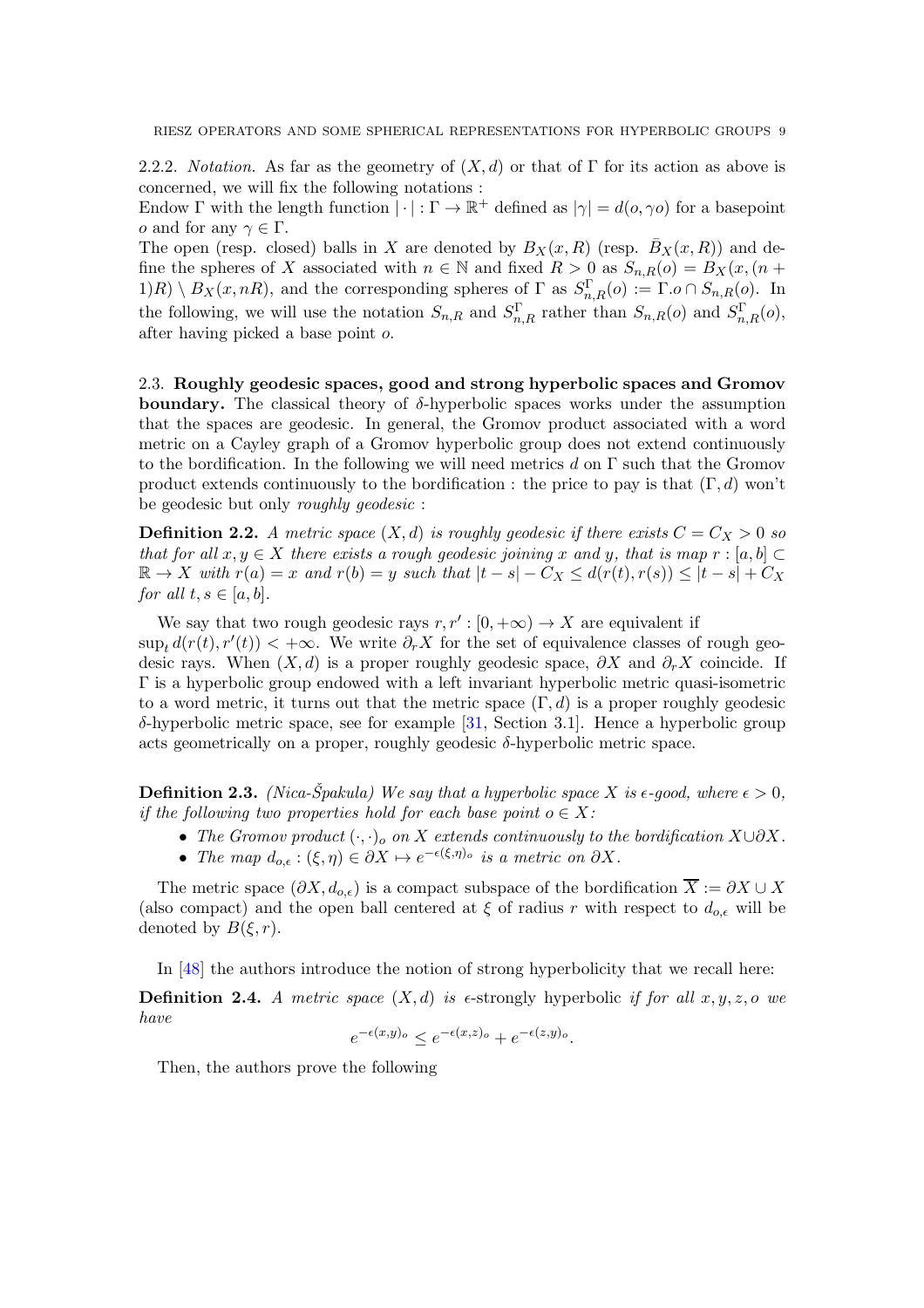**Theorem 2.5.** (Nica-Špakula) An  $\epsilon$ -strongly hyperbolic space is a  $\epsilon$ -good,  $\frac{\log(2)}{\epsilon}$ -hyperbolic space.

To sum up, we state the following theorem, that is a combination of results due to Blachère, Haïssinsky and Matthieu  $[6]$  and of Nica and Spakula  $[48]$  $[48]$ .

Theorem 2.6. A hyperbolic group acts by isometries, properly discontinuously and cocompactly on a roughly geodesic  $\epsilon$ -good  $\delta$ -hyperbolic space.

As indicated in the introduction, we will consider in the following geometric actions of Γ (hyperbolic) on roughly geodesic,  $\epsilon$ -good hyperbolic spaces  $(X, d)$ . Two examples of such spaces are given 1) by the group  $\Gamma$  itself endowed with the Mineyev metric [\[44\]](#page-53-13) and 2) again by Γ endowed with Green metrics  $d_{\mu}$  associated with symmetric finitely supported random walks  $\mu$ . Roughly geodesic property of the second (family of) example is proved by Blachère, Haïssinsky and Matthieu in  $[6]$  and Nica and Spakula in  $[48]$  $[48]$ prove that  $(\Gamma, d_{\mu})$  is a  $\epsilon$ -strongly hyperbolic space.

# From now on, except if indicated, we consider  $(X, d)$  a proper roughly geodesic  $\epsilon$ -good  $\delta$ -hyperbolic space.

2.4. **Busemann functions.** In the context of  $\epsilon$ -good spaces, the Busemann function is defined as :

$$
(2.6) \qquad \beta.(\cdot,\cdot):(\xi,x,y)\in\partial X\times X\times X\mapsto\beta_{\xi}(x,y)=\lim_{z\to\xi}d(x,z)-d(z,y)\in\mathbb{R}.
$$

Note that:

(2.7) 
$$
\beta_{\xi}(x,y) = 2(\xi,y)_x - d(x,y).
$$

Proposition [2.1](#page-7-0) (3) implies that we have for all  $\xi \in \partial X$  and for all  $x, y \in X$ :

$$
(2.8) \qquad (\xi, y)_x \le d(x, y),
$$

and thus

$$
\beta_{\xi}(x, y) \le d(x, y).
$$

The visual metrics  $(d_{x,\epsilon})_{x\in X}$  of parameter  $\epsilon > 0$  on the boundary satisfy the following conformal relation, that is for all  $x, y \in X$  and for all  $\xi, \eta \in \partial X$  we have:

<span id="page-9-0"></span>(2.10) 
$$
d_{y,\epsilon}(\xi,\eta) = \exp\left(\frac{\epsilon}{2}(\beta_{\xi}(x,y) + \beta_{\eta}(x,y))\right) d_{x,\epsilon}(\xi,\eta).
$$

2.5. The Patterson-Sullivan measure. Recall that the volume growth of Γ-orbits on  $(X, d)$  is controlled as

$$
(2.11) \tC^{-1}e^{QR} \le |\Gamma.o \cap B(o, R)| \le Ce^{QR},
$$

for some constant C independent of R.

The limit set of Γ denoted by  $\Lambda_{\Gamma}$  is the set of accumulation points in  $\partial X$  of an (actually any) orbit. Namely  $\Lambda_{\Gamma} := \overline{\Gamma \cdot o} \cap \partial X$ , with the closure in  $\overline{X}$ .

We say that  $\Gamma$  is non-elementary if  $\sharp \Lambda_{\Gamma} > 2$  (and in this case,  $\sharp \Lambda_{\Gamma} = \infty$ ). In the following Γ acts geometrically so that  $Λ<sub>Γ</sub> = ∂X$ .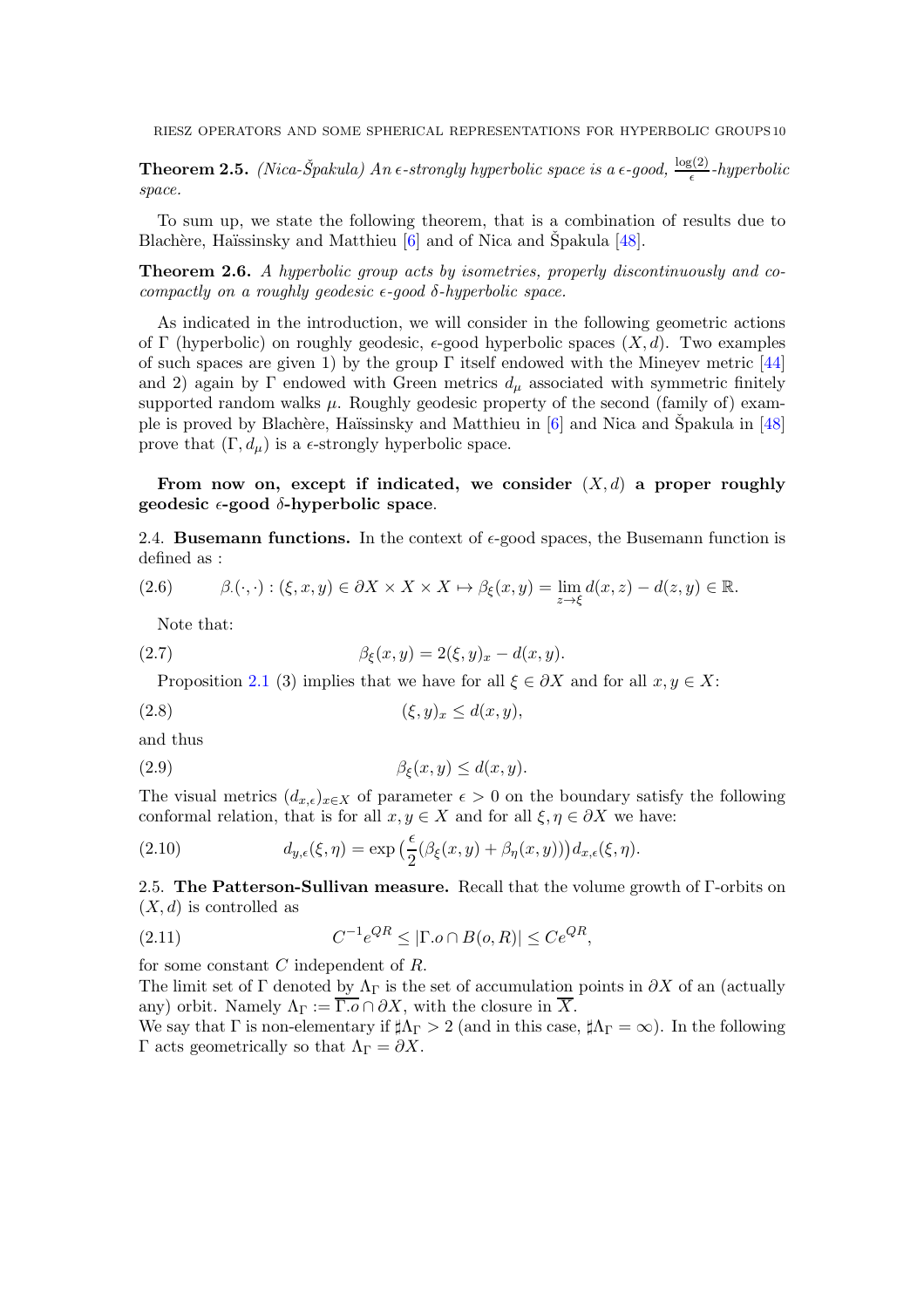The Patterson-Sullivan measure  $\nu_{o}$  is quasi-invariant under the action of Γ on  $\partial X$  and since we are working in the setting of hyperbolic groups actings on  $\epsilon$ -good  $\delta$ -hyperbolic space we have for  $\nu_o$ -almost every  $\xi \in \partial X$ :

(2.12) 
$$
\frac{d\gamma_* \nu_o}{d\nu_o}(\xi) = e^{Q\beta_{\xi}(o,\gamma o)}.
$$

It turns out that the support of  $\nu_0$  is in  $\partial X$  and moreover  $\nu_0$  is Ahlfors regular of dimension  $D$ , which means that we have the following estimate for the volumes of balls: there exists  $C_{\nu} > 0$  so that for all  $\xi \in \Lambda_{\Gamma}$  for all  $r \leq Diam(\partial X)$ :

(2.13) 
$$
C_{\nu}^{-1}r^{D} \leq \nu_{o}(B(r,\xi)) \leq C_{\nu}r^{D}.
$$

Finally, the Patterson-Sullivan measure is ergodic for the action of  $\Gamma$ , and thus unique up to a constant. The foundations of Patterson-Sullivan measures theory are in the important papers [\[49\]](#page-53-14) and [\[51\]](#page-53-15) (see also [\[7\]](#page-52-15),[\[18\]](#page-52-4) and [\[45\]](#page-53-16) for more general results in the context of  $CAT(-1)$  spaces). These measures are also called *conformal densities*. When considering hyperbolic spaces (and discrete groups acting on it), analogous constructions give rise to *quasi-conformal densities*. For a non-elementary hyperbolic group  $\Gamma$  acting on a proper hyperbolic space, Coornaert  $[22,$  Théorème 8.3] proves the existence of Γinvariant quasi-conformal densities of dimension Q. This construction has been extended to the case of roughly geodesic metric spaces in [\[6\]](#page-52-17).

### 2.6. Some properties on the boundary.

2.6.1. Upper Gromov bounded by above. We say that a space  $X$  is upper Gromov bounded by above with respect to o, if there exists a constant  $M_X > 0$  such that for all  $x \in X$ ,

(2.14) 
$$
\sup_{\xi \in \partial X} (\xi, x)_o \geq d(o, x) - M_X.
$$

This definition appears in the work of Connell and Muchnik in [\[23\]](#page-52-19) as well as in the work of Garncarek on boundary unitary representations [\[31\]](#page-53-12). It allows to choose a point in the boundary playing the role of the forward endpoint of a geodesic starting at o passing through  $x$  like in the context of simply connected Riemannian manifold of negative curvature.

In particular, every roughly geodesic metric space is upper Gromov bounded by above.

<span id="page-10-0"></span>Whenever  $x \in X$  is given, we denote by  $\hat{x}_o$  a point in the boundary satisfying

(2.15) 
$$
(\hat{x}_o, x)_o \geq d(o, x) - M_X.
$$

If  $\gamma$  is an element of Γ, we denote by  $\hat{\gamma}_o$  the point in the boundary defined as  $\hat{\gamma}$ <sub>0</sub> and  $\check{\gamma}_o$  the point  $\widehat{\gamma^{-1}o_o}$ .

2.6.2. Partitions of the boundary. Let  $(X, d)$  be a roughly geodesic,  $\epsilon$ -good,  $\delta$ -hyperbolic space and pick  $o \in X$  a base point. We introduce a partition of the boundary as in [\[10,](#page-52-3) Section 3.2]: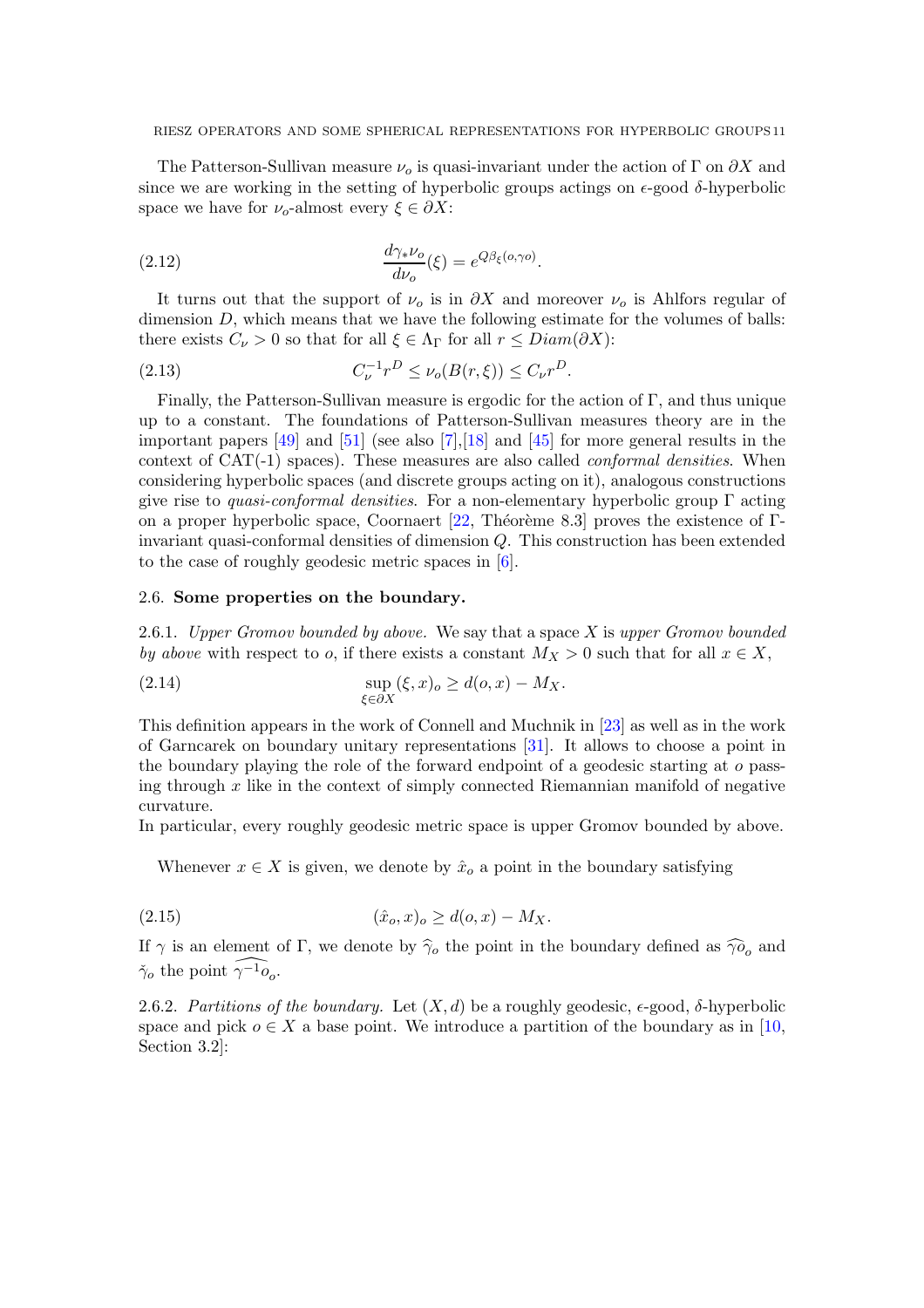For  $n \geq 2$ , for  $R > 0$ , for all  $y \in S_{n,R} \subset X$  and for all  $k \in \{0, \ldots, n\}$ , define the Borel sets  $A_{k,R}(o, y)$  of  $\partial X$  as :

$$
(2.16) \qquad A_{0,R}(o,y) := \{ \xi \in \partial X | (\xi, y)_o < R \}, \quad A_{n,R}(o,y) := \{ \xi \in \partial X | nR \le (\xi, y)_o \}
$$

and for  $k \in \{1, ..., n-1\}$ :

(2.17) 
$$
A_{k,R}(o,y) := \{ \xi \in \partial X | kR \le (\xi, y)_o < (k+1)R \}.
$$

In the following, we set  $A_{k,R}(y) = A_{k,R}(o, y)$  by  $A_{k,R}(y)$ . For all  $y \in X$ , the sets  $(A_{k,R}(y))_{k=0,\ldots,n}$  provide a partition of  $\partial X$ .

If  $y = \eta \in \partial X$ , a similar partition  $\cup_{k \in \mathbb{N}} A_{k,R}(\eta)$  of  $\partial X \setminus \{\eta\}$  is defined where :

(2.18) 
$$
A_{0,R}(\eta) := \{ \xi \in \partial X | (\xi, \eta)_o < R \}
$$

and for  $k \in \mathbb{N}^*$ :

(2.19) 
$$
A_{k,R}(\eta) := \{ \xi \in \partial X | kR \le (\xi, \eta)_o < (k+1)R \}.
$$

<span id="page-11-1"></span>**Lemma 2.7.** There exist  $R > 0$  and  $C > 0$  large enough such that for all y in  $\overline{X}$  for all  $k \in \mathbb{N}$ :

$$
C^{-1}e^{-QkR} \le \nu_o(A_{k,R}(y)) \le C^{-1}e^{-QkR}.
$$

We refer to [\[10,](#page-52-3) Lemma 3.5] for a proof of the above fact.

2.7. **Equidistribution à la Roblin-Margulis.** We refer to  $[15,$  Theorem 3.2 for a proof of the following theorem inspired by Roblin's Theorem  $[45,$  Théorème  $4.1.1$  ]. The unit Dirac mass centered at  $x \in X$  is denoted by  $D_x$ .

<span id="page-11-0"></span>**Theorem 2.8.** For any  $R > 0$  large enough, there exists a sequence of measures  $\beta_{n,R}$ :  $\Gamma \to \mathbb{R}^+$  such that:

(1) There exists  $C > 0$  satisfying for all  $n \in \mathbb{N}$  and all  $\gamma \in S_{n,R}^{\Gamma}$  that

$$
\beta_{n,R}(\gamma) \le C/|S_{n,R}^{\Gamma}|.
$$

(2) We have the following convergence:

$$
\sum_{\gamma \in S^{\Gamma}_{n,R}} \beta_{n,R}(\gamma) D_{\gamma o} \otimes D_{\gamma^{-1} o} \rightharpoonup \nu_o \otimes \nu_o,
$$

as  $n \to +\infty$ , for the weak\* convergence in  $C(\overline{X} \times \overline{X})$ .

<span id="page-11-2"></span>Remark 2.9. We deduce immediately from Theorem [2.8](#page-11-0) the following equidistribution theorem:

$$
\sum_{\gamma \in S^{\Gamma}_{n,R}} \beta_{n,R}(\gamma) D_{\gamma o} \rightharpoonup \nu_o,
$$

as  $n \to +\infty$ , for the weak\* convergence in  $C(\overline{X})$ .

We also need the "boundary version" of Theorem [2.8](#page-11-0) (see [\[15,](#page-52-8) Lemma 3.1]):

<span id="page-11-3"></span>**Theorem 2.10.** For any  $R > 0$  large enough, there exists a sequence of measures  $\beta_{n,R} : \Gamma \to \mathbb{R}^+$  such that :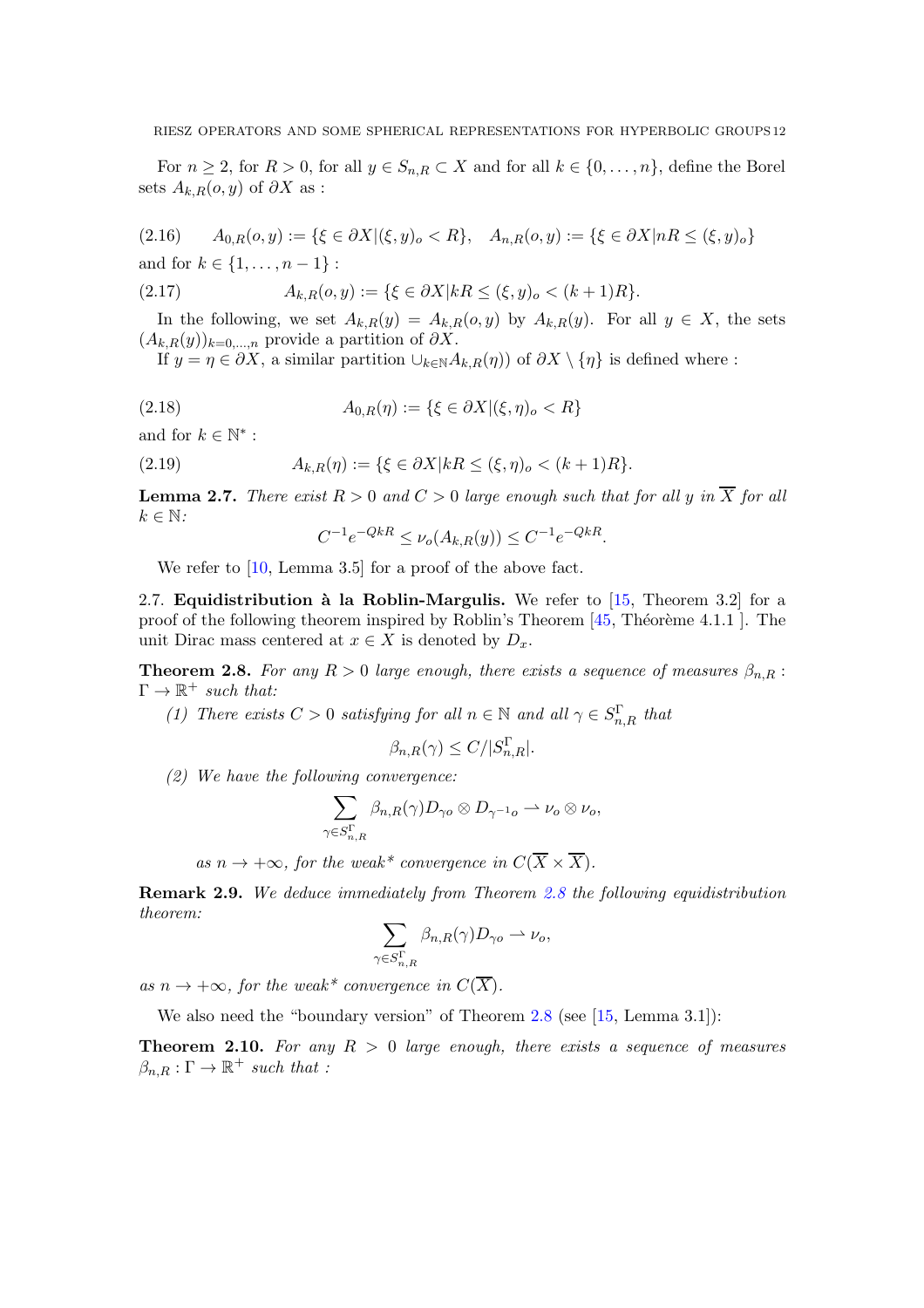(1) There exists  $C > 0$  satisfying for all  $n \in \mathbb{N}$  and all  $\gamma \in S_{n,R}^{\Gamma}$  that

$$
\beta_{n,R}(\gamma) \le C/|S_{n,R}^{\Gamma}|.
$$

(2) We have the following convergence :

$$
\sum_{\gamma \in S^{\Gamma}_{n,R}} \beta_{n,R}(\gamma) D_{\hat{\gamma}_o} \otimes D_{\check{\gamma}_o} \rightharpoonup \nu_o \otimes \nu_o,
$$

as  $n \to +\infty$ , for the weak\* convergence in  $C(\partial X \times \partial X)$ .

# <span id="page-12-0"></span>3. The Riesz operators on the boundary of hyperbolic groups

3.1. The kernel  $k_t$ , the function  $\sigma_t$ . To define the Riesz operators, we need to introduce the following kernel on the boundary related to the visual metric. For any  $t \in \mathbb{R}$ , we consider the symmetric positive kernel :

(3.1) 
$$
k_t: (x, y) \in \overline{X} \times \overline{X} \mapsto e^{(1-2t)Q(x, y)_o} \in \mathbb{R}^+.
$$

The previous expression reads :

(3.2) 
$$
k_t(\xi, \eta) = \frac{1}{d_{o,\epsilon}^{(1-2t)D}(\xi, \eta)}.
$$

for  $(\xi, \eta) \in \partial X \times \partial X \setminus Diag$ .

For  $A > 0$ , consider the open subset :

$$
U^A := \{ (x, y) \in \overline{X} \times \overline{X} | (x, y)_o < A \},\
$$

and the compact subset :

$$
U_A := \{(x, y) \in \overline{X} \times \overline{X} | (x, y)_o \ge A\}.
$$

Then define the truncatures of  $k_t$  as :

(3.3) 
$$
k_t^A: (x, y) \in \overline{X} \times \overline{X} \mapsto \mathbf{1}_{U^A}(x, y)e^{(1-2t)Q(x, y)_o} \in \mathbb{R}^+,
$$

and

(3.4) 
$$
k_{t,A}: (x,y) \in \overline{X} \times \overline{X} \mapsto \mathbf{1}_{U_A}(x,y)e^{(1-2t)Q(x,y)_o} \in \mathbb{R}^+.
$$

Define  $\sigma_t$  on the whole space  $\overline{X}$  as the following positive measurable function :

(3.5) 
$$
\sigma_t: x \in \overline{X} \mapsto \int_{\partial X} k_t(\xi, x) d\nu_o(\xi) \in \mathbb{R}^+ \cup \{+\infty\}.
$$

In general  $k_t$  is a singular kernel. Nevertheless, we will see that  $\sigma_{t_{X}}$  is continuous on X for any  $t \in \mathbb{R}$ . If  $t > 0$ , we shall see in the following that  $\sigma_t$  extends to a continuous function on  $\partial X$  and thus extend to a continuous function on the whole space  $\overline{X}$ . To do so we shall also consider, for all  $A > 0$ , both following truncated functions :

(3.6) 
$$
\sigma_t^A: y \in \overline{X} \mapsto \int_{\partial X} k_t^A(\xi, y) d\nu_o(\xi) = \int_{(\xi, y) < A} e^{(1-2t)Q(\xi, y)_o} d\nu_o(\xi) \in \mathbb{R}^+,
$$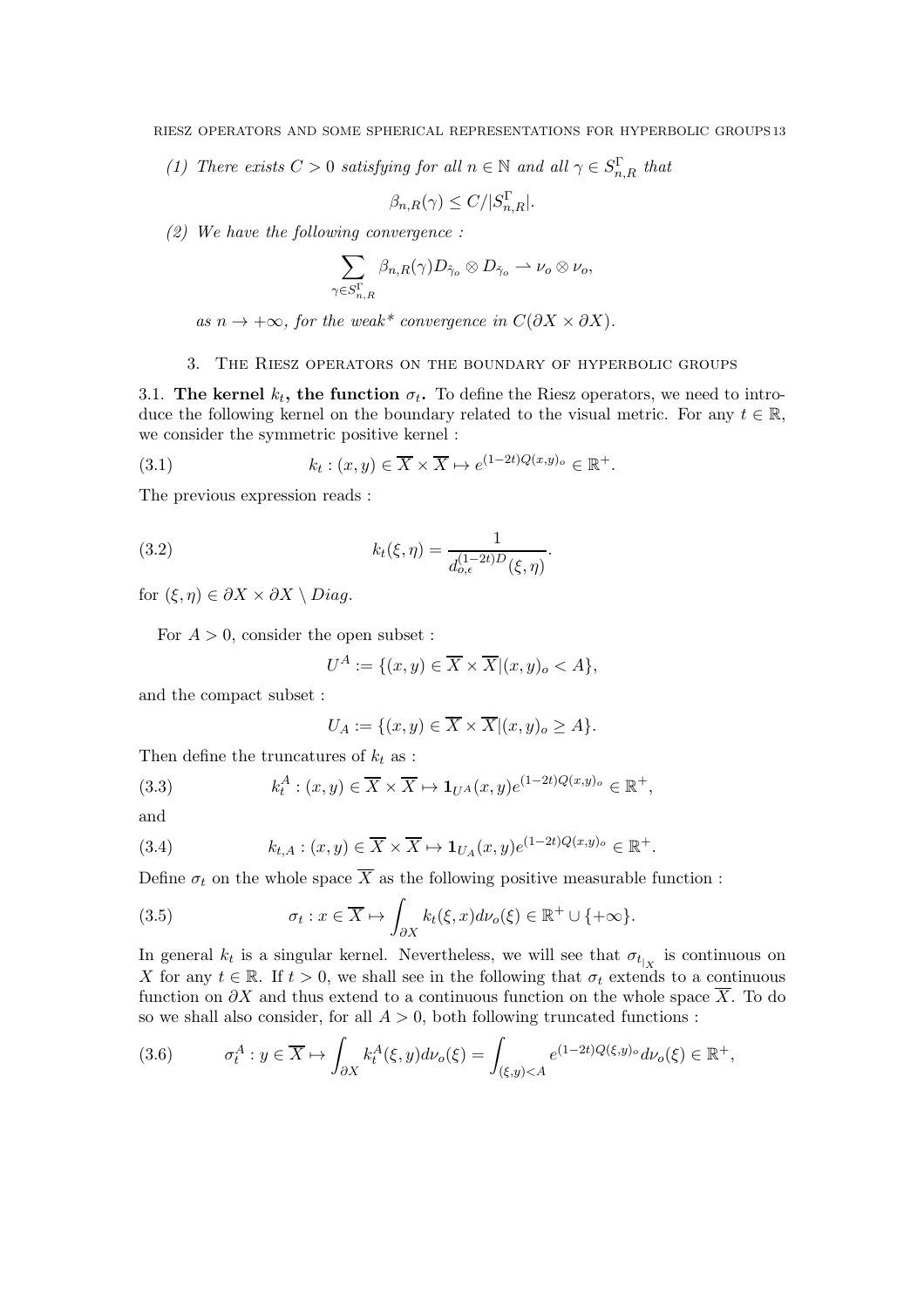and

$$
(3.7) \qquad \sigma_{t,A}: y \in \overline{X} \mapsto \int_{\partial X} k_{t,A}(\xi, y) d\nu_o(\xi) = \int_{(\xi, y)_o \ge A} e^{(1-2t)Q(\xi, y)} d\nu_o(\xi) \in \mathbb{R}^+.
$$

First, we start by an elementary lemma.

<span id="page-13-1"></span>**Lemma 3.1.** Let  $t \in \mathbb{R}$ . For all  $A > 0$ , the function  $\sigma_t^A$  is continuous on  $\overline{X}$ .

*Proof.* Let  $A > 0$ . For all  $y \in \overline{X}$ , the map  $\xi \in \partial X \mapsto k_t^A(\xi, y)$  is measurable and integrable: for all  $(\xi, y) \in \partial X \times \overline{X}$  we have  $|k_t^A(\xi, y)| \le e^{(1-2t)QA}$ . Since we are working in the class of  $\epsilon$ -good spaces, the map  $y \in \overline{X} \mapsto k_t^A(\xi, y)$  is continuous for all  $\xi \in \partial X$ . Hence for any  $A > 0$ , by the Lebesgue continuity Theorem, the function  $y \in \overline{X} \mapsto \sigma_t^A(y) \in \mathbb{R}^+$ is continuous on  $\overline{X}$ .

<span id="page-13-0"></span>**Lemma 3.2.** Let  $t > 0$ . The function  $\sigma_{t|_{\partial X}}$  is continuous on  $\partial X$ .

*Proof.* Let  $A_N = NR$  with  $N \in \mathbb{N}^*$  and R large enough so that Lemma [2.7](#page-11-1) is valid, namely there exists  $C > 0$  such that for all  $\eta \in \partial X$  and for all  $k \in \mathbb{N}$ :  $C^{-1}e^{-kQR} \leq$  $\nu_o(A_{k,R}(\eta)) \leq Ce^{-kQR}$ . Consider the sequence  $(\sigma_t^{A_N})_{N \in \mathbb{N}}$  in  $C(\partial X)$ . Use the partition of  $\partial X$  defined above to write for all  $\eta \in \partial X$  and for  $M > N$ :

$$
\sigma_t^{A_M}(\eta) - \sigma_t^{A_N}(\eta) = \int_{NR < (\xi, \eta)_o \le MR} e^{(1-2t)Q(\xi, \eta)_o} d\nu_o(\xi)
$$
  

$$
= \sum_{k=N}^{M-1} \int_{\xi \in A_{k,R}(\eta)} e^{(1-2t)Q(\xi, \eta)_o} d\nu_o(\xi)
$$
  
(For all  $t > 0$ )  $\le C \sum_{k=N}^{M-1} \nu_o(A_{k,R}(\eta)) e^{(1-2t)QkR}$   

$$
\le C \sum_{k=N}^{M-1} e^{-2tQkR}
$$
  

$$
= Ce^{-2tQNR} \left( \frac{1 - e^{-2tQ(M-N)R}}{1 - e^{-2tQR}} \right).
$$

Thus,  $\|\sigma_t^{A_M} - \sigma_t^{A_N}\|_{\infty} \leq Ce^{-2tQNR}\left(\frac{1 - e^{-2tQ(M-N)R}}{1 - e^{-2tQR}}\right)$ . Therefore, the sequence  $(\sigma_t^{A_N})_{N \in \mathbb{N}}$  is a Cauchy sequence in  $(C(\partial X), \|\cdot\|_{\infty})$ .

Now, observe that for all  $\eta \in \partial X$ , the map  $\xi \mapsto k_t(\xi, \eta)$  is measurable and is in  $L^1(\partial X, \nu_o)$  for  $t > 0$  by [\[47,](#page-53-17) Lemma 5.3]. We give a proof of the above fact for the convenience of the reader. We have for all  $\eta \in \partial X$ :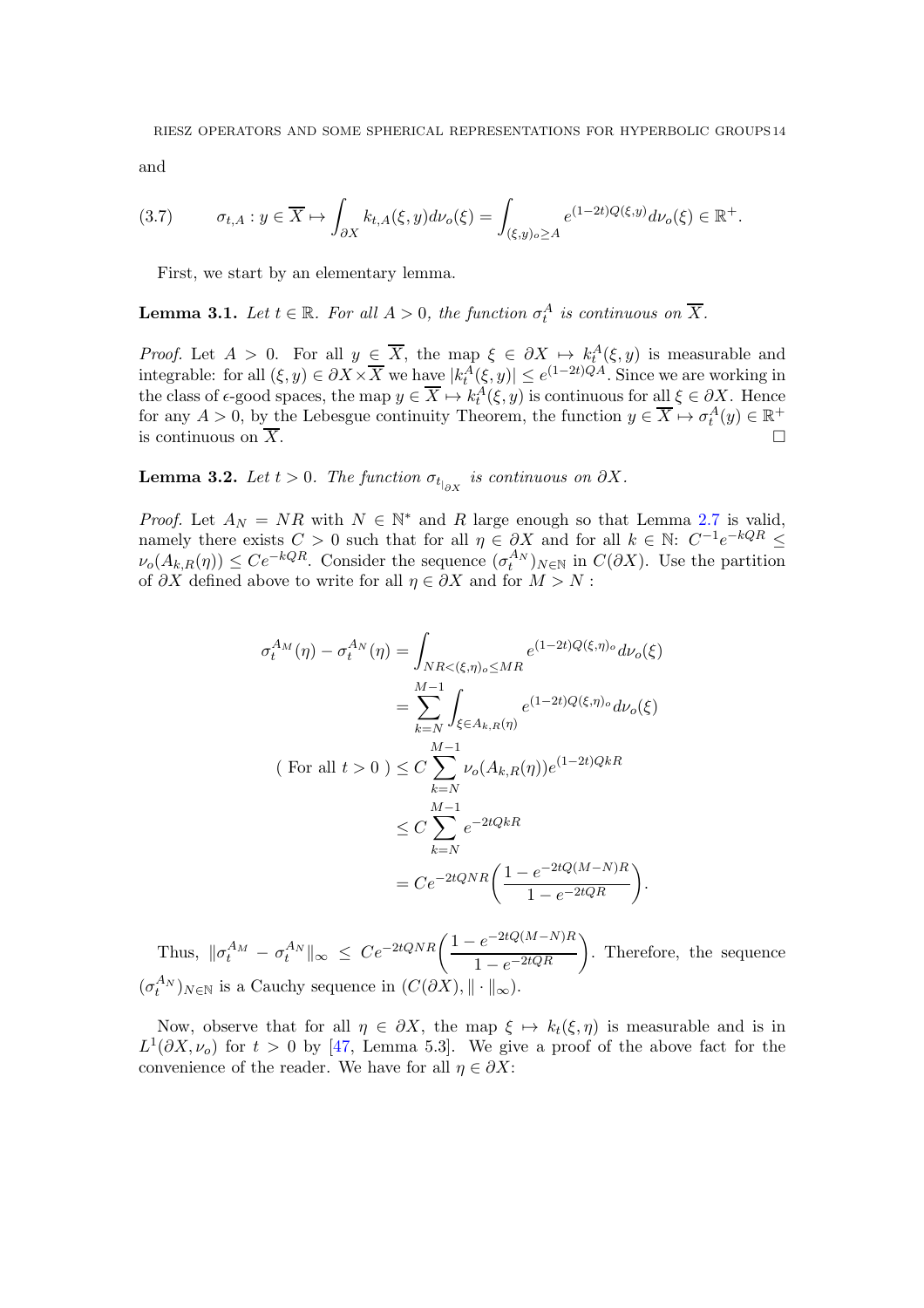$$
\sigma_t(\eta) = \int_{\partial X} \frac{1}{d_{o,\epsilon}^{(1-2t)D}(\xi, \eta)} d\nu_o(\xi)
$$

$$
= \sum_{k=0}^{+\infty} \int_{A_{k,R}(\eta)} e^{(1-2t)Q(\xi, \eta)_o} d\nu_o(\xi)
$$
  
(For all  $t > 0$ )  $\leq C \sum_{k=0}^{+\infty} \nu_o(A_{k,R}(\eta)) e^{(1-2t)QkR}$ 
$$
\leq C \sum_{k=0}^{+\infty} e^{-2tQkR}
$$

$$
= C \frac{1}{1 - e^{-2tQR}}.
$$

Hence, the map  $\sigma_{t|_{\partial X}}$  is in  $L^{\infty}(\partial X, [\nu_o]).$ 

This function is actually continuous : following the above computation, we have

<span id="page-14-1"></span>(3.8) 
$$
\|\sigma_{A_N} - \sigma_t\|_{\infty} \le Ce^{-2tQNR}\left(\frac{1}{1 - e^{-2tQR}}\right) \to 0,
$$

as  $N \to +\infty$ . Since  $(C(\partial X), \|\cdot\|_{\infty})$  is complete, we deduce that  $\sigma_{t|_{\partial X}}$  is continuous on  $\partial X.$ 

<span id="page-14-0"></span>**Lemma 3.3.** Let  $R > 0$  large enough. There exists  $C > 0$ , such that for all  $t > 0$ , for all  $\eta \in \partial X$  and for all  $A > 0$ , we have:

$$
\limsup_{y \to \eta} \sigma_{t,A}(y) \le C \frac{e^{-2tQA}}{1 - e^{-2tQR}}.
$$

*Proof.* The proof is similar to that of the previous lemma : Set  $A = NR$  with R large enough so that Lemma [2.7](#page-11-1) holds. Consider the measurable function  $y \in \overline{X} \mapsto \sigma_{t,A}(y) \in$  $\mathbb{R}^+$ . We have for all  $y \in S_{M,R}$  and for  $M > N$ :

$$
\sigma_{t,A}(y) = \int_{NR < (\xi,y)_o} e^{(1-2t)Q(\xi,y)_o} d\nu_o(\xi)
$$

$$
= \sum_{k=N}^{M} \int_{\xi \in A_{k,R}(y)} e^{(1-2t)Q(\xi,y)_o} d\nu_o(\xi)
$$
  
(For all  $t > 0$ )  $\leq C \sum_{k=N}^{M} \nu_o(A_{k,R}(y)) e^{(1-2t)QkR}$ 
$$
\leq C \sum_{k=N}^{M} e^{-2tQkR}
$$

$$
= Ce^{-2tQNR} \left( \frac{1 - e^{-2tQ(M-N)R}}{1 - e^{-2tQR}} \right).
$$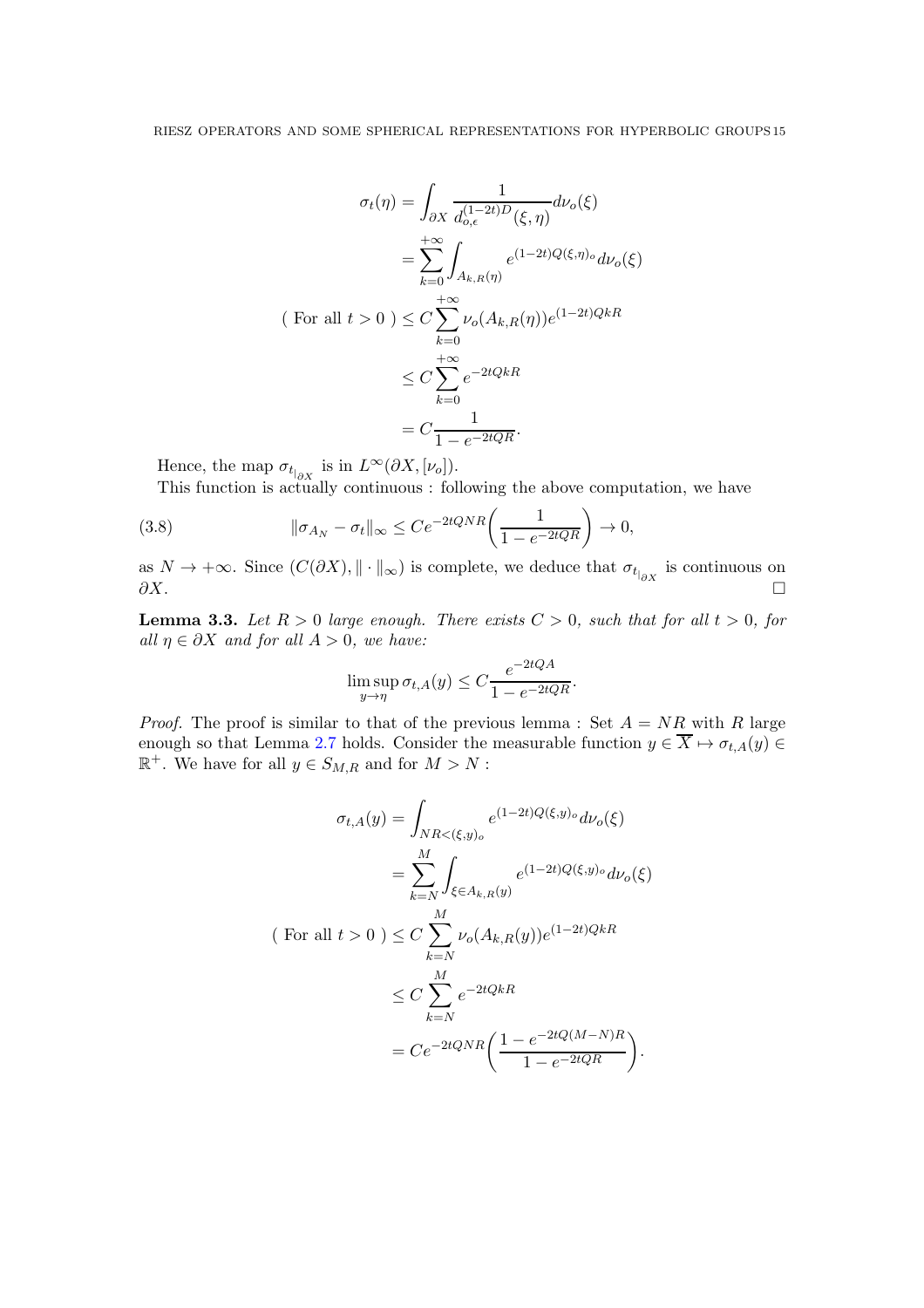Therefore :

$$
\limsup_{y \to \eta} \sigma_{t,A}(y) \le C\bigg(\frac{e^{-2tQNR}}{1 - e^{-2tQR}}\bigg),\,
$$

and the conclusion follows.

<span id="page-15-0"></span>**Proposition 3.4.** The function  $\sigma_t$  is continuous on X, and moreover there exists  $R > 0$ and  $C > 0$  such that for all  $t > 0$  and for all  $\eta \in \partial X$ :

$$
C^{-1} \frac{1}{1 - e^{-2tQR}} \le \sigma_t(\eta) \le C \frac{1}{1 - e^{-2tQR}}.
$$

*Proof.* Lemma [3.2](#page-13-0) ensures that  $\sigma_{t|_{\partial X}}$  is continuous for  $t > 0$ . We also know that  $\sigma_{t|_X}$ is continuous. To prove that  $\sigma_t$  extends continuously to the boundary, we only have to prove that whenever  $y \to \eta \in \partial X$  for all  $\eta \in \partial X$ , we have  $\sigma_t(y) \to \sigma_t(\eta)$ . Write for all  $N \in \mathbb{N}$ :

$$
|\sigma_t(y) - \sigma_t(\eta)| \leq |\sigma_t(y) - \sigma_t^{A_N}(y)| + |\sigma_t^{A_N}(y) - \sigma_t^{A_N}(\eta)| + |\sigma_t^{A_N}(\eta) - \sigma_t(\eta)|
$$
  

$$
\leq |\sigma_{t, A_N}(y)| + |\sigma_t^{A_N}(y) - \sigma_t^{A_N}(\eta)| + ||\sigma_t^{A_N} - \sigma_t||_{\infty}.
$$

Lemma [3.3](#page-14-0) implies for all  $N \in \mathbb{N}$ :

$$
\limsup_{y \to \eta} |\sigma_t(y) - \sigma_t(\eta)| \le \limsup_{y \to \eta} |\sigma_t^{A_N}(y) - \sigma_t^{A_N}(\eta)| + ||\sigma_t^{A_N} - \sigma_t||_{\infty}.
$$

Lemma [3.1](#page-13-1) implies for all  $N \in \mathbb{N}$ :

$$
\limsup_{y \to \eta} |\sigma_t(y) - \sigma_t(\eta)| \le ||\sigma_t^{A_N} - \sigma_t||_{\infty}.
$$

Eventually, use [\(3.8\)](#page-14-1) in Lemma [3.2](#page-13-0) to let  $N \to \infty$  and to obtain:

$$
\lim_{y \to \eta} \sigma_t(y) = \sigma_t(\eta),
$$

and the proof is done.  $\Box$ 

(1)

(2)

It is worth noting that, following the same method of computation used in the above lemmas, we have :

<span id="page-15-1"></span>**Lemma 3.5.** For any R large enough, there exists  $C > 0$  such that we have for all  $t \in \mathbb{R}^*$ , for all  $A > 0$  and for all  $\eta \in \partial X$ :

$$
C^{-1} \frac{1 - e^{-2tQA}}{1 - e^{-2tQ}} \le \sigma_t^A(\eta) \le C \frac{1 - e^{-2tQA}}{1 - e^{-2tQ}},
$$

$$
C^{-1} \frac{e^{-2tQA}}{1 - e^{-2tQ}} \le \sigma_{t,A}(\eta) \le C \frac{e^{-2tQA}}{1 - e^{-2tQ}}.
$$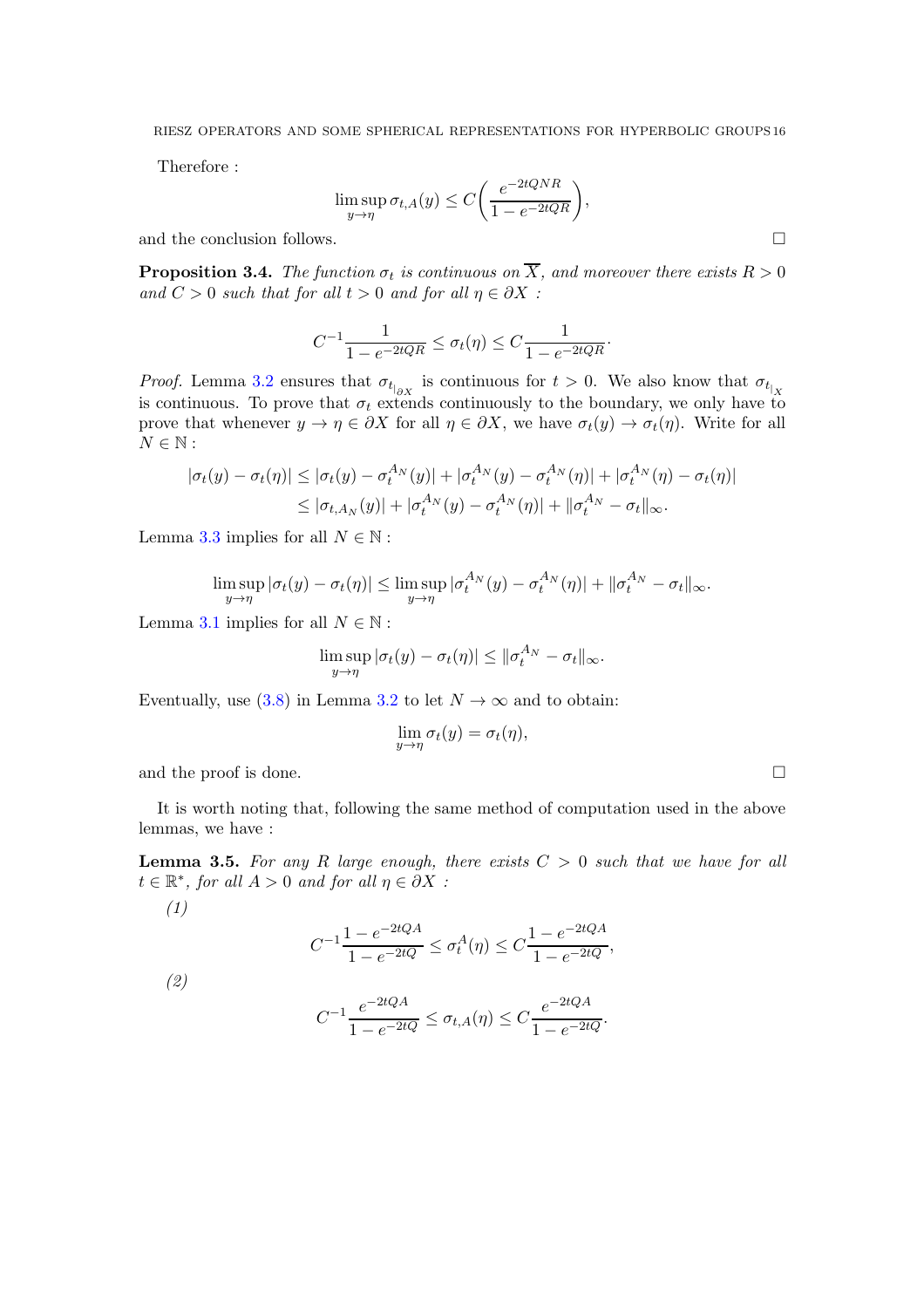**Remark 3.6.** If  $(X, d)$  is a rank one Riemmanian symmetric space of negative constant curvature the function,  $\sigma_t$  is K-invariant, where K denotes here the maximal compact subgroup viewed as the stabilizer of  $o$  and since the action of  $K$  on the boundary is transitive thus  $\sigma_t$  is constant.

We state a counting lemma related to  $k_t$  that already appears in the context of CAT(-1) space in [\[7\]](#page-52-15), that is the discrete version of Lemma [3.3.](#page-14-0)

<span id="page-16-1"></span>**Lemma 3.7.** Let  $R > 0$  large enough and let  $(\beta_{n,R})_{n \in \mathbb{N}}$  be the sequence of weights provided by Theorem [2.8.](#page-11-0) There exist a constant  $C > 0$  and  $R > 0$  large enough such that for all  $A > 0$  and for any  $h \in \Gamma$  we have for all n large enough:

$$
\limsup_{n \to \infty} \sum_{\{g \in S_{n,R} | (go, ho) \ge A\}} \beta_{n,R}(g) k_t(ho, go) \le C \frac{e^{-2tQA}}{1 - e^{-2tQR}}.
$$

*Proof.* Set  $R > 0$  large enough. Fix  $h \in \Gamma$ . For all  $n \in \mathbb{N}$  and for all  $k \in \mathbb{N}^*$ , define  $U_{k,R}(h) \subset S_{n,R}^{\Gamma}$  as :

$$
U_{k,R}(h) := \{ g \in S_{n,R}^{\Gamma} | (k-1)R < (go, ho) \leq kR \}.
$$

Set  $A = NR$  with R large enough. By Lemma 4.3 in [\[31\]](#page-53-12), there exists  $C > 0$  satisfying for all  $k \leq n$ :

$$
(3.9) \t\t\t |U_{k,R}(h)| \le Ce^{(n-k)RQ},
$$

and for  $k \geq n$ :

<span id="page-16-0"></span>
$$
|U_{k,R}(h)| \leq C.
$$

Hence, we have for  $n$  large enough :

$$
\sum_{\{g \in S_n | (go, ho) \ge A\}} \beta_{n,R}(g) k_t(ho, go) = \sum_{k=N}^n \sum_{g \in U_{k,R}(h)} \beta_{n,R}(g) e^{(1-2t)Q(go, ho)}
$$
  

$$
\le C \sum_{k=N}^n (\beta_{n,R}(g) \cdot |U_{k,R}(h)| \cdot e^{Q(1-2t)k})
$$
  

$$
\le C \sum_{k=N}^n e^{-2tQRk},
$$

where the last inequality follows from  $(3.9)$  together with Item 1 of Theorem [2.8.](#page-11-0) Thus, we have for all  $A = NR > 0$ :

$$
\limsup_{n \to +\infty} \sum_{\{g \in S_n | (go, ho) \ge A\}} \beta_{n,R}(g) k_t(ho, go) \le C \frac{e^{-2tQA}}{1 - e^{-2tQR}},
$$

and the proof is done.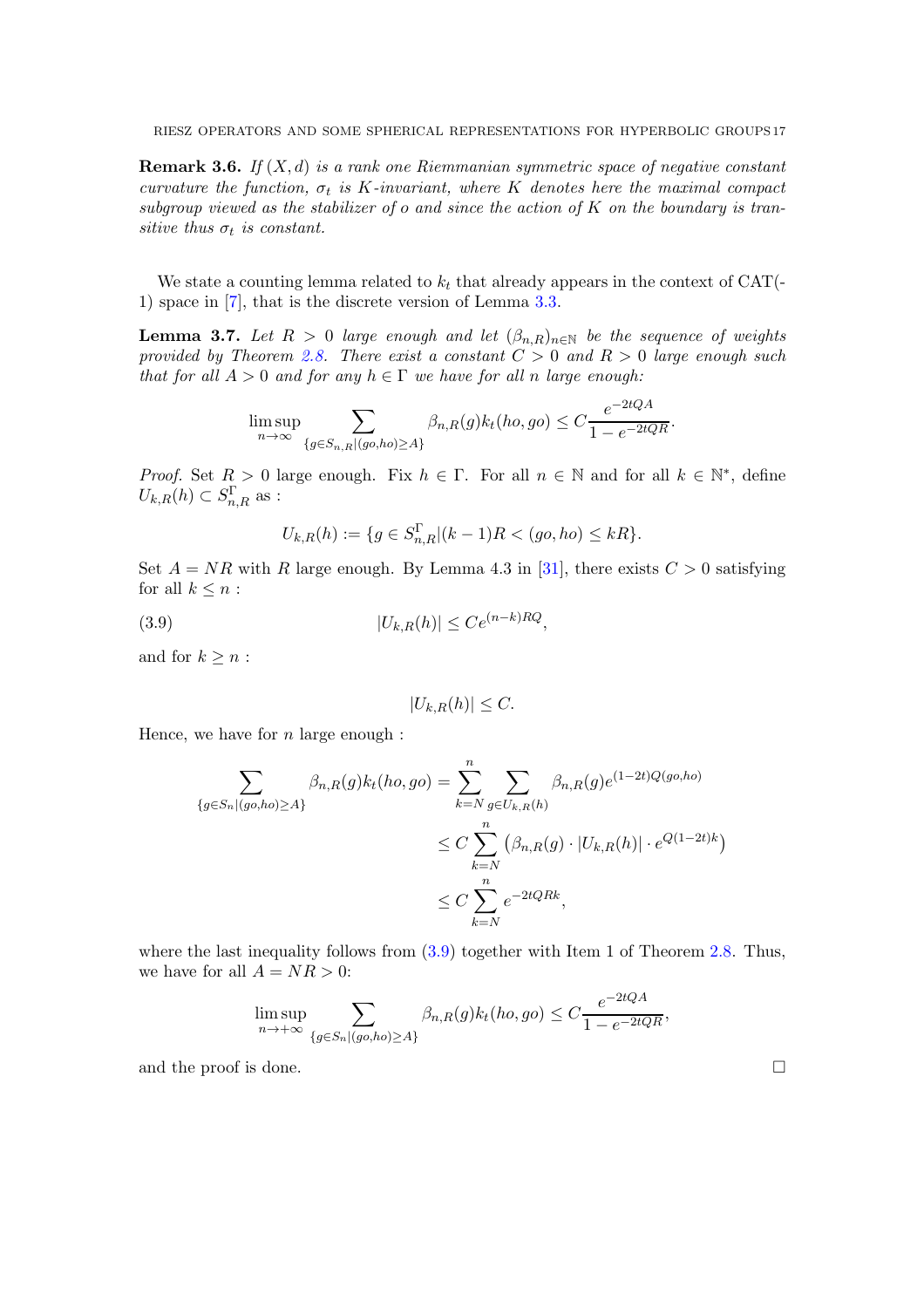3.2. Definition and elementary properties of the Riesz operator  $\mathcal{R}_t$  for  $t > 0$ . According to [\[36,](#page-53-18) Section 3.10], the standard Riesz potentials of a locally integrable function  $v$  on  $\mathbb{R}^n$  of order  $t$  is defined as :

(3.10) 
$$
\mathcal{R}_t(v)(x) = \frac{1}{c_t} \int_{\mathbb{R}^n} \frac{v(y)}{|x - y|^{Q - t}} dy,
$$

where  $Q = n$  and  $c_t$  is a constant depending on n. According to [\[50,](#page-53-11) Chapter 6, Section 2.1, Definition 6.13, the spherical Riesz potential operator is defined for  $t > 0$  as:

(3.11) 
$$
\mathcal{R}_t(v)(\xi) = \frac{1}{\sigma_t} \int_{\mathbb{S}^{n-1}} v(\eta) k_t(\xi, \eta) d\nu_o(\eta) = \frac{1}{\sigma_t} \int_{\partial X} \frac{v(\eta)}{|\xi - \eta|^{Q-t}} d\nu_o(\eta),
$$

where  $|\xi - \eta|$  denotes the euclidiean distance between two points  $\xi, \eta \in \mathbb{S}^{n-1}$ , where  $Q = n - 1$  and

$$
\sigma_t = 2^t \pi^{\frac{n-1}{2}} \frac{\Gamma(t)}{\Gamma(\frac{Q-t}{2})},
$$

where  $\Gamma$  here stands for the  $\Gamma$ -function.

As we have seen in the introduction, in the context of a general hyperbolic group acting on the compact metric measure space  $(\partial X, d_{o,\epsilon}, \nu_o)$  of conformal dimension D, the spherical Riesz potential of order  $t > 0$  is defined as:

(3.12) 
$$
\mathcal{R}_t(v)(\xi) := \frac{1}{\sigma_t(\xi)} \int_{\partial X} \frac{v(\eta)}{d_{o,\epsilon}^{(1-2t)D}(\xi, \eta)} d\nu_o(\eta).
$$

In the mean time, we also have considered the operator :

(3.13) 
$$
\mathcal{I}_t(v)(\xi) := \int_{\partial X} \frac{v(\eta)}{d_{o,\epsilon}^{(1-2t)D}(\xi,\eta)} d\nu_o(\eta).
$$

We call this operator the Knapp-Stein operator (associated with a metric  $d_{\alpha,\epsilon}$ ) in reference to [\[38\]](#page-53-8) together with Proposition [3.16.](#page-25-0)

Associated to the function  $\sigma_t$ , we shall consider the multiplication operator on  $L^2(\partial X, \nu_o)$ defined, for  $t > 0$  as :

(3.14) 
$$
M_{\sigma_t} : v \in L^2(\partial X, \nu_o) \mapsto \sigma_t \cdot v \in L^2(\partial X, \nu_o).
$$

Here are some properties that  $M_{\sigma_t}$  satisfies:

- $M_{\sigma_t}$  is a bounded operator and satisfies  $||M_{\sigma_t}||_{L^2 \to L^2} = ||\sigma_t||_{\infty}$ , where  $||\sigma_t||_{\infty}$ denotes the essential supremum norm.
- <span id="page-17-0"></span>•  $M_{\sigma_t}$  is self-adjoint.
- $M_{\sigma_t}$  is an invertible operator (by Proposition [3.4\)](#page-15-0) such that  $M_{\sigma_t}^{-1} = M_{\sigma_t^{-1}}$ .

Note that the relation between  $\mathcal{R}_t$  and  $\mathcal{I}_t$  is given by

$$
(3.15) \t\t \mathcal{R}_t = M_{\sigma_t^{-1}} \mathcal{I}_t.
$$

The first properties of the Riesz potentials and the intertwiner  $\mathcal{I}_t$  for  $t > 0$  are in the next propositions.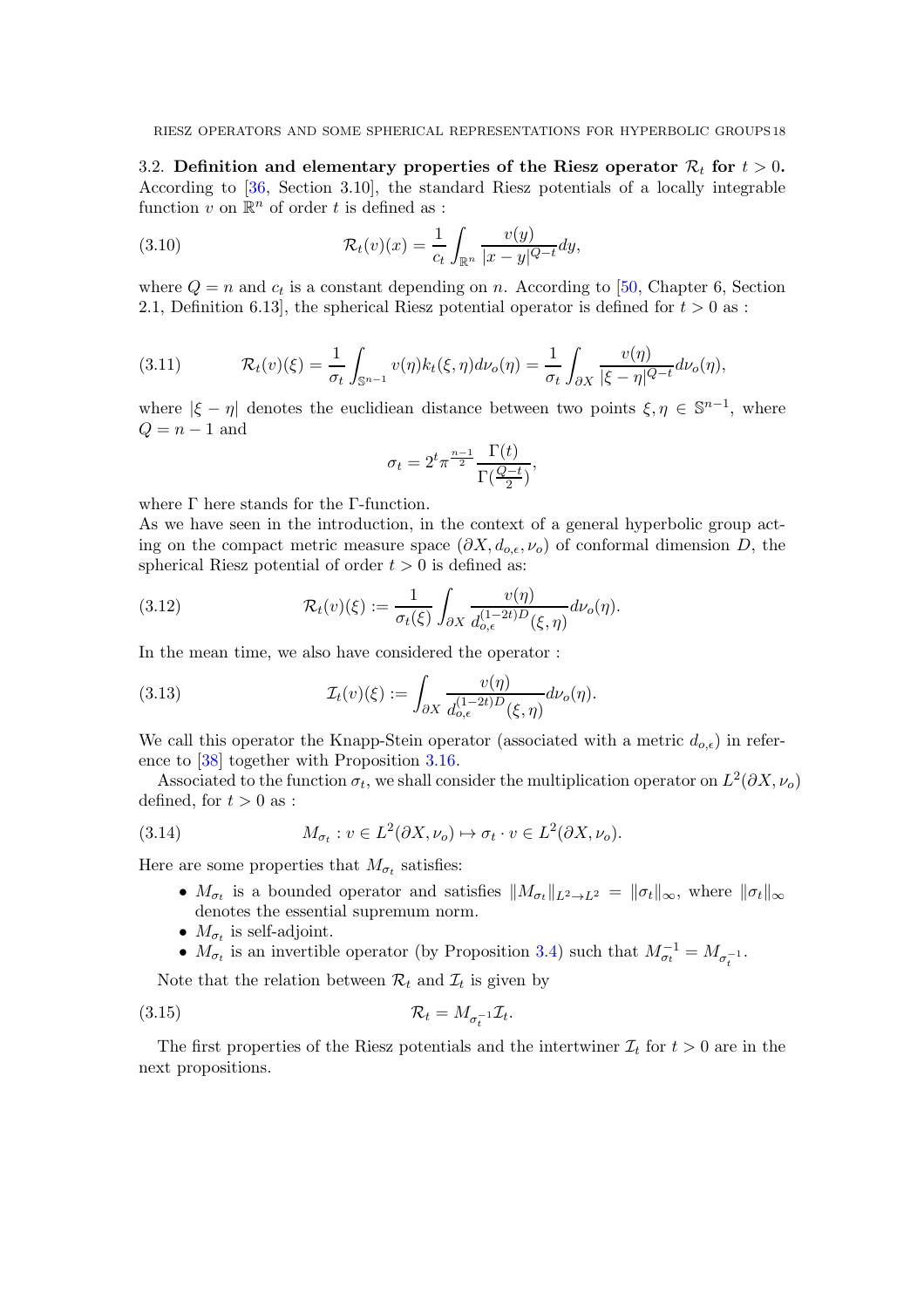<span id="page-18-0"></span>**Proposition 3.8.** Let  $t > 0$ . The operators  $\mathcal{R}_t$  and  $\mathcal{I}_t$  are bounded operators. More precisely we have :

$$
\|\mathcal{R}_t\|_{L^2\to L^2}\leq \|\sigma_t\|_{\infty}\|\sigma_t^{-1}\|_{\infty}\,\,and\,\,\|\mathcal{I}_t\|_{L^2\to L^2}\leq \|\sigma_t\|_{\infty}.
$$

Moreover  $\mathcal{I}_t$  is a self adjoint operator.

Proof. This is based on the so-called Schur's test. By Cauchy-Schwarz we obtain for almost every  $\xi \in \partial X$ :

$$
|\mathcal{I}_t(v)(\xi)| \leq \int_{\partial X} \frac{|v(\eta)|}{d_{o,\epsilon}^{(1-2t)D}(\xi,\eta)} d\nu_o(\eta)
$$
  

$$
\leq \left(\int_{\partial X} \frac{1}{d_{o,\epsilon}^{(1-2t)D}(\xi,\eta)} d\nu_o(\eta)\right)^{\frac{1}{2}} \left(\int_{\partial X} \frac{|v^2(\eta)|}{d_{o,\epsilon}^{(1-2t)D}(\xi,\eta)} d\nu_o(\eta)\right)^{\frac{1}{2}}.
$$

Then, we have:

$$
\|\mathcal{I}_{t}v\|_{2}^{2} \leq \int_{\partial X} \sigma_{t}(\xi) \bigg(\int_{\partial X} \frac{|v^{2}(\eta)|}{d_{o,\epsilon}^{(1-2t)D}(\xi,\eta)} d\nu_{o}(\eta)\bigg) d\nu_{o}(\xi)
$$
  
Proposition 3.5 
$$
\leq \|\sigma_{t}\|_{\infty} \int_{\partial X} \bigg(\int_{\partial X} \frac{|v^{2}(\eta)|}{d_{o,\epsilon}^{(1-2t)D}(\xi,\eta)} d\nu_{o}(\eta) d\nu_{o}(\xi)\bigg)
$$
by Fubini's Theorem 
$$
\leq \|\sigma_{t}\|_{\infty}^{2} \bigg(\int_{\partial X} |v^{2}(\eta)| d\nu_{o}(\eta)\bigg)
$$

$$
= \|\sigma_{t}\|_{\infty}^{2} \|v\|_{2}^{2}.
$$

Hence, we have  $\|\mathcal{I}_t v\|_2 \le \|\sigma_t\|_{\infty} \|v\|_2$ . By the relation [\(3.15\)](#page-17-0), we obtain:

$$
\|\mathcal{R}_t\|_{L^2 \to L^2} \le \|\mathcal{I}_t\|_{L^2 \to L^2} \|M_{\sigma_t^{-1}}\|_{L^2 \to L^2}
$$
  

$$
\le \|\sigma_t\|_{\infty} \|\sigma_t^{-1}\|_{\infty}.
$$

Moreover, since  $k_t$  is symmetric, Fubini's Theorem implies that  $\mathcal{I}_t$  is self adjoint.  $\Box$ 

The following statment will also be useful :

<span id="page-18-1"></span>**Lemma 3.9.** Let  $t > 0$ . The Riesz operator  $\mathcal{R}_t$  is positive if and only if the Knapp-Stein operator  $\mathcal{I}_t$  is positive.

*Proof.* Assume that  $\mathcal{R}_t$  is positive. Then, the operator  $M_{\sigma_t^{1/2}} \mathcal{R}_t M_{\sigma_t^{1/2}}^* = M_{\sigma_t^{-1/2}} \mathcal{I}_t M_{\sigma_t^{1/2}}$ is positive and thus  $sp(M_{\sigma_t^{-1/2}}\mathcal{I}_tM_{\sigma_t^{1/2}}) \subset \mathbb{R}^+$ , where  $sp(\cdot)$  denotes the spectrum of an operator. Moreover  $sp(M_{\sigma_t^{-1/2}}\mathcal{I}_tM_{\sigma_t^{1/2}})=sp(\mathcal{I}_tM_{\sigma_t^{-1/2}}M_{\sigma_t^{-1/2}})=sp(\mathcal{I}_t)$ . Thus  $sp(\mathcal{I}_t)\subset$  $\mathbb{R}^+$  and the operator  $\mathcal{I}_t$  is positive.

Assume that  $\mathcal{I}_t$  is positive. Then, the operator  $M_{\sigma_t^{-1/2}} \mathcal{I}_t M_{\sigma_t^{-1/2}}^* = M_{\sigma_t^{-1/2}} \mathcal{I}_t M_{\sigma_t^{-1/2}}$  is positive and thus  $sp(M_{\sigma_t^{-1/2}}\mathcal{I}_tM_{\sigma_t^{-1/2}})\subset \mathbb{R}^+$ . Then  $sp(M_{\sigma_t^{-1/2}}\mathcal{I}_tM_{\sigma_t^{-1/2}})=sp(M_{\sigma_t^{-1}}\mathcal{I}_t)$ . Since  $M_{\sigma_t^{-1}} \mathcal{I}_t = \mathcal{R}_t$ , thus the operator  $\mathcal{R}_t$ is positive.  $\Box$ 

# 3.3. Truncature of operators.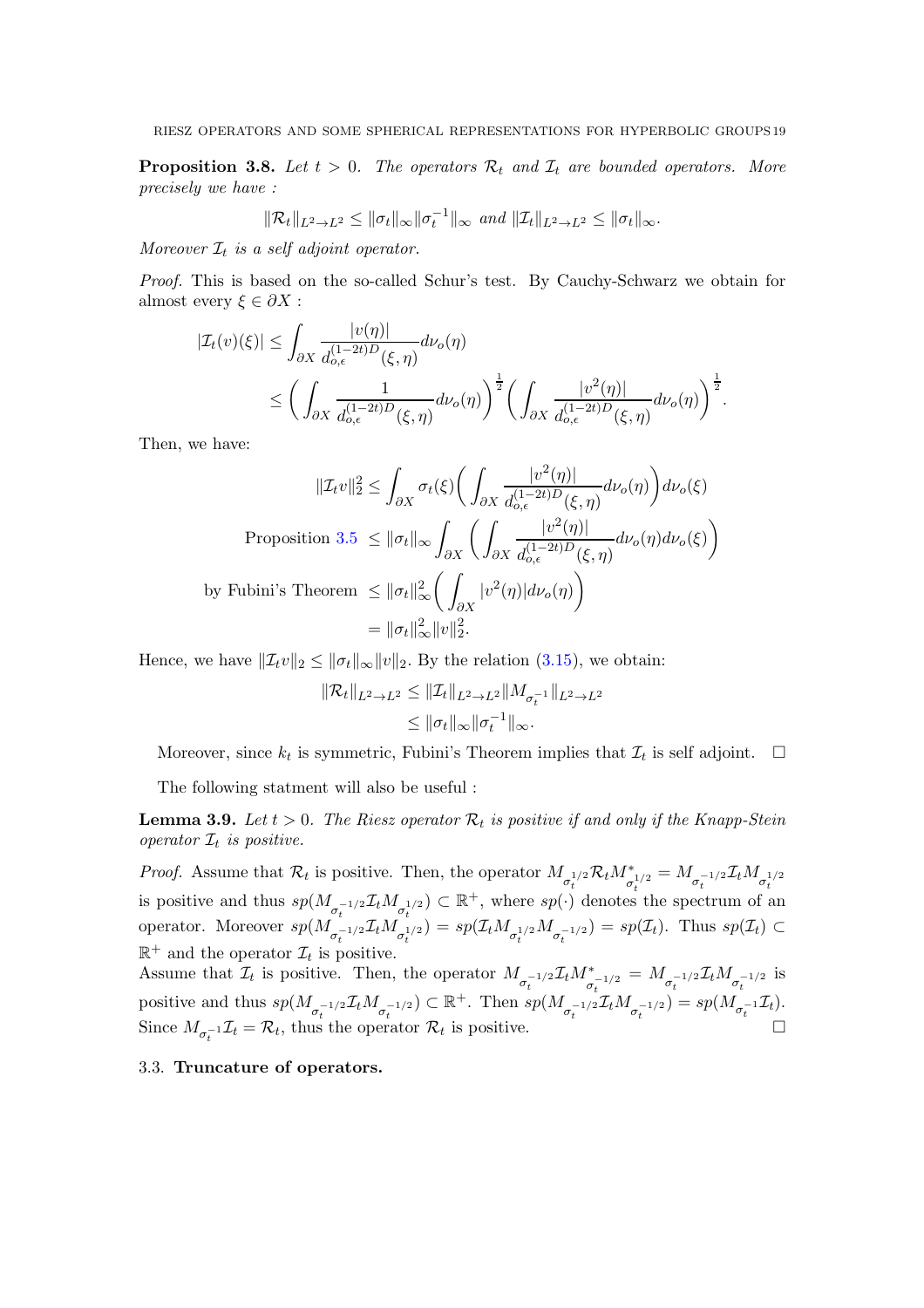3.3.1. Truncature of  $\mathcal{I}_t$ . Let  $t > 0$ . Define for any  $A > 0$ , the bounded operator denoted by  $\mathcal{I}_t^A$  acting on a vector  $v \in L^2(\partial X, \nu_o)$  as :

$$
\mathcal{I}_t^A v(\xi) = \int_{\{\eta | (\xi,\eta)_o < A\}} \frac{v(\eta)}{d_{o,\epsilon}^{(1-2t)D}(\xi,\eta)} d\nu_o(\eta),
$$

and define the bounded operator  $\mathcal{I}_{A,t}$  acting on a vector  $v \in L^2(\partial X, \nu_o)$  as :

$$
\mathcal{I}_{A,t}v(\xi) = \int_{\{\eta | (\xi,\eta)_{o} \ge A\}} \frac{v(\eta)}{d_{o,\epsilon}^{(1-2t)D}(\xi,\eta)} d\nu_{o}(\eta).
$$

Observe

$$
\mathcal{I}_t = \mathcal{I}_t^A + \mathcal{I}_{A,t}.
$$

<span id="page-19-0"></span>**Lemma 3.10.** For any  $R > 0$  large enough there exists  $C > 0$  such that for all  $t > 0$ :

$$
\|\mathcal{I}_t^A\|_{L^2\to L^2}\leq C\cdot\frac{1-e^{-2tQA}}{1-e^{-2tQR}}
$$

and

$$
||\mathcal{I}_{A,t}||_{L^2 \to L^2} \leq C \cdot \frac{e^{-2tQA}}{1 - e^{-2tQR}}.
$$

*Proof.* Following the proof of Proposition [3.8,](#page-18-0) we obtain for all  $A > 0$ :

$$
\|\mathcal{I}_t^A\|_{L^2 \to L^2} \le \|\sigma_t^A\|_{\infty}.
$$

Use now Lemma [3.5](#page-15-1) to estimate  $\|\sigma_t^A\|_{\infty}$ : for  $R > 0$  large enough there exists  $C > 0$  such that

$$
\|\mathcal{I}_t^A\|_{L^2 \to L^2} \le C \cdot \frac{1 - e^{-2tQA}}{1 - e^{-2tQR}}.
$$

The proof dealing with  $\mathcal{I}_{A,t}$  is exactly the same.

<span id="page-19-1"></span>**Proposition 3.11.** For  $t > 0$ , the operator  $\mathcal{I}_t$  is compact from  $C(\partial X)$  to  $C(\partial X)$  and from  $L^2(\partial X)$  to  $L^2(\partial X)$ .

*Proof.* We start by proving that  $\mathcal{I}_t$  is a compact operator from  $C(\partial X)$  to  $C(\partial X)$ . Note that  $\mathcal{I}_t(f)$  defines a continuous function on the boundary with  $f \in C(\partial X)$ . Indeed, by the arguments of Lemma [3.1,](#page-13-1) the function  $\mathcal{I}_t^A(f)$  is continuous for all  $A > 0$ . Now, use

$$
\|\mathcal{I}_t^{A_M}(f) - \mathcal{I}_t^{A_N}(f)\|_{\infty} \le C \|f\|_{\infty} \|\sigma_t^{A_M} - \sigma_t^{A_N}\|_{\infty},
$$

to ensure that  $\mathcal{I}_t^{A_N}(f)$  is a Cauchy sequence in  $C(\partial X)$ . To compute the limit observe that

$$
\|\mathcal{I}_t(f) - \mathcal{I}_t^{A_N}(f)\|_{\infty} \le \|f\|_{\infty} \|\sigma_t^A\|_{\infty}.
$$

To conclude the proof, use (1) of Lemma [3.5](#page-15-1) to obtain  $\mathcal{I}_t^{A_N}(f) \to \mathcal{I}_t(f)$  as  $n \to \infty$ , whenever  $t > 0$ .

Secondly, let us prove compacity of this operator : this is a standard application of Ascoli-Arzela Theorem. Consider the subset

$$
S := \{ \mathcal{I}_t(f) | f \in C(\partial X) \text{ such that } ||f||_{\infty} \le 1 \} \subset C(\partial X).
$$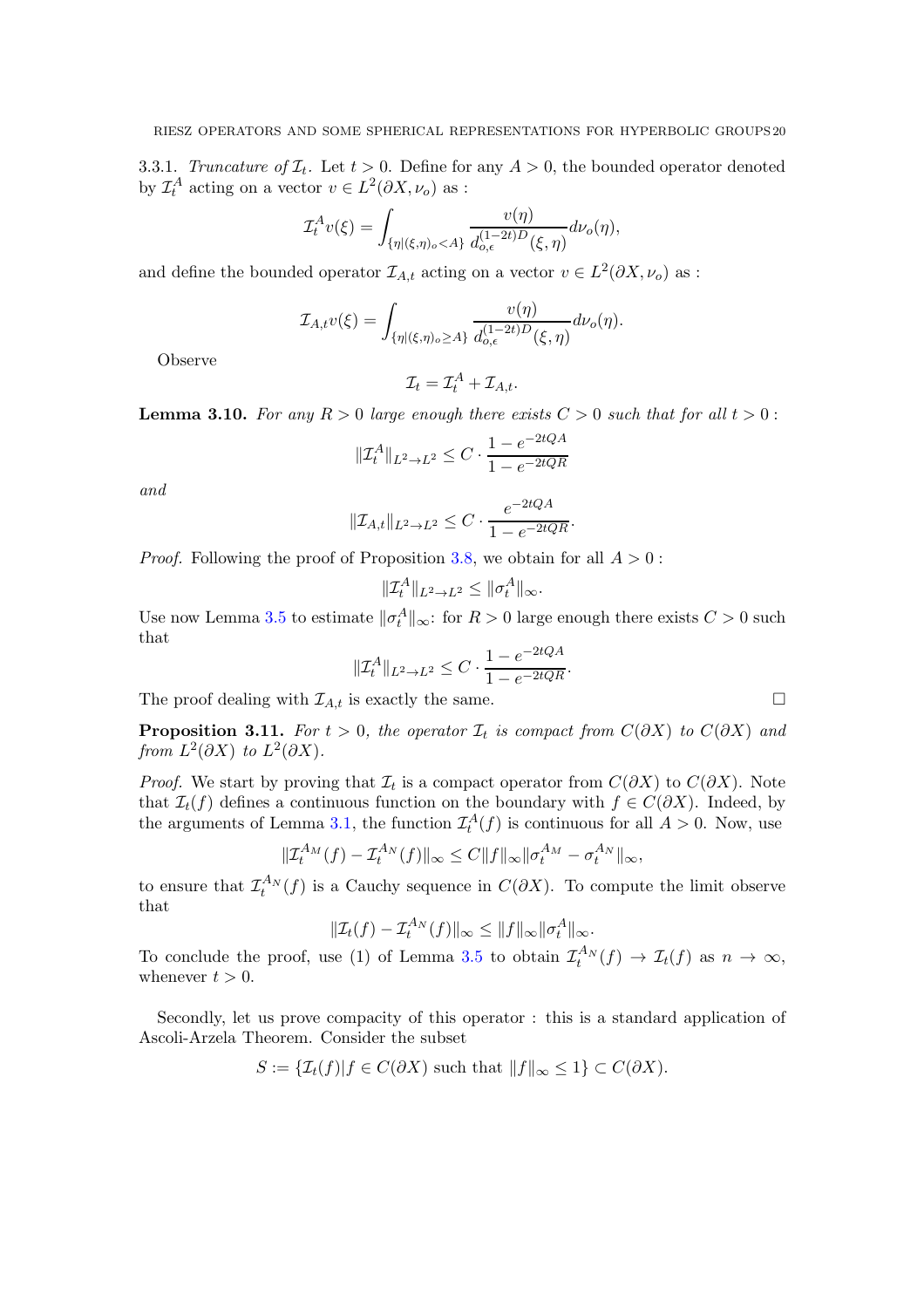Apply Heine Theorem to the function  $\sigma_t$ . Pick  $\varepsilon > 0$ . There exists  $\delta > 0$  such that  $|\sigma_t(\xi) - \sigma_t(\eta)| < \varepsilon$ , whenever  $d_{o,\varepsilon}(\xi,\eta) < \delta$ . We have for all  $f \in C(\partial X)$  with  $||f||_{\infty} \leq 1$ and for all  $\xi, \eta \in \partial X$  with  $d_{o,\epsilon}(\xi, \eta) < \delta$ :

$$
|\mathcal{I}_t(f)(\xi)-\mathcal{I}_t(f)(\eta)|\leq |\sigma_t(\xi)-\sigma_t(\eta)|<\varepsilon.
$$

Hence, S is equicontinuous and the Arzela-Ascoli Theorem implies that  $\mathcal{I}_t$  is compact for  $t > 0$ .

Let us prove that  $\mathcal{I}_t$  is a compact operator from  $L^2 \to L^2$ . Let  $N > 0$  and note that

$$
\mathcal{I}_t^N(v)(\xi) = \int_{\partial X} v(\eta) h_N(\xi, \eta) d\nu_o(\eta),
$$

is a Hilbert-Schmidt operator since  $h_N$  in  $L^2(\partial X \times \partial X, \nu_o \otimes \nu_o)$  where :

$$
h_N(\xi,\eta) = \begin{cases} \frac{1}{d_{o,\epsilon}^{(1-2t)D}(\xi,\eta)} & \text{if } (\xi,\eta)_o < N, \\ 0 & \text{if not.} \end{cases}
$$

Hence,  $\mathcal{I}_t^N$  is compact for all N and moreover, Lemma [3.10](#page-19-0) implies that

$$
\|\mathcal{I}_t - \mathcal{I}_t^N\|_{L^2 \to L^2} = \|\mathcal{I}_{N,t}\|_{L^2 \to L^2} \to 0,
$$

as  $N \to +\infty$ . So,  $\mathcal{I}_t$  is compact.

 $\Box$ 

3.4. A one parameter family of derivations. We consider a family of derivations on the commutative algebra of continuous functions on the boundary  $C(\partial X)$ . The spaces  $L^2(\partial X,\nu_o)$  and  $L^2(\partial X \times \partial X,\nu_o \otimes \nu_o)$  carry a natural structure of  $C(\partial X)$  bi-module. For any  $t \in \mathbb{R}$ , define the following derivation operators, a priori unbounded from  $L^2(\partial X)$ to  $L^2(\partial X \times \partial X, \nu_o \otimes \nu_o)$  by :

$$
(3.16) \t\t \delta_t : v \in \mathcal{D}(\delta_t) \cap C(\partial X) \subset L^2(\partial X) \mapsto \delta_t v \in L^2(\partial X \times \partial X, \nu_o \otimes \nu_o),
$$

where

$$
[\delta_t v](\xi, \eta) := \frac{1}{d_{o,\epsilon}^{(\frac{1}{2}-t)D}(\xi, \eta)} \big( v(\xi) - v(\eta) \big).
$$

and where the domain of  $\delta_t$  is:

(3.17) 
$$
\mathcal{D}(\delta_t) = \{v \in L^2(\partial X) | \int_{\partial X \times \partial X} \frac{|v(\xi) - v(\eta)|^2}{d_{o,\epsilon}^{(1-2t)D}(\xi, \eta)} d\nu_o(\xi) d\nu_o(\eta) < +\infty\}.
$$

We have for all  $v, w \in C(\partial X)$ :

(3.18) 
$$
\delta_t(v \cdot w) = v \cdot \delta_t(w) + \delta_t(v) \cdot w.
$$

Not that the inner derivation  $\delta_{\frac{1}{2}}$  is nothing but :

(3.19) 
$$
\delta_{\frac{1}{2}} : v \in L^{2}(\partial X, \nu_{o}) \mapsto v \otimes \mathbf{1}_{\partial X} - \mathbf{1}_{\partial X} \otimes v \in L^{2}(\partial X \times \partial X, \nu_{o} \otimes \nu_{o}),
$$

also called the "classical Dirichlet Jump". In this paper, we focus only on the case  $t > 0$ . Then define for  $t > 0$ 

$$
\Delta_t := \frac{\delta_t^* \delta_t}{2}.
$$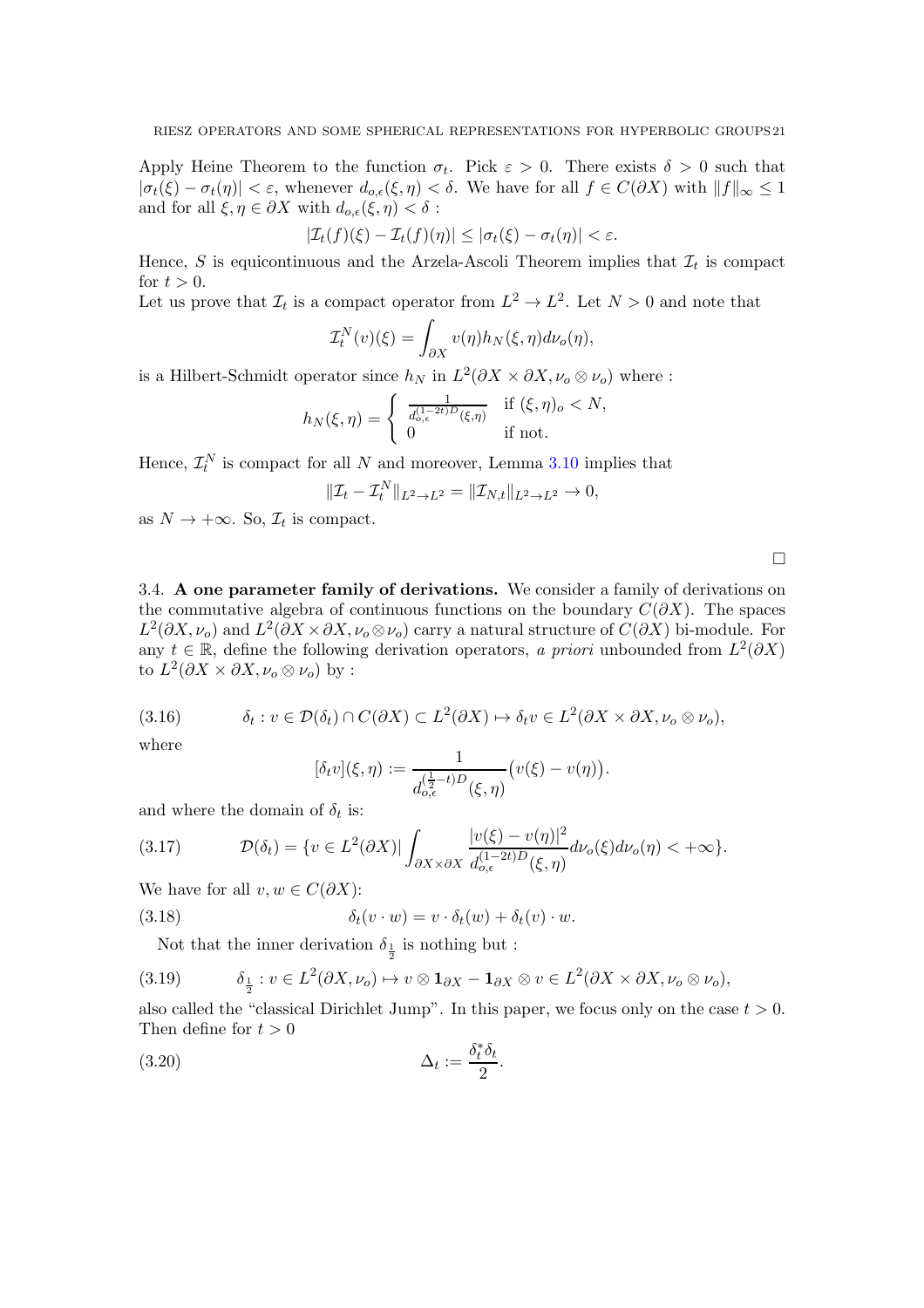The properties of those operators, related to the Riesz operators are in the following proposition.

### <span id="page-21-3"></span><span id="page-21-0"></span>Proposition 3.12. Let  $t > 0$ .

(1) The operator  $\delta_t$  is a bounded derivation from  $L^2(\partial X, \nu_o)$  to  $L^2(\partial X \times \partial X, \nu_o \otimes \nu_o)$ . And  $\delta_t^*: L^2(\partial X \times \partial X, \nu_o \otimes \nu_o) \to L^2(\partial X, \nu_o)$  satisfies

$$
\delta_t^* F(\cdot) := \bigg( \int_{\partial X} \frac{F(\cdot, \eta) - F(\eta, \cdot)}{d_{o,\epsilon}^{(\frac{1}{2} - t)D}(\cdot, \eta)} d\nu_o(\eta) \bigg).
$$

<span id="page-21-1"></span>(2) The operator  $\Delta_t$  is a bounded and positive operator acting on  $L^2(\partial X, \nu_o)$ . Its expression reads as follows. For all  $v \in L^2(\partial X, \nu_o)$ , and for all  $\xi \in \partial X$ :

$$
\Delta_t(v)(\xi) = \int_{\partial X} \frac{v(\xi) - v(\eta)}{d_{o,\epsilon}^{(1-2t)D}(\xi, \eta)} d\nu_o(\eta).
$$

<span id="page-21-2"></span>(3) We have:

$$
\mathcal{I}_t = M_{\sigma_t} - \Delta_t
$$

.

Proof. We prove [\(1\)](#page-21-0). We have

$$
\|\delta_t v\|_{L^2 \otimes L^2}^2 = \int_{\partial X \times \partial X} \frac{|v(\xi) - v(\eta)|^2}{d_{o,\epsilon}^{(1-2t)D}(\xi, \eta)} d\nu_o(\xi) d\nu_o(\eta)
$$
  
\n
$$
\leq \int_{\partial X \times \partial X} \frac{|v(\xi)|^2}{d_{o,\epsilon}^{(1-2t)D}(\xi, \eta)} d\nu_o(\xi) d\nu_o(\eta) + \int_{\partial X \times \partial X} \frac{|v(\eta)|^2}{d_{o,\epsilon}^{(1-2t)D}(\xi, \eta)} d\nu_o(\xi) d\nu_o(\eta)
$$
  
\n
$$
+ 2 \bigg( \int_{\partial X \times \partial X} \frac{|v(\xi)|^2}{d_{o,\epsilon}^{(1-2t)D}(\xi, \eta)} d\nu_o(\xi) d\nu_o(\eta) \bigg)^{\frac{1}{2}} \bigg( \int_{\partial X \times \partial X} \frac{|v(\eta)|^2}{d_{o,\epsilon}^{(1-2t)D}(\xi, \eta)} d\nu_o(\xi) d\nu_o(\eta)
$$
  
\nFubini Theorem) 
$$
= 4 \int_{\partial X} |v(\xi)|^2 \sigma_t(\xi) d\nu_o(\xi)
$$

 $(by the$  $\leq 4 \|\sigma_t\|_{\infty} \|v\|_2^2,$ 

hence  $\delta_t$  is bounded from  $L^2(\partial X, \nu_o)$  to  $L^2(\partial X \times \partial X, \nu_o \otimes \nu_o)$ . Now observe for all  $v \in L^2(\partial X, \nu_o)$  and  $F \in L^2(\partial X \times \partial X, \nu_o \otimes \nu_o)$ :

$$
\langle \delta_t v, F \rangle = \int_{\partial X \times \partial X} \frac{(v(\xi) - v(\eta)) \overline{F}(\xi, \eta)}{d_{o,\epsilon}^{(\frac{1}{2} - t)D}(\xi, \eta)} d\nu_o(\xi) d\nu_o(\eta)
$$
  
\n
$$
= \int_{\partial X \times \partial X} \frac{v(\xi) \overline{F}(\xi, \eta)}{d_{o,\epsilon}^{(\frac{1}{2} - t)D}(\xi, \eta)} d\nu_o(\xi) d\nu_o(\eta) - \int_{\partial X \times \partial X} \frac{v(\eta) \overline{F}(\xi, \eta)}{d_{o,\epsilon}^{(\frac{1}{2} - t)D}(\xi, \eta)} d\nu_o(\xi) d\nu_o(\eta)
$$
  
\n
$$
= \int_{\partial X} v(\xi) \left( \int_{\partial X} \frac{\overline{F}(\xi, \eta)}{d_{o,\epsilon}^{(\frac{1}{2} - t)D}(\xi, \eta)} d\nu_o(\eta) \right) d\nu_o(\xi) - \int_{\partial X} v(\eta) \left( \int_{\partial X} \frac{\overline{F}(\xi, \eta)}{d_{o,\epsilon}^{(\frac{1}{2} - t)D}(\xi, \eta)} d\nu_o(\xi) \right) d\nu_o(\eta)
$$
  
\n
$$
= \int_{\partial X} v(\xi) \left( \int_{\partial X} \frac{\overline{F}(\xi, \eta) - \overline{F}(\eta, \xi)}{d_{o,\epsilon}^{(\frac{1}{2} - t)D}(\xi, \eta)} d\nu_o(\eta) \right) d\nu_o(\xi)
$$
  
\n
$$
= \langle v, \delta_t^* F \rangle
$$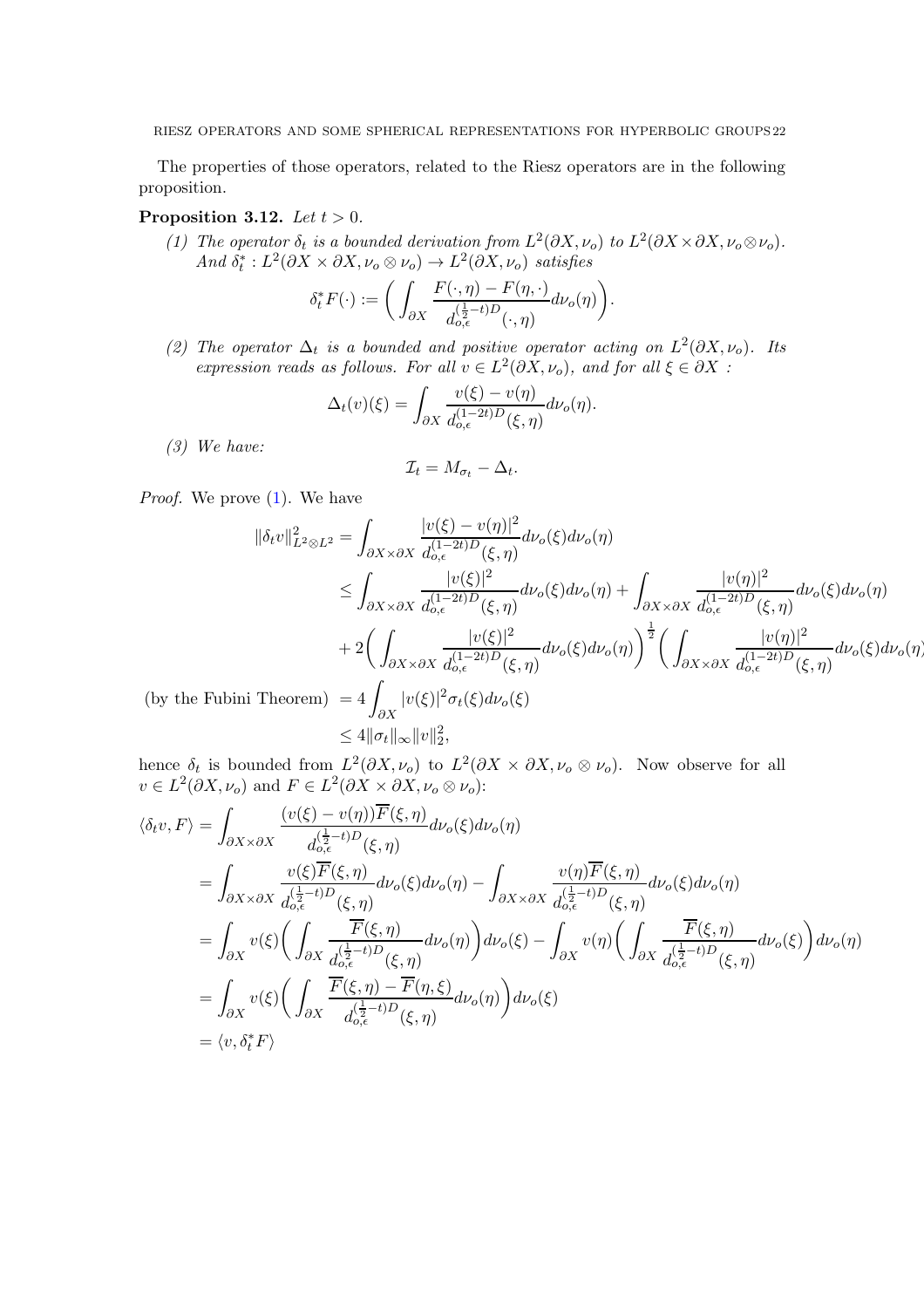where for almost all  $\xi \in \partial X$ 

$$
\delta_t^* F(\xi) := \bigg( \int_{\partial X} \frac{F(\xi, \eta) - F(\eta, \xi)}{d_{o,\epsilon}^{(\frac{1}{2} - t)D}(\xi, \eta)} d\nu_o(\eta) \bigg),
$$

and [\(1\)](#page-21-0) is proved.

For [\(2\)](#page-21-1), write for  $v \in L^2(\partial X, \nu_o)$ , and for all  $\xi \neq \eta \in \partial X$ :

$$
\delta_t(v)(\xi, \eta) = \frac{1}{d_{o,\epsilon}^{(\frac{1}{2}-t)D}(\xi, \eta)}(v(\xi) - v(\eta)).
$$

Using the expression of  $\delta_t^*$  proved in [\(1\)](#page-21-0) we obtain for almost all  $\xi \in \partial X$ :

$$
\delta_t^*(\delta_t v)(\xi) = 2 \int_{\partial X} \frac{v(\xi) - v(\eta)}{d_{o,\epsilon}^{(1-2t)D}(\xi, \eta)} d\nu_o(\eta).
$$

Hence,

$$
\Delta_t v(\xi) = \int_{\partial X} \frac{v(\xi) - v(\eta)}{d_{o,\epsilon}^{(1-2t)D}(\xi, \eta)} d\nu_o(\eta).
$$

Concerning [\(3\)](#page-21-2), write for  $v \in L^2(\partial X, \nu_o)$ :

$$
\mathcal{I}_t(v)(\xi) = \int_{\partial X} \frac{v(\eta)}{d_{o,\epsilon}^{(1-2t)Q}(\xi, \eta)} d\nu_o(\eta)
$$
  
= 
$$
\int_{\partial X} \frac{v(\eta) - v(\xi)}{d_{o,\epsilon}^{(1-2t)Q}(\xi, \eta)} d\nu_o(\eta) + \int_{\partial X} \frac{v(\xi)}{d_{o,\epsilon}^{(1-2t)Q}(\xi, \eta)} d\nu_o(\eta)
$$
  
= 
$$
-\Delta_t(v)(\xi) + \sigma_t(\xi)v(\xi),
$$

and the proof is complete.  $\Box$ 

We close this section by a characterization of the positivity of  $\mathcal{R}_t$  is terms of spectral radius of  $\Delta_t$ . Consider

$$
\widetilde{\Delta_t} := M_{\sigma_t^{-1}} \Delta_t.
$$

It seems that studying precisely the eigenvalues of  $\mathcal{I}_t$  is out of reach in the framework of general hyperbolic groups. Nevertheless, we obtain the following :

### <span id="page-22-0"></span>Proposition 3.13. We have:

- (1) The eigenspace  $\{v \in L^2(\partial X, \nu_o) | \mathcal{R}_t v = v\}$  is nothing but the space of constant functions.
- <span id="page-22-1"></span>(2) The operator  $\mathcal{R}_t$  is positive if and only if  $\|\Delta_t\|_{L^2 \to L^2} \leq 1$ .

*Proof.* We prove [\(1\)](#page-22-0). Indeed pick  $v \in L^2(\partial X, \nu_o)$  such that  $\mathcal{R}_t v = v$ . It follows by [\(3\)](#page-21-2) of Proposition [3.12](#page-21-3) that  $M_{\sigma_t^{-1}} \Delta_t v = 0$ . Thus  $\Delta_t v = 0$ . Therefore  $\langle \Delta_t v, v \rangle = 0$ , which writes :

$$
\int_{\partial X \times \partial X} \frac{|v(\xi) - v(\eta)|^2}{d_{o,\epsilon}^{(1-2t)D}(\xi, \eta)} d\nu_o(\xi) d\nu_o(\eta) = 0.
$$

Hence, for almost every  $(\xi, \eta) \in \partial X \times \partial X$  we have: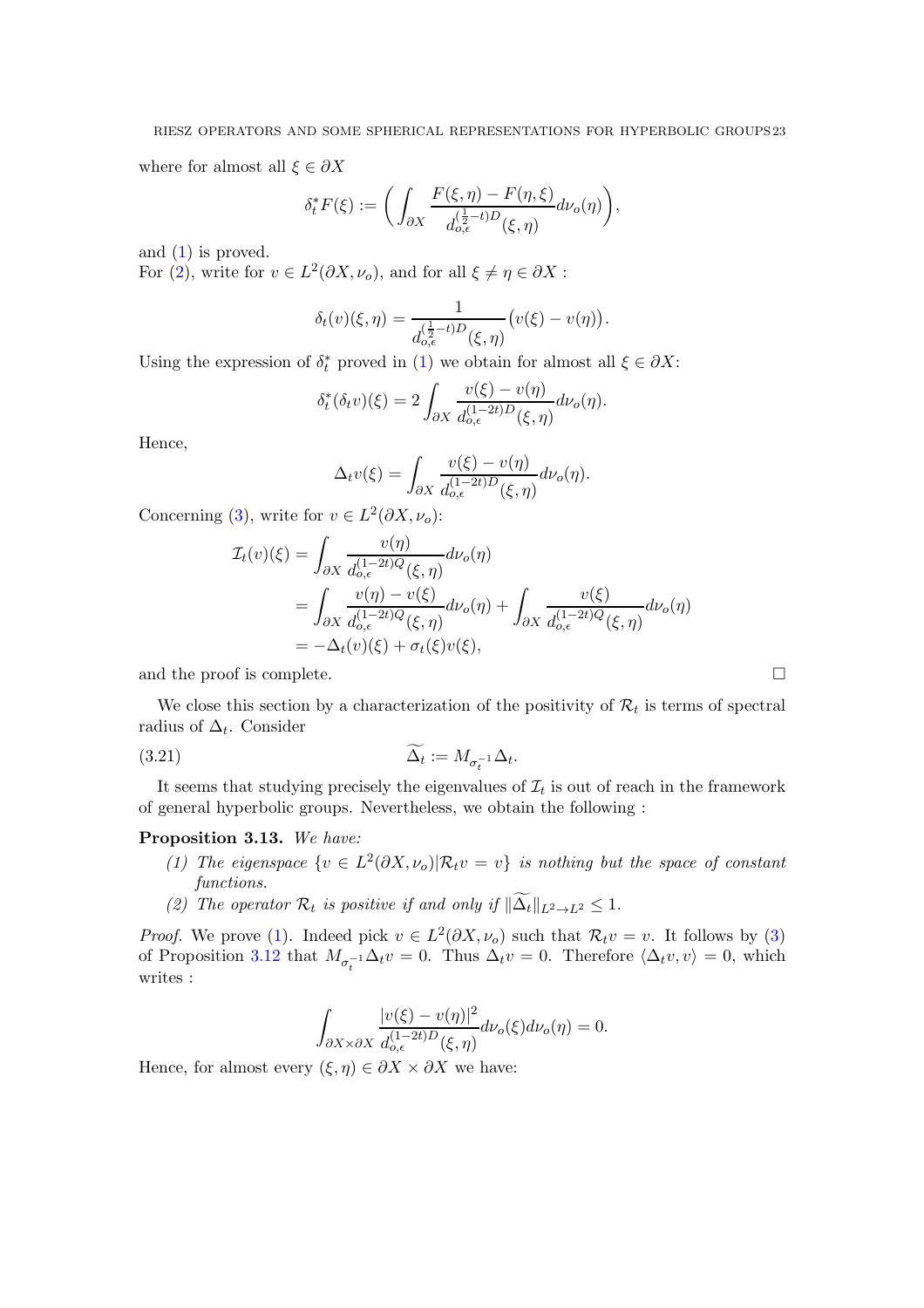$$
|v(\xi) - v(\eta)| = 0.
$$

Therefore, v has to be constant.

The proof of [\(2\)](#page-22-1) follows from [\(3\)](#page-21-2) of Proposition [3.12.](#page-21-3) If  $\mathcal{R}_t$  is positive, then for all  $v \in L^2(\partial X, \nu_o)$ ,  $\langle \mathcal{R}_t v, v \rangle = ||v||^2 - \langle \widetilde{\Delta_t} v, v \rangle \ge 0$ . Since  $\widetilde{\Delta_t}$  is a positive operator, we have  $\|\Delta_t\|_{L^2\to L^2} \leq 1$ . Now, if  $\|\tilde{\Delta}_t\|_{L^2 \to L^2} \le 1$  then for all  $v \in L^2(\partial X, \nu_o)$ ,

$$
\langle \mathcal{R}_t v, v \rangle = ||v||^2 - \langle \widetilde{\Delta}_t v, v \rangle \ge ||v||^2 (1 - ||\widetilde{\Delta}_t||_{L^2 \to L^2}) \ge 0,
$$

and the proof is done.

### **Lemma 3.14.** The operator  $\mathcal{R}_t$  goes to 0 for the weak operator topology as  $t \to 0$ .

*Proof.* Observe that  $\sup_{t>0} ||R_t||_{L^2 \to L^2} < +\infty$ . Hence, the sequence  $(R_t)_{t>0}$  converges when  $t \to 0$  to some bounded operator for the weak operator topology, up to subsequences. We shall compute the weak limit  $\lim_{t\to 0} \mathcal{R}_t$ . It is not hard to see for all  $v, w$ Lipschitz functions that  $\langle \Delta_t v, w \rangle \to 0$  as  $t \to 0$ . Indeed, observe that for  $R > 0$  large enough, Proposition [3.4](#page-15-0) provides some  $C > 0$  so that:

$$
\langle \widetilde{\Delta_t} v, w \rangle \le C \|v\|_{Lip} \|w\|_{Lip} \left(1 - e^{-2tQR} \right) \left( \int_{\partial X \times \partial X} \frac{d_{o,\epsilon}^2(\xi, \eta)}{d_{o,\epsilon}^{(1-2t)D}(\xi, \eta)} d\nu_o(\xi) d\nu_o(\eta) \right)
$$
  

$$
\le C \|v\|_{Lip} \|w\|_{Lip} \left(1 - e^{-2tQR} \right) \left( \frac{1}{1 - e^{(-2tQ - 2\epsilon)R}} \right),
$$

where the second inequality is based on the method of computations of Lemma [3.2.](#page-13-0) Eventually, let  $t \to 0$  to conclude the proof.

3.5. Inverse of  $\mathcal{I}_t$  (and  $\mathcal{R}_t$ ). Finding a formula for the inverse of Riesz potential operators is a broad subject. We refer to [\[50,](#page-53-11) Section 3, Ch. 6].

In this section, we prove a simple abstract formula for the inverse of the Riesz potential operators on their image. To our knowledge, in the general setting of general hyperbolic groups, almost nothing is known about the kernel and the image of those operators. This general lemma is probably well known, but we were not able to find a proof in the literature.

<span id="page-23-0"></span>**Lemma 3.15.** Let  $T$  be a self adjoint compact operator acting on a Hilbert space  $H$ . There exists a unbounded closed self adjoint operator  $S : \overline{Im(T)} \rightarrow$  whose domain is  $Dom(S) = Im(T)$  such that S satisfies:

- (1)  $ST(u) = u$  for any  $u \in H$  and  $TS(v) = v$  for any  $v \in Im(T)$ .
- (2) If T is a positive operator, we can write  $S = c \cdot I + D$  where  $D : \overline{Im(T)} \to H$  is an unbounded closed positive self adjoint operator and c a positive constant.
- (3)  $S^2T^2(u) = u$  for any  $u \in H$  and  $T^2S^2(v) = v$  for any  $v \in Im(T)$ .

*Proof.* We prove Item  $(1)$ . Since T is a compact self adjoint operator, consider a system of orthonormal vectors  $(v_i)$  associated with eigenvalues  $(\lambda_i(T))$ <sub>i</sub> such that  $|\lambda_1(T)| \ge$ 

 $\Box$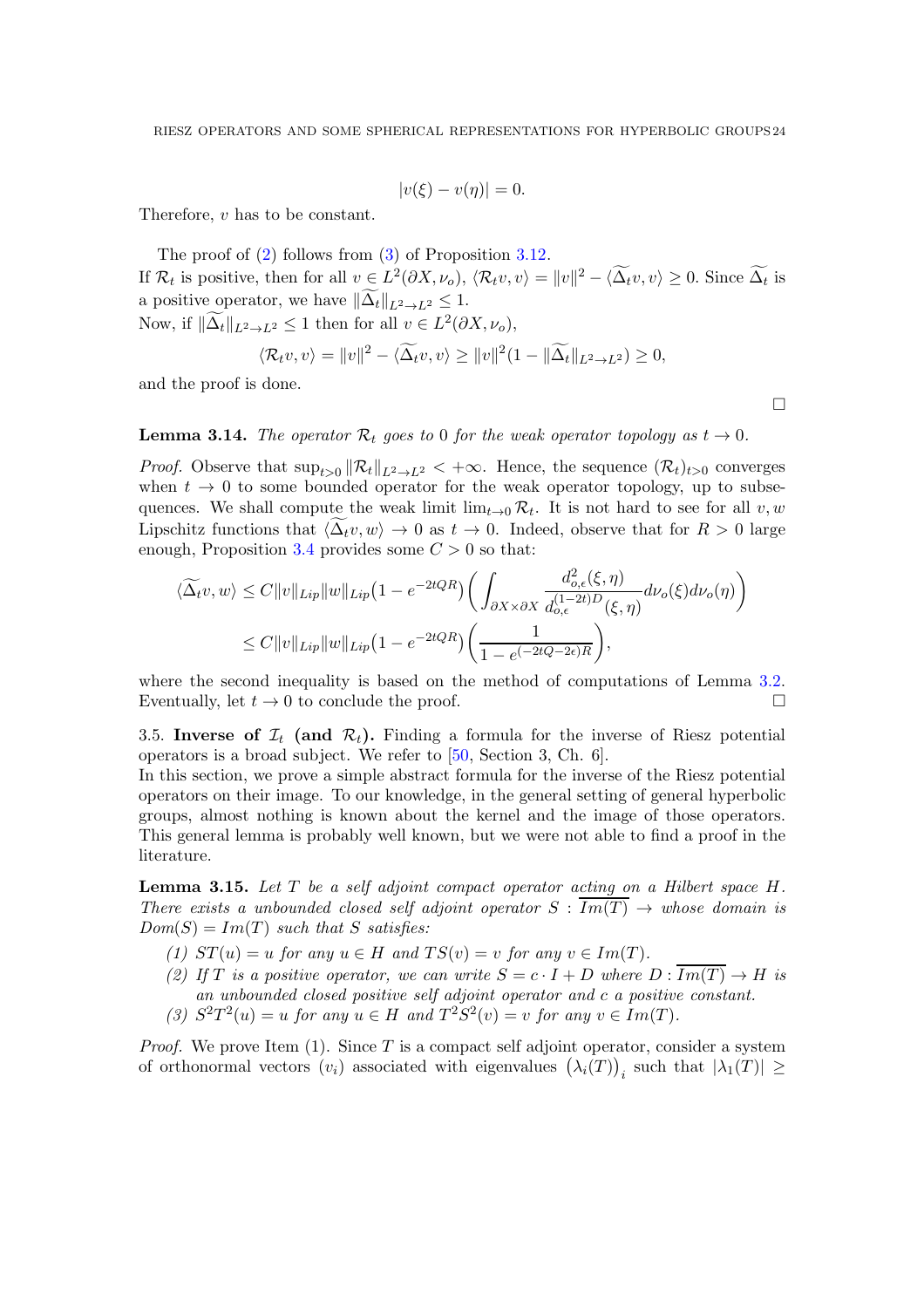$|\lambda_2(T)| \geq \ldots$  and write for all u the  $\|\cdot\|_H$ -convergence :  $Tu = \sum_{i=1}^{+\infty} \lambda_i(T) \langle u, v_i \rangle v_i$ . For all  $n$ , define the sequence of bounded operators  $S_n$  as :

$$
S_n(\cdot) := \sum_{k=1}^n \frac{1}{\lambda_k(T)} \langle \cdot, v_i \rangle v_i.
$$

We shall see that for all  $w \in Im(T)$ ,  $\lim_{n\to\infty} S_n(w)$  exists for the  $\|\cdot\|_H$ -convergence. Let  $w \in Im(T)$ . There exists an unique  $u \in H \ominus \text{ker}(T)$  such that  $w = T(u)$ . Therefore write for all  $n$ :

$$
S_n(w) = S_n T(u)
$$
  
=  $S_n(\sum_{i=1}^{+\infty} \lambda_i(T) \langle u, v_i \rangle v_i)$   
=  $\sum_{k=1}^{n} \langle u, v_k \rangle v_k$ .

Since  $u \in H$ , we have the following  $\|\cdot\|_H$ -convergence :  $S_n(w) \to u$ . Thus, for all  $w \in Im(T)$  define

$$
S(w) := \lim_{n \to +\infty} S_n(w),
$$

and moreover for all  $u \in H \ominus \text{ker}(T)$ , we have  $ST(u) = u$ . By definition of S, we have  $Im(T) = Dom(S)$  and obviously  $Dom(S)$  is dense in  $Im(T)$ .

Since  $\lambda_i(T)$  goes to 0 the operator S is unbounded on H.

Furthermore S is closed: let  $w_p \in Im(T)$  converges strongly to w and  $S(w_p)$  converges strongly to z. Then, there exists a an unique  $u_p \in H \ominus \text{ker}(T)$  so that  $w_p = T(u_p)$ . Thus,  $Sw_p = u_p$ . So,  $u_p$  converges strongly to z. Since T is continuous we have  $T(u_p) \rightarrow$  $T(z) = w$ , so  $w \in Im(T) = Dom(S)$  and  $Sw = z$ .

We prove now Item (2) : Assume now that T is positive and assume also that  $||T||_{H\to H} \le$ 1. Consider  $p_n$  the orthogonal projection onto the space  $\bigoplus_{k=1}^n \ker(T - \lambda_k I)$ . The definition of  $S_n$  reads as follows :

$$
S_n(\cdot) := p_n(\cdot) + \sum_{k=1}^n \left(\frac{1}{\lambda_k(T)} - 1\right) \langle \cdot, v_k \rangle v_k,
$$

and since  $0 \leq \lambda_k(T) \leq 1$  it follows that the sequence of operators

$$
D_n(\cdot) = \sum_{k=1}^n \left(\frac{1}{\lambda_k(T)} - 1\right) \langle \cdot, v_k \rangle v_k
$$

is a sequence of positive operators. Besides,  $p_n$  converges strongly to the identity operator. Since S is defined as the limit of  $S_n$  on  $Im(T)$ , we define for all  $w \in Im(T)$ ,

$$
D(w) := \lim_{n \to +\infty} D_n(w) = \lim_{n \to +\infty} S_n(w) - p_n(w) = D(w).
$$

Note that D is a unbounded positive closed operator. By construction, we have  $S = I+D$ on  $Im(T)$ .

If  $||T||_{H\to H}$  is not bounded by 1, perform the above construction with  $\frac{T}{||T||_{H\to H}}$  and thus  $S = c \cdot I + D$  where D is a unbounded positive closed operator on  $Im(T)$  and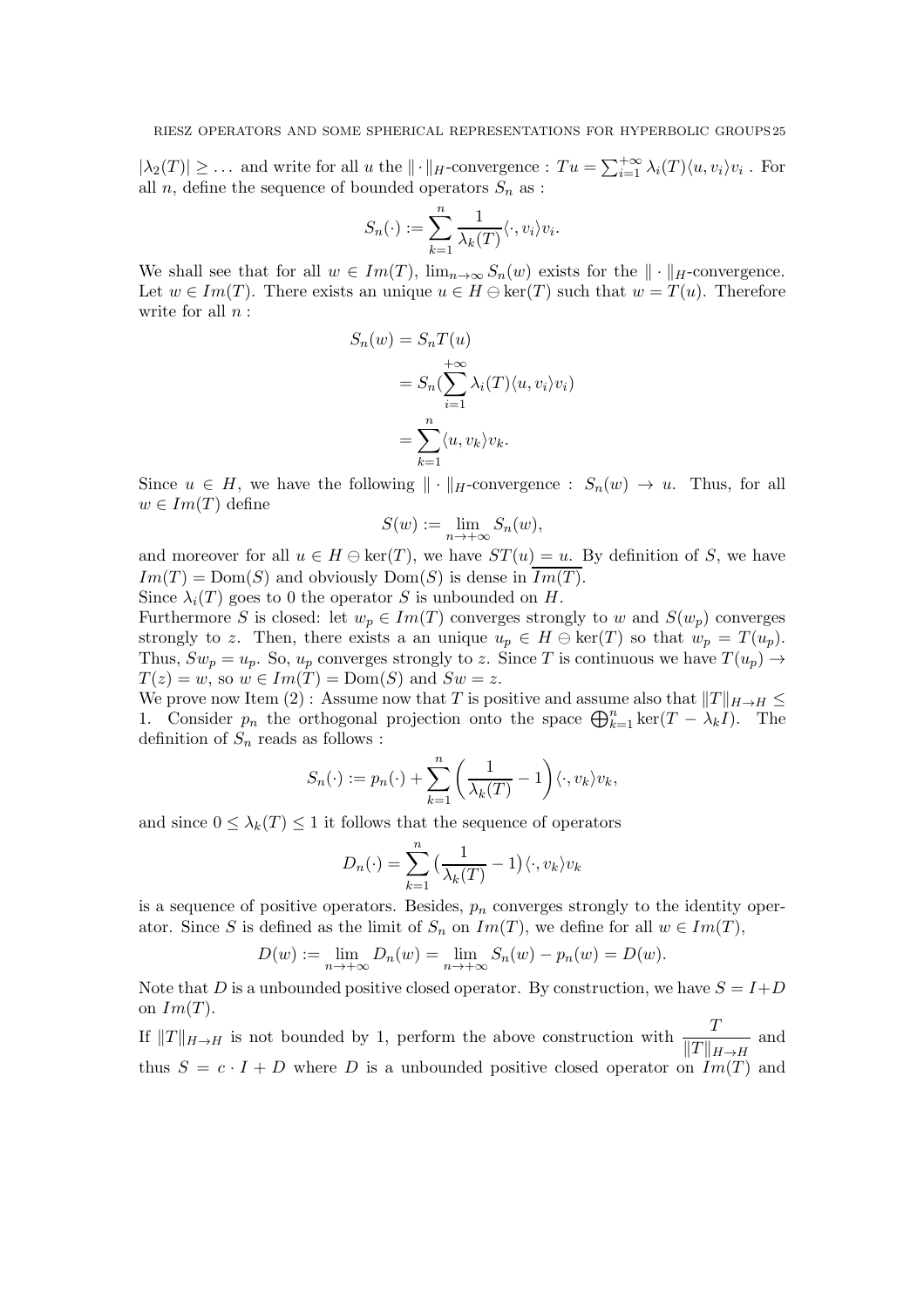$c = ||T||_{H\to H} > 0$ . And the proof is done.

The proof of Item (3) is the same as the proof of Item (1).  $\Box$ 

### 3.6. Riesz potentials as Intertwiners.

3.6.1. The case of  $SL(2,\mathbb{R})$ . Following [\[46,](#page-53-19) Ch. V, Section IV], in the case of  $SL(2,\mathbb{R})$ acting on the boundary of the Poincaré disk identified to the circle endowed with the Lebesgue measure  $\frac{d\theta}{2\pi}$ , the Riesz potentials intertwines  $\pi_t$  and  $\pi_{-t}$  in the following manner: for  $v \in L^2(\partial \mathbb{D}, \frac{d\theta}{2\pi})$  $\frac{d\theta}{2\pi}$ ), and for almost every  $\omega \in \partial \mathbb{D}$ 

(3.22) 
$$
\mathcal{I}_t(v)(\omega) = \frac{1}{2\pi} \int_{[0,2\pi]} \frac{v(\theta)}{\left(1 - \cos(\theta - \omega)\right)^{\frac{1}{2} - t}} d\theta,
$$

and then for all  $g \in SL(2,\mathbb{R})$ 

(3.23) Itπt(g) = π−t(g)I<sup>t</sup> .

3.6.2. The case of Gromov hyperbolic groups.

We recall that the intertwining property of  $\mathcal{I}_t$  relies on strong hyperbolicity of  $(X, d)$ .

<span id="page-25-0"></span>**Proposition 3.16.** For any  $t > 0$ , we have for all  $\gamma \in \Gamma$ ,  $\mathcal{I}_t \pi_t(\gamma) = \pi_{-t}(\gamma) \mathcal{I}_t$  on  $L^2(\partial X, \nu_o).$ 

*Proof.* Let  $v \in L^2(\partial X, \nu_o)$  and write  $\pi_t(\gamma)v = e^{(\frac{1}{2}+t)Q\beta_{\xi}(o,\gamma o)}v(\gamma^{-1}\xi)$ . We have for all real numbers  $s > 0$  and  $t \in \mathbb{R}$  and for almost all  $\eta \in \partial X$ 

$$
(\mathcal{I}_{s}\pi_{t}(\gamma)v)(\eta) = \int_{\partial X} \frac{e^{(\frac{1}{2}+t)Q\beta_{\xi}(o,\gamma o)}v(\gamma^{-1}\xi)}{d_{o,\epsilon}^{(1-2s)D}(\xi,\eta)}d\nu_{o}(\xi)
$$
  
\n
$$
= \int_{\partial X} \frac{v(\gamma^{-1}\xi)}{d_{o,\epsilon}^{(1-2s)D}(\xi,\eta)}e^{(\frac{1}{2}+t)Q\beta_{\gamma^{-1}\xi}(\gamma^{-1}o,o)}d\nu_{o}(\xi)
$$
  
\n
$$
= \int_{\partial X} \frac{v(\gamma^{-1}\xi)}{d_{o,\epsilon}^{(1-2s)D}(\xi,\eta)}e^{-(\frac{1}{2}+t)Q\beta_{\gamma^{-1}\xi}(o,\gamma^{-1}o)}d\nu_{o}(\xi)
$$
  
\n
$$
= \int_{\partial X} \frac{v(\xi)}{d_{o,\epsilon}^{(1-2s)D}(\gamma\xi,\eta)}e^{(\frac{1}{2}-t)Q\beta_{\xi}(o,\gamma^{-1}o)}d\nu_{o}(\xi)
$$
  
\n2.10) and (1.3) = 
$$
\int_{\partial Y} \frac{v(\xi)e^{(\frac{1}{2}-t)Q\beta_{\xi}(o,\gamma^{-1}o)}}{(\frac{1}{2}-s)Q(\beta_{\xi}(o,\gamma^{-1}o)+\beta_{s-1}(\beta_{s})Q(s_{s-1}^{-1}o))}d\nu_{o}(\xi)
$$

Thanks to (2.10) and (1.3) = 
$$
\int_{\partial X} \frac{v(\xi)e^{(\frac{1}{2}-t)Q\beta_{\xi}(o,\gamma^{-1}o)}}{e^{(\frac{1}{2}-s)Q(\beta_{\xi}(o,\gamma^{-1}o)+\beta_{\gamma^{-1}\eta}(o,\gamma^{-1}o))}d_{o,\epsilon}^{(1-2s)D}(\xi,\gamma^{-1}\eta)} d\nu_o(\xi)
$$

$$
= \int_{\partial X} \frac{v(\xi)e^{(s-t)Q\beta_{\xi}(o,\gamma^{-1}o)}}{d_{o,\epsilon}^{(1-2s)D}(\xi,\gamma^{-1}\eta)} d\nu_o(\xi)
$$

$$
= e^{(\frac{1}{2}-s)Q\beta_{\eta}(o,\gamma o)} \int_{\partial X} \frac{v(\xi)e^{(s-t)Q\beta_{\xi}(o,\gamma^{-1}o)}}{d_{o,\epsilon}^{(1-2s)D}(\xi,\gamma^{-1}\eta)} d\nu_o(\xi)
$$

$$
= \pi_{-s}(\gamma) \mathcal{I}_s(M_{e^{(s-t)Q\beta_{\cdot}(o,\gamma^{-1}o})}v)(\eta).
$$

Then the proof is done by taking  $s = t$ .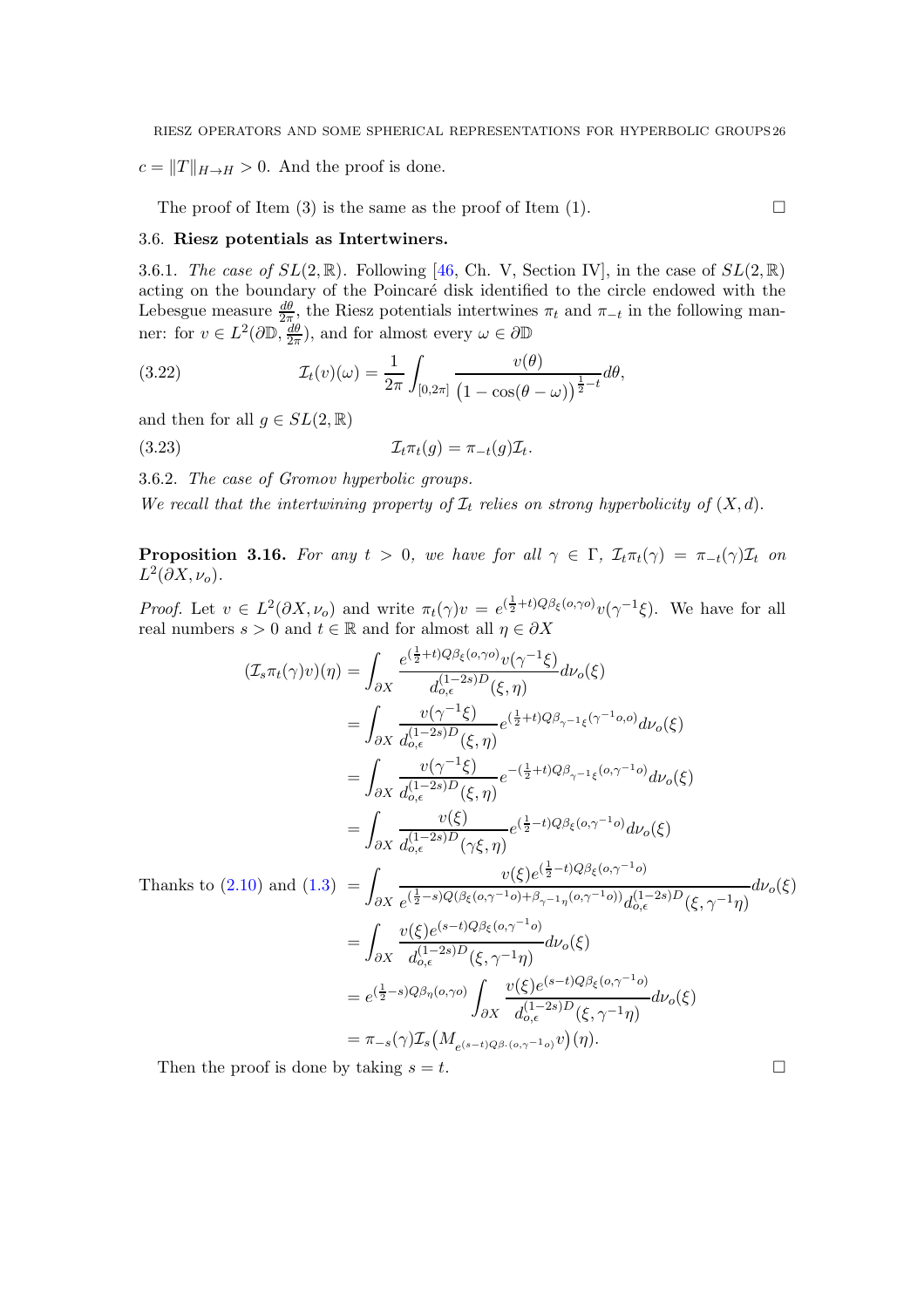<span id="page-26-0"></span>4. Boundary Dual system representations and Spherical functions

4.1. Dual system representation. We refer the reader to [\[37,](#page-53-20) Section 8] for a general discussion about the notion of pairing. A C-pairing is a pair of vector spaces  $(H_1, H_2)$  together with a non-degenerate bilinear form  $\langle \cdot, \cdot \rangle : H_1 \times H_2 \to \mathbb{C}$ , that is  $\{v \in H_1|\langle v, w \rangle = 0, \forall w \in H_2\} = 0$  and  $\{w \in H_2|\langle v, w \rangle = 0, \forall v \in H_1\} = 0$ . We shall consider the weak topology on  $H_1$  generated by the linear forms  $t_w : v \in H_1 \mapsto \langle v, w \rangle \in \mathbb{C}$  for all  $w \in H_2$ , denoted by  $\sigma(H_1, H_2)$  and the weak topology on  $H_2$  denoted by  $\sigma(H_2, H_1)$ .

We refer to [\[27,](#page-52-2) Section 2] for dual systems and we adapt this notion here for a group rather than for an algebra.

A dual system representation of Γ (called rather a "linear system representation" in [\[27\]](#page-52-2)) is the data of:

- (1) A C-pairing of Banach spaces :  $(H_1, H_2, \langle \cdot, \cdot \rangle)$ .
- (2) Two representations  $(\pi_1, H_1)$  and  $(\pi_2, H_2)$  of  $\Gamma$  such that  $\langle \pi_1(\gamma)v, \pi_2(\gamma)w \rangle =$  $\langle v, w \rangle$  for all  $(v, w) \in H_1 \times H_2$ , for all  $\gamma \in \Gamma$ .

**Remark 4.1.** If  $H_2 = H_1^*$ , the representation  $\pi_2$  is nothing but the contragredient representation of  $\pi_1$  for the natural dual pairing.

<span id="page-26-1"></span>**Example 4.2.** Consider the  $\mathbb{C}$ -pairing  $(L^2(\partial X, \nu_o), \overline{L^2(\partial X, \nu_o)})$  with respect to the  $L^2$ inner product, where  $\overline{L^2(\partial X,\nu_o)}$  is the conjugate Hilbert space of  $L^2(\partial X,\nu_o)$  equipped with the conjugate action of  $\mathbb C$ : for  $\lambda \in \mathbb C$ , and for  $v \in L^2(\partial X, \nu_o)$  we have  $\lambda \cdot v = \overline{\lambda}v$ . If  $\pi_t$  denotes the spherical boundary representation and the conjugate representation  $\overline{\pi_{-t}}$ satisfies:  $\overline{\pi_{-t}}(\gamma)(\lambda \cdot v) = \lambda \cdot \overline{\pi_{-t}}(\gamma)(v)$ . Hence, the representations  $(\pi_t, L^2(\partial X, \nu_o))$  and  $(\overline{\pi_{-t}}, L^2(\partial X, \nu_o))$  are a dual linear system of  $\Gamma$ .

More generally, in the following if V denotes a vector space, then  $\overline{V}$  denotes its conjugate vector space.

We say that a dual system representations  $(\pi_1, H_1)$  and  $(\pi_2, H_2)$  of  $\Gamma$  is irreducible if  $(\pi_1, H_1)$  has no proper  $\sigma(H_1, H_2)$ -closed subspace stable by  $\pi_1$ , equivalently  $(\pi_2, H_2)$  has no proper  $\sigma(H_2, H_1)$ -closed subspace stable by  $\pi_2$ .

The aim of this section is to construct three dual system representations of  $\Gamma$  for which we will prove irreducibility.

4.2. Linear representations. We fix  $t > 0$ . The algebraic representation defined in [\(1.12\)](#page-2-2) provides another algebraic representation of  $\Gamma$  via  $\pi_{-t}$ , defined as follows :

$$
(\mathbf{4.1}) \qquad \qquad \mathcal{F}_{-t,\sigma_t} := \mathcal{I}_t(\mathcal{F}_{t,\mathbf{1}_{\partial X}}).
$$

Note that for  $t > 0$ , we have  $\mathcal{F}_{-t,\sigma_t} = {\lbrace \pi_{-t}(f) \sigma_t, f \in \mathbb{C}[\Gamma] \rbrace} \subset L^2(\partial X, \nu_o)$ . Since  $\mathcal{I}_t$ intertwines  $\pi_t$  and  $\pi_{-t}$  on  $L^2(\partial X, \nu_o)$ , we obtain a representation given by  $(\pi_{-t}, \mathcal{F}_{-t, \sigma_t})$ .

4.3. A first Hilbertian dual system representations of  $\Gamma$  associated with  $\mathcal{I}_t$ . Associated to the intertwiner  $\mathcal{I}_t$ , the Hilbert space  $L^2(\partial X, \nu_o)$  decomposes as:

(4.2) 
$$
L^2(\partial X, \nu_o) = \ker(\mathcal{I}_t) \oplus \overline{Im(\mathcal{I}_t)}^{\|\cdot\|_2}.
$$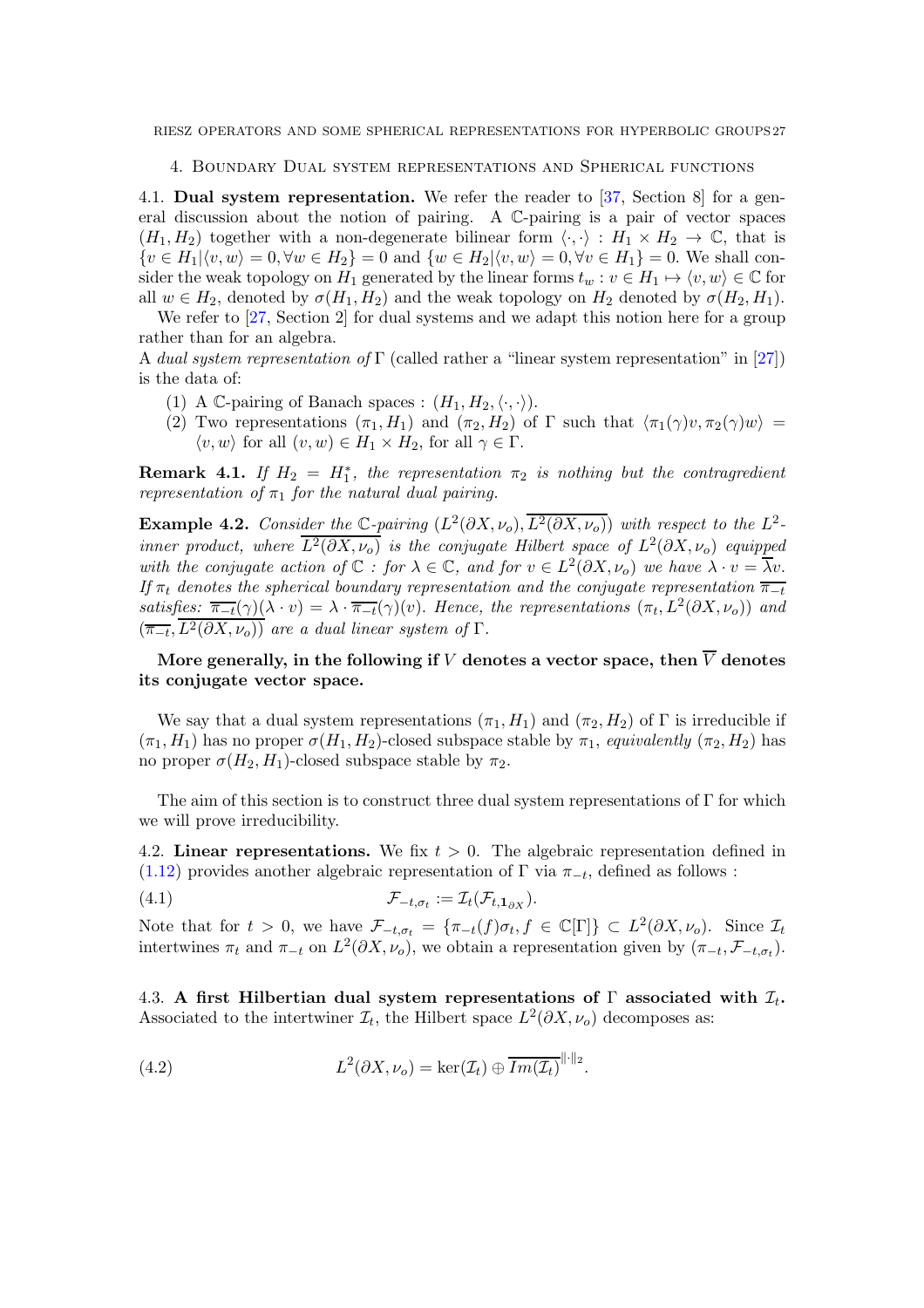We have no information in our setting about  $V_t := \ker(\mathcal{I}_t)$ . The closed subspace  $V_t$ of  $L^2(\partial X, \nu_o)$  is a  $\pi_t$  subrepresentation of  $\Gamma$  although  $\mathcal{W}_t := \overline{Im(\mathcal{I}_t)}^{\|\cdot\|_2}$  is a  $\pi_{-t}$  subrepresentation. It turns out that if  $\mathcal{I}_t$  is not injective, then neither  $(\pi_t, L^2(\partial X, \nu_o))$  nor  $(\overline{\pi_{-t}}, \overline{L^2(\partial X, \nu_o)})$  is irreducible. Thus, we shall consider the representations  $(\pi_t, L^2(\partial X, \nu_o)/\mathcal{V}_t)$ and  $(\overline{\pi_{-t}}, W_t)$ . Notice that is a dual system representations of Γ with respect to the standard  $L^2$ -inner product.

**Example 4.3.** The dual space  $L^2(\partial X, \nu_o)/\mathcal{V}_t$  is nothing but  $\overline{\mathcal{W}_t}$ . Hence the contragredient representation of  $(\pi_t, L^2(\partial X, \nu_o)/\mathcal{V}_t)$  with respect to the standard  $L^2$ -inner product is  $(\overline{\pi}_{-t}, \mathcal{W}_t)$ . Note that if  $\mathcal{I}_t$  is injective, we recover Example [4.2.](#page-26-1)

**Remark 4.4.** The space  $\mathcal{F}_{t,1_{\partial X}}$  endowed with  $\langle \cdot, \cdot \rangle$  is a pre-Hilbert space. Consider

$$
\overline{\mathcal{F}_{t,1_{\partial X}}}^{\|\cdot\|_2} = \mathcal{L}_t,
$$

and this representation is well defined since there exists  $C > 0$  such that for all  $\gamma \in \Gamma$ , and for all  $v \in \mathcal{L}_t$ , we have:

$$
\|\pi_t(\gamma)v\|_2 \le Ce^{Qt|\gamma|} \|v\|_2.
$$

**Remark 4.5.** In the following, we will make use that  $\mathcal{L}_t = L^2(\partial X, \nu_o)$  for  $t > 0$  and postpone the proof of this equality to Section [6](#page-37-0) (Proposition [6.13\)](#page-44-0).

4.4. A non unitary Hilbertian analog of complementary series. Since it seems that proving the positivity of  $\mathcal{I}_t$  is a hard question (even for some  $0 < t < \frac{1}{2}$ ), we rather consider the sesquilinear form

$$
\langle \cdot, \cdot \rangle_{\mathcal{I}^2_t} : (v, w) \in \mathcal{F}_{t, 1_{\partial X}} \times \mathcal{F}_{t, 1_{\partial X}} \mapsto \langle v, \mathcal{I}^2_t(w) \rangle.
$$

Turn first  $\mathcal{F}_{t,1_{\partial X}}$  into a pre-Hilbert space. Consider  $N_t := \{v \in \mathcal{F}_{t,1_{\partial X}} | \mathcal{I}_t(v) = 0\} = \mathcal{V}_t \cap$  $\mathcal{F}_{t,1_{\partial X}}$ . Observe that one can equip  $\mathcal{F}_{t,1_{\partial X}}/N_t$  with  $\langle \cdot, \cdot \rangle_{\mathcal{I}_{t}^2}$ . Hence,  $(\mathcal{F}_{t,1_{\partial X}}/N_t, \langle \cdot, \cdot \rangle_{\mathcal{I}_{t}^2})$ becomes a pre-Hilbert space. Eventually consider the Hilbert completion of  $\mathcal{F}_{t,1_{\partial X}}/N_t$ and define the Hilbert space

(4.4) 
$$
\overline{\mathcal{F}_{t,1_{\partial X}}/N_t}^{\|\cdot\|_{\mathcal{I}_t^2}} := \mathcal{K}_t,
$$

**Lemma 4.6.** The Hilbertian representation  $(\pi_t, \mathcal{K}_t)$  is well defined.

*Proof.* First of all, note that  $(\pi_t, \mathcal{F}_{t,1_{\partial X}}/N_t)$  is still a linear representation of  $\Gamma$  because  $(\pi_t, N_t)$  is a linear representation of Γ. Moreover we have:

$$
\|\pi_t(\gamma)v\|_{\mathcal{I}_t^2} = \|\mathcal{I}_t(\pi_t(\gamma)v)\|
$$
  
\n
$$
= \|\pi_{-t}(\gamma)\mathcal{I}_t(v)\|
$$
  
\n
$$
\leq C e^{tQ|\gamma|} \|\mathcal{I}_t(v)\|
$$
  
\n
$$
= C e^{tQ|\gamma|} \|v\|_{\mathcal{I}_t^2},
$$

where the second equality follows from Proposition [3.16](#page-25-0) and the above inequality is a consequence of [6.1.](#page-37-1)

 $\Box$ 

We go on in this subsection by the following observation.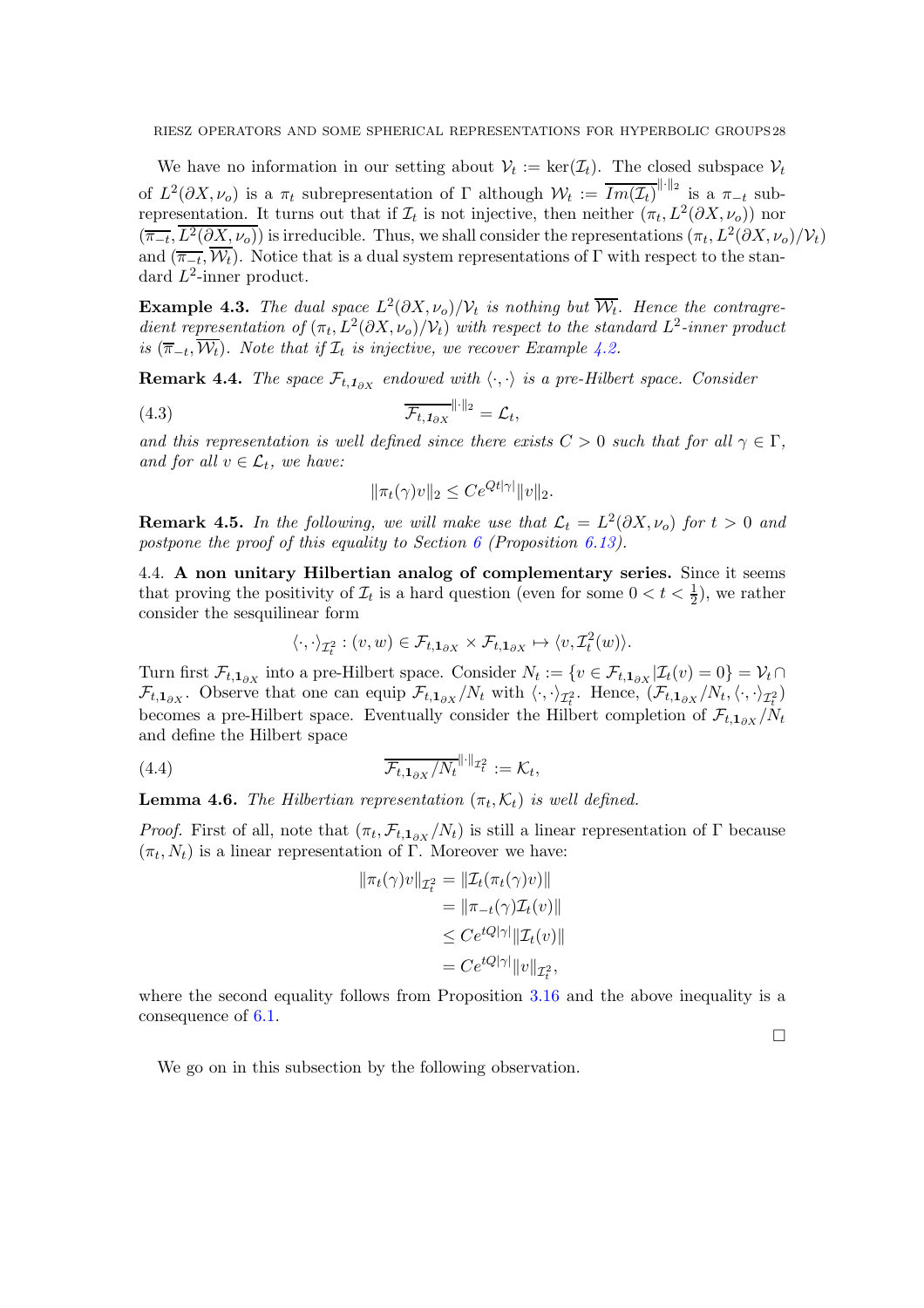<span id="page-28-0"></span>**Lemma 4.7.** The left inverse  $\mathcal{J}_t$  of  $\mathcal{I}_t$  provided by Lemma [3.15](#page-23-0) applied to  $\mathcal{I}_t$  intertwines  $\pi_{-t}$  and  $\pi_t$  i.e.

$$
\pi_t \mathcal{J}_t = \mathcal{J}_t \pi_{-t}
$$

on  $\mathcal{H}'_t$ .

Proof. Let 
$$
v = \mathcal{I}_t(\pi_t(h)\mathbf{1}_{\partial X}) \in \mathcal{F}_{-t,\sigma_t} = \mathcal{I}_t(\mathcal{F}_{t,\mathbf{1}_{\partial X}})
$$
 with  $h \in \mathbb{C}[\Gamma]$ . We have  
\n
$$
\mathcal{J}_t \pi_{-t}(\gamma) v = \mathcal{J}_t \mathcal{I}_t(\pi_t(\gamma) \pi_t(h) \mathbf{1}_{\partial X})
$$
\n
$$
= (\pi_t(\gamma) \pi_t(h) \mathbf{1}_{\partial X})
$$
\n
$$
= (\pi_t(\gamma) \mathcal{J}_t \mathcal{I}_t \pi_t(h) \mathbf{1}_{\partial X})
$$
\n
$$
= \pi_t(\gamma) \mathcal{J}_t v.
$$

We conclude the proof by using the fact  $\mathcal{J}_t$  is closed.

Endow now  $\mathcal{F}_{t,\sigma_t}$  with the sesquilinear form  $\langle \cdot, \cdot \rangle_{\mathcal{J}_t^2} := \langle \cdot, \mathcal{J}_t^2(\cdot) \rangle$  where  $\mathcal{J}_t$  is the left inverse of  $\mathcal{I}_t$ . Note that  $(\mathcal{F}_{t,\sigma_t}, \langle \cdot, \cdot \rangle_{\mathcal{J}^2_t})$  is a pre-Hilbert space. Then turn  $\mathcal{F}_{t,\sigma_t}$  into a Hilbert space by considering

$$
\mathcal{K}'_t := \overline{\mathcal{F}_{t,\sigma_t}}^{\|\cdot\|_{\mathcal{J}_t^2}}.
$$

**Lemma 4.8.** The representation  $(\pi_{-t}, \mathcal{K}'_t)$  is well defined.

*Proof.* We have for all  $\gamma \in \Gamma$ , for all  $v \in \mathcal{K}_t$ :

$$
\|\pi_{-t}(\gamma)v\|_{\mathcal{J}_t^2} = \|\mathcal{J}_t(\pi_{-t}(\gamma)v)\|
$$
  
\n
$$
= \|\pi_t(\gamma)\mathcal{J}_t(v)\|
$$
  
\n
$$
\leq C e^{tQ|\gamma|} \|\mathcal{J}_t(v)\|
$$
  
\n
$$
= C e^{tQ|\gamma|} \|v\|_{\mathcal{J}_t^2},
$$

where the second equality follows from Lemma [4.7](#page-28-0) and the above inequality is a conse-quence of [6.1.](#page-37-1)

 $\Box$ 

Using the general theory of dual pairings, several properties are obvious and well known. We sum up the properties of the dual pairs we shall consider, and we give a proof of these facts.

<span id="page-28-1"></span>Proposition 4.9. Let  $t > 0$ .

- <span id="page-28-2"></span>(1) The pair  $(\mathcal{K}_t, \overline{\mathcal{K}'_t}, \langle \cdot, \cdot \rangle)$  is a  $\mathbb{C}\text{-pairing}$ .
- (2) The topological dual of  $\mathcal{K}_t$  is isomorphic and isometric to  $\overline{\mathcal{K}'_t}$ , i.e. the map

$$
\lambda : w \in \overline{\mathcal{K}'_t} \mapsto \lambda_w(\cdot) := \langle \cdot, w \rangle \in (\mathcal{K}_t)^*
$$

is an isomorphism and  $||w||_{\mathcal{K}'_t} = \sup_{\{v \in \mathcal{K}_t | ||v||_{\mathcal{K}_t=1}\}} |\langle v, w \rangle|.$ 

<span id="page-28-3"></span>(3) We have the following embeddings for all  $t > 0$ :

$$
\mathcal{K}'_t \subset L^2(\partial X, \nu_o) \subset \mathcal{K}_t.
$$

<span id="page-28-4"></span>(4) For all  $t > 0$ , the intertwiner  $\mathcal{I}_t$  defines a bounded operator acting on  $\mathcal{K}_t$ .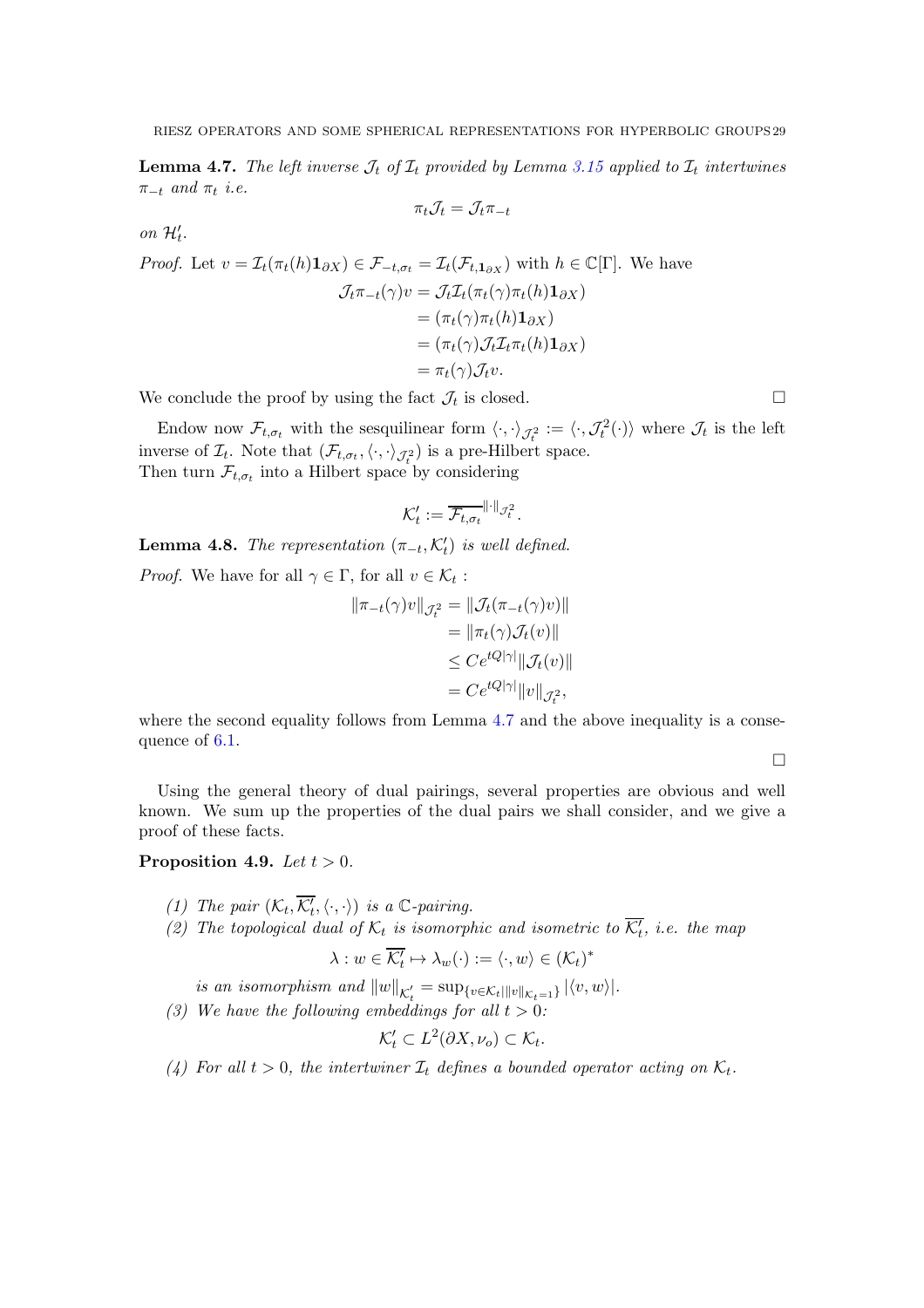<span id="page-29-0"></span>(5) For all  $t > 0$ , the operator  $\mathcal{I}_t^2$  defines an isometry from  $\mathcal{K}_t \to \mathcal{K}'_t$  and  $\mathcal{J}_t^2$  defines an isometry from  $\mathcal{K}'_t \to \mathcal{K}_t$  such that  $\mathcal{I}_t^2 \circ \mathcal{J}_t^2 = I_{\mathcal{K}'_t}$  and  $\mathcal{J}_t^2 \circ \mathcal{I}_t^2 = I_{\mathcal{K}_t}$ .

*Proof.* We give a proof of Item [\(1\)](#page-28-1). Observe first that  $\langle \cdot, \cdot \rangle$  is a well defined bilinear form on  $\mathcal{F}_{t,1_{\partial X}}/N_t \times \mathcal{I}_t(\mathcal{F}_{t,1_{\partial X}})$ . Then, it remains to prove that the standard inner product is non degenerate on  $\mathcal{F}_{t,1_{\partial X}}/N_t \times \mathcal{I}_t(\mathcal{F}_{t,1_{\partial X}})$ . On one hand, if  $v \in \mathcal{F}_{t,1_{\partial X}}$  satisfies  $\langle v, w \rangle = 0$ for all  $w \in \mathcal{I}_t(\mathcal{F}_{t,1_{\partial X}})$  it follows, since  $\mathcal{I}_t$  is continuous and since  $\mathcal{F}_{t,1_{\partial X}}$  is  $\|\cdot\|_2$ -dense in  $L^2(\partial X, \nu_o)$ , that  $v \perp \overline{Im(\mathcal{I}_t)}^{\|\cdot\|_2}$ . Hence,  $v \in \mathcal{V}_t \cap \mathcal{F}_{t,1_{\partial X}} = N_t$  and it follows that  $v = 0$ . On the other hand, using again the fact that  $\mathcal{F}_{t,1_{\partial X}}$  is  $\|\cdot\|_2$ -dense in  $L^2(\partial X,\nu_o)$ , we obtain that if w satisfies  $\langle v, w \rangle = 0$  for all  $v \in \mathcal{F}_{t, 1_{\partial X}}/N_t$ , then  $w = 0$ . Observe now the continuity property given for  $(v, w) \in \mathcal{F}_{t, 1_{\partial X}}/N_t \times \mathcal{I}_t(\mathcal{F}_{t, 1_{\partial X}})$  by :

$$
|\langle v, w \rangle| = |\langle \mathcal{J}_t \mathcal{I}_t v, w \rangle|
$$
  
=  $|\langle \mathcal{I}_t v, \mathcal{J}_t w \rangle|$   
 $\leq ||v||_{\mathcal{K}_t} ||w||_{\mathcal{K}_t'}.$ 

Hence,  $\langle \cdot, \cdot \rangle$  is a well defined non-degenerate bilinear form on  $\mathcal{K}_t \times \overline{\mathcal{K}'_t}$ .

We prove now Item [\(2\)](#page-28-2). For any  $w \in \overline{\mathcal{K}'_t}$ , the map  $\lambda_w : v \mapsto \langle v, w \rangle$  defines an element of  $(\mathcal{K}_t)^*$ . We shall show that given  $\ell \in (\mathcal{K}_t)^*$ , there exists  $w \in \mathcal{K}'_t$  such that  $\ell = \lambda_w$ . Using the Riesz representation theorem there exists  $a \in \mathcal{K}_t$  such that for all  $v \in \mathcal{K}_t$ ,  $\ell(v) = \langle v, a \rangle_{\mathcal{K}_t} = \langle v, \mathcal{I}_t^2 a \rangle$ . It turns out that  $\mathcal{I}_t^2 a$  is an element of  $\overline{\mathcal{K}_t'}$ :

$$
\|\mathcal{I}_t^2 a\|_{\mathcal{K}_t'}^2 = \langle \mathcal{I}_t^2 a, \mathcal{J}_t^2 \mathcal{I}_t^2 a \rangle = \langle \mathcal{I}_t^2 a, a \rangle = \langle \mathcal{I}_t a, \mathcal{I}_t a \rangle = \|a\|_{\mathcal{K}_t}.
$$

Hence any element of  $(\mathcal{K}_t)^*$  is represented by an element of  $\overline{\mathcal{K}'_t}$  and since the pairing is non degenerate,  $(\mathcal{K}_t)^*$  is isomorphic and isometric to  $\overline{\mathcal{K}'_t}$ .

We give a proof of Item [\(3\)](#page-28-3). The fact that  $L^2(\partial X, \nu_o)$  embeds continuously in  $\mathcal{K}_t$  follows from the continuity of  $\mathcal{I}_t$ . We have for all  $v \in L^2(\partial X, \nu_o)$ 

$$
||v||_{\mathcal{K}_t} \leq C||v||,
$$

where the constant  $C$  depends on  $t$ . The other inclusion follows from Lemma [3.15.](#page-23-0) Since we are working with positive operators, the left inverse operator  $\mathcal{J}_t$  of  $\mathcal{I}_t$  can be written  $c \cdot I + D$  on its domain, where D is a positive operator and  $c > 0$  is a positive constant. Hence for all  $v \in \mathcal{K}'_t$  we have  $||v||^2_{\mathcal{K}'_t} = c^2 ||v||^2 + R(v)$ , where  $R(v)$  is a positive quadratic form. Thus,

 $||v||_{\mathcal{K}'_t} \geq c||v||,$ 

and the proof is done.

We prove now Item [\(4\)](#page-28-4). We have for all  $v \in \mathcal{K}_t$ ,

$$
\|\mathcal{I}_t(v)\|_{\mathcal{K}_t} = \langle \mathcal{I}_t^2(v), \mathcal{I}_t^2(v) \rangle
$$
  
\n
$$
= \|\mathcal{I}_t(\mathcal{I}_t(v))\|
$$
  
\n
$$
\leq \|\mathcal{I}_t\|_{L^2 \to L^2} \|\mathcal{I}_t(v)\|
$$
  
\n
$$
= \|\mathcal{I}_t\|_{L^2 \to L^2} \|v\|_{\mathcal{K}_t}.
$$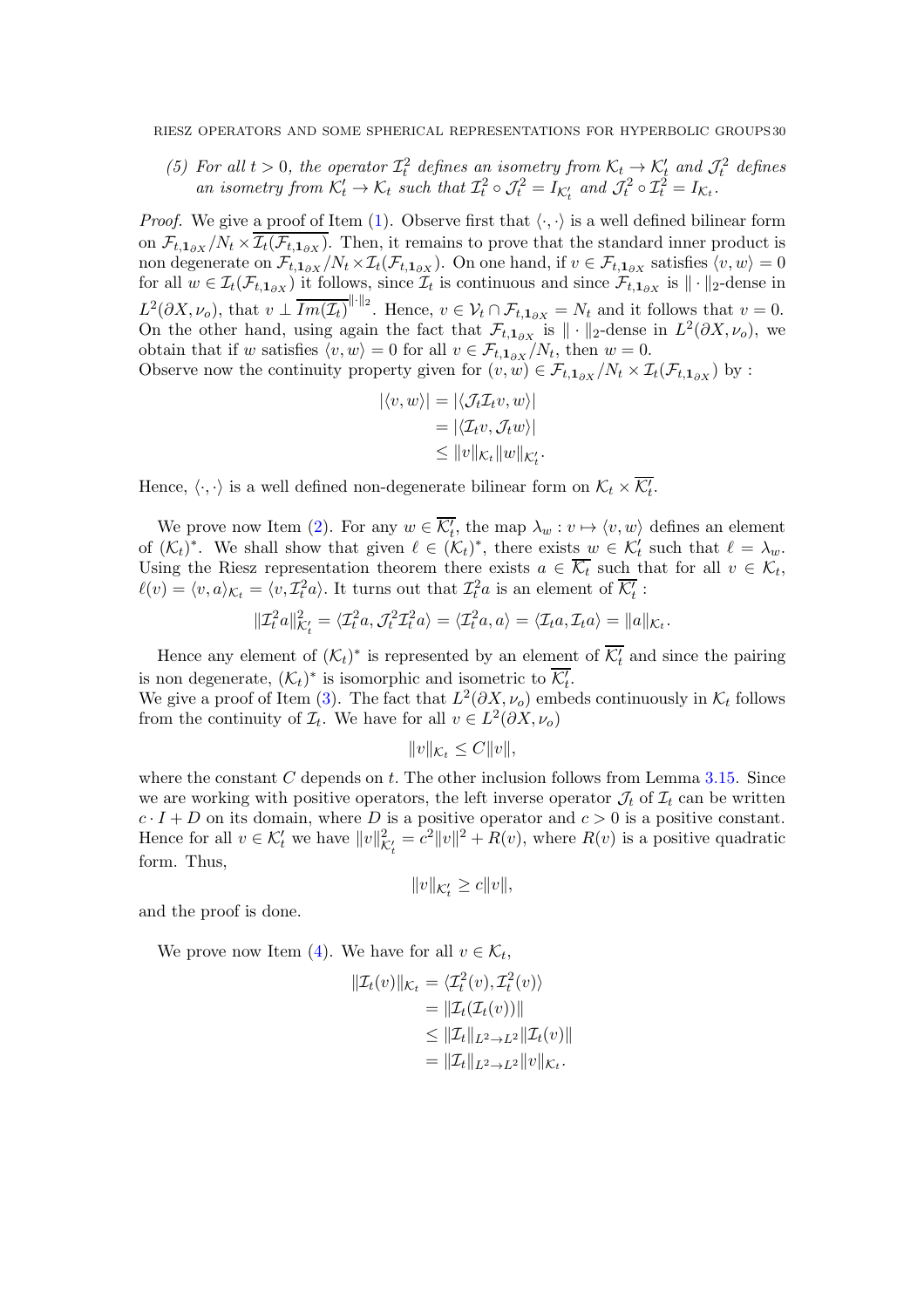We prove now Item [\(5\)](#page-29-0). We have for all  $v \in \mathcal{K}_t$ ,

$$
\begin{aligned} ||\mathcal{I}_t^2(v)||_{\mathcal{K}_t'} &= \langle \mathcal{I}_t^2(v), \mathcal{J}_t^2 \mathcal{I}_t^2(v) \rangle \\ &= \langle \mathcal{I}_t^2(v), v \rangle \\ &= \langle v, \mathcal{I}_t^2(v) \rangle \\ &= ||v||_{\mathcal{K}_t}. \end{aligned}
$$

Moreover for all  $v \in \mathcal{I}_t(\mathcal{F}_{t,1_{\partial X}})$ , a dense subset of  $\mathcal{K}'_t$  we have

$$
\begin{aligned} \|\mathcal{J}_t^2(v)\|_{\mathcal{K}_t} &= \langle \mathcal{J}_t^2(v), \mathcal{I}_t^2 \mathcal{J}_t^2(v) \rangle \\ &= \langle \mathcal{J}_t^2(v), v \rangle \\ &= \langle v, \mathcal{J}_t^2(v) \rangle \\ &= \|v\|_{\mathcal{K}_t}. \end{aligned}
$$

Besides, Lemma [3.15](#page-23-0) implies  $\mathcal{J}_t^2 \mathcal{I}_t^2(v) = v$  for all  $v \in \mathcal{F}_{t,1_{\partial X}}$  which is a dense subspace of  $\mathcal{K}_t$  and  $\mathcal{I}_t^2 \mathcal{J}_t^2(v) = v$  for all  $v \in \mathcal{I}_t(\mathcal{F}_{t,1_{\partial X}})$  which is a dense subspace of  $\mathcal{K}'_t$ . Use the fact that  $\mathcal{I}_t^2$  defines an isometry from  $\mathcal{K}_t \to \mathcal{K}'_t$  and  $\mathcal{J}_t^2$  defines an isometry from  $\mathcal{K}'_t \to \mathcal{K}_t$  to conclude the proof.  $t' \to \mathcal{K}_t$  to conclude the proof.

4.5. Unitary representations: an analog of complementary series. Assume that  $0 < t < \frac{1}{2}$  and  $\mathcal{R}_t$  is positive. Therefore, Lemma [3.9](#page-18-1) implies that  $\mathcal{I}_t$  is positive. Consider the sesquilinear form

(4.5) 
$$
\langle \cdot, \cdot \rangle_{\mathcal{I}_t} : (v, w) \in \mathcal{F}_{t, \mathbf{1}_{\partial X}} \times \mathcal{F}_{t, \mathbf{1}_{\partial X}} \mapsto \langle v, \mathcal{I}_t(w) \rangle \in \mathbb{C}.
$$

Let  $L_t := \{v \in \mathcal{F}_{t,1_{\partial X}} | \langle v,v \rangle_{\mathcal{I}_t} = 0\}$ . Consider the pre-Hilbert space  $\mathcal{F}_{t,1_{\partial X}}/L_t$  endowed with  $\langle \cdot, \cdot \rangle_{\mathcal{I}_t}$  and turn it into a Hilbert space defined as:

$$
\overline{\mathcal{F}_{t,1_{\partial X}}/L_t}\| \cdot \|_{I_t} := \mathcal{H}_t.
$$

Now, we are ready to prove Proposition [1.1.](#page-3-0)

*Proof.* We only have to prove that  $(\pi_t, \mathcal{H}_t)$  is a unitary representation. Let  $\gamma \in \Gamma$  and  $v, w \in \mathcal{H}_t$ . We have:

$$
\langle \pi_t(\gamma)v, w \rangle_{\mathcal{H}_t} = \langle \pi_t(\gamma)v, w \rangle_{\mathcal{I}_t}
$$
  
\n
$$
= \langle \pi_t(\gamma)v, \mathcal{I}_t(w) \rangle
$$
  
\n
$$
= \langle v, \pi_{-t}(\gamma^{-1})\mathcal{I}_t(w) \rangle
$$
  
\n
$$
= \langle v, \mathcal{I}_t(\pi_t(\gamma^{-1})w) \rangle
$$
  
\n
$$
= \langle v, \pi_t(\gamma^{-1})w \rangle_{\mathcal{H}_t},
$$

where the fourth equality follows from Proposition [3.16.](#page-25-0) And the proof is done.  $\Box$ 

Consider also the sesqilinear form

(4.7) 
$$
\langle \cdot, \cdot \rangle_{\mathcal{J}_t} : (v, w) \in \mathcal{F}_{-t, \sigma_t} \times \mathcal{F}_{-t, \sigma_t} \mapsto \langle v, \mathcal{J}_t(w) \rangle \in \mathbb{C},
$$

and define the Hilbert space:

$$
\overline{\mathcal{F}_{-t,\sigma_t}}^{\|\cdot\|_{\mathcal{J}_t}} := \mathcal{H}'_t.
$$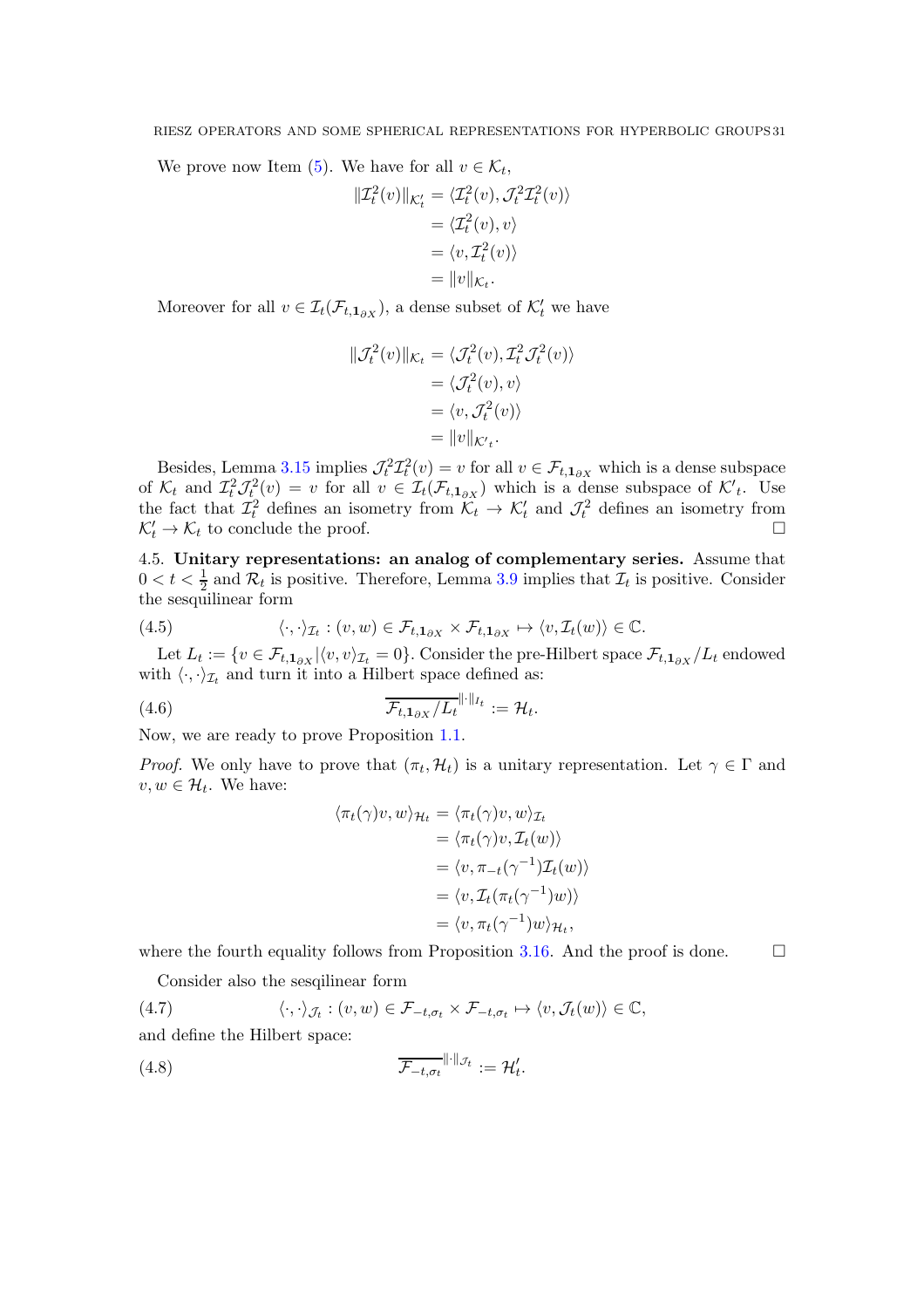**Lemma 4.10.** The representation  $(\pi_{-t}, \mathcal{H}'_t)$  is a well defined unitary representation.

The proof of the above lemma follows from Lemma [4.7.](#page-28-0) The following is similar to Proposition [4.2](#page-26-1) but deals with the space  $\mathcal{H}_t$  and  $\mathcal{H}'_t$ .

<span id="page-31-8"></span>**Proposition 4.11.** Let  $0 < t < \frac{1}{2}$ . Assume that  $\mathcal{I}_t$  is positive operator.

- (1) The pair  $(\mathcal{H}_t, \overline{\mathcal{H}'_t}, \langle \cdot, \cdot \rangle)$  is a  $\mathbb{C}\text{-pairing}$ .
- (2) The topological dual of  $\mathcal{H}_t$  is isomorphic and isometric to  $\overline{\mathcal{H}_t}$ .
- (3) We have the following embeddings

$$
\mathcal{H}'_t \subset L^2(\partial X, \nu_o) \subset \mathcal{H}_t.
$$

- (4) The intertwiner  $\mathcal{I}_t$  defines a bounded operator acting on  $\mathcal{H}_t$ .
- (5) The intertwiner  $\mathcal{I}_t$  defines an isometry from  $\mathcal{H}_t \to \mathcal{H}'_t$  and  $\mathcal{J}_t$  defines an isometry from  $\mathcal{H}'_t \to \mathcal{H}_t$  such that  $\mathcal{I}_t \circ \mathcal{J}_t = I_{\mathcal{H}'_t}$  and  $\mathcal{J}_t \circ \mathcal{I}_t = I_{\mathcal{H}_t}$ .

*Proof.* To deal with the case of  $\mathcal{H}_t$ , use  $\mathcal{I}_t^{1/2}$  $t_t^{1/2}$  and  $\mathcal{J}_t^{1/2}$  $\mathcal{I}_t^{1/2}$  instead of  $\mathcal{I}_t$  and  $\mathcal{J}_t$  in the proof of Proposition [4.2.](#page-26-1)

 $\Box$ 

4.6. Basic properties of those Hilbertian representations. We enumerate and sum up in the following, several properties of the Hilbertian representations we are studying.

### <span id="page-31-1"></span><span id="page-31-0"></span>Proposition 4.12. Let  $t > 0$ .

- (1) The intertwiner  $\mathcal{I}_t$  extends to an isometry from  $\mathcal{K}_t$  to  $\mathcal{W}_{-t}$ .
- <span id="page-31-2"></span>(2) If  $0 < t < \frac{1}{2}$  the representations  $(\pi_t, \mathcal{K}_t)$  and  $(\pi_{-t}, \mathcal{W}_t)$  are infinite dimensional.
- <span id="page-31-3"></span>(3) The representations  $(\pi_{\frac{1}{2}}, \mathcal{K}_{\frac{1}{2}})$  and  $(\pi_{-\frac{1}{2}}, \mathcal{W}_{-\frac{1}{2}})$  are nothing but the trivial representation.
- (4) The representations  $(\pi_t, \mathcal{K}_t)$  and  $(\overline{\pi_{-t}}, \overline{\mathcal{K}'_t})$  are a dual system representation with respect to the  $L^2$ -inner product.

And if  $\mathcal{I}_t$  is positive then :

- <span id="page-31-5"></span><span id="page-31-4"></span>(5) It implies  $t \leq \frac{1}{2}$  $\frac{1}{2}$ .
- (6) If  $0 < t < \frac{1}{2}$ , the representations  $(\pi_t, \mathcal{H}_t)$  and  $(\pi_{-t}, \mathcal{H}_t)$  are infinite dimensional unitary representations.
- <span id="page-31-7"></span><span id="page-31-6"></span>(7) The representations  $(\pi_{\frac{1}{2}}, \mathcal{H}_{\frac{1}{2}})$  is nothing but the trivial representation.
- (8) The representations of  $(\pi_t, \tilde{\mathcal{H}}_t)$  and  $(\overline{\pi_{-t}}, \mathcal{H}'_t)$  are a dual system representation of  $\Gamma$  with respect to the  $L^2$ -inner product.

*Proof.* We first prove Item [\(1\)](#page-31-0). The operator  $\mathcal{I}_t : \mathcal{F}_{t,1_{\partial X}} \to \mathcal{F}_{-t} \cdot \sigma_t$  extends as an isometry from  $\mathcal{K}_t \to \mathcal{W}_{-t}$ . Indeed for all  $v \in \mathcal{F}_{t,1_{\partial X}}$  we have

$$
\|\mathcal{I}_t(v)\|_2 = \|v\|_{\mathcal{K}_t}.
$$

Hence,  $\mathcal{I}_t$  extends to an isometry from  $\overline{\mathcal{F}_{t,1_{\partial X}}}^{\|\cdot\|_{\mathcal{K}_t}}$  to  $\overline{\mathcal{F}_{-t} \cdot \sigma_t}^{\|\cdot\|_2}$ .

We prove Item [\(2\)](#page-31-1): the vector space  $\mathcal{F}_{t,1_{\partial X}}/N_t$  is isomorphic to  $\mathcal{I}_t(\mathcal{F}_{t,1_{\partial X}})$  which is infinite dimensional as a  $\pi_{-t}$  representation of Γ by Proposition [6.5.](#page-40-0) Hence  $\mathcal{K}_t$  and  $\mathcal{W}_t$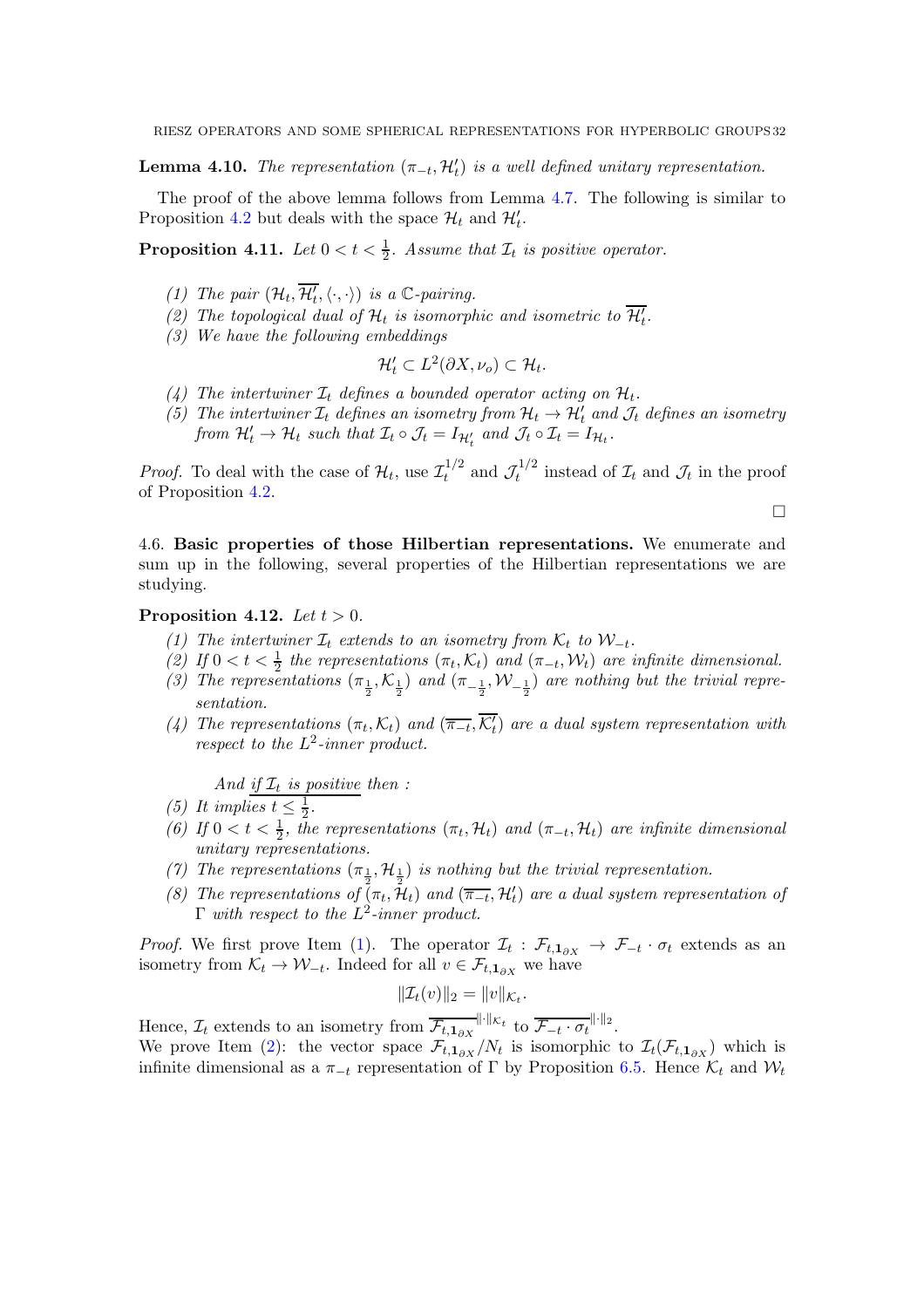are infinite dimensional Hilbert spaces.

For Item [\(3\)](#page-31-2), observe that  $\mathcal{I}_{\frac{1}{2}}v = (\int_{\partial X} v d\nu_o) \mathbf{1}_{\partial X}$ , that is the orthogonal projection onto the one dimensional space of constant functions. Hence,  $W_{-\frac{1}{2}}$  is a one dimensional vector space on which  $\pi_{-\frac{1}{2}}$  acts trivially. Observe also that ker  $\mathcal{I}_{\frac{1}{2}} = N_{\frac{1}{2}} = L_0^2(\partial X)$ , where  $L_0^2(\partial X) = L^2(\partial X, \nu_o) \oplus \mathbb{C}1_{\partial X}$ . Therefore,  $(\pi_{\frac{1}{2}}, \mathcal{K}_{\frac{1}{2}})$ ,  $(\pi_{\frac{1}{2}}, L^2(\partial X, \nu_o)/\mathcal{V}_{\frac{1}{2}})$  are the trivial representations.

For Item [\(4\)](#page-31-3), notice that  $(\mathcal{K}_t, \overline{\mathcal{K}'_t}, \langle \cdot, \cdot \rangle)$  is a C-pairing with respect to  $\langle \cdot, \cdot \rangle$ . Moreover we have for all  $\gamma \in \Gamma$  and for any  $(v, w) \in \mathcal{K}_t \times \mathcal{K}'_t$  that  $\langle \pi_t(\gamma)v, \overline{\pi_{-t}}(\gamma)w \rangle = \langle v, w \rangle$ .

For Item  $(5)$ , see Proposition [5.2.](#page-33-0) For proving Item  $(6)$ ,  $(7)$  and  $(8)$  use analogous arguments of the proofs of Item  $(2)$ ,  $(3)$  and  $(4)$ .

 $\Box$ 

#### 5. Obstruction and an assumption for positivity

<span id="page-32-0"></span>We start this section by an obstruction of positivity of  $\mathcal{I}_t$  for  $t > \frac{1}{2}$ .

### 5.1. Spherical functions on hyperbolic groups.

Asymptotic behavior of matrix coefficients' functions :

$$
\phi_t : \gamma \in \Gamma \mapsto \langle \pi_t(\gamma) \mathbf{1}_{\partial X}, \mathbf{1}_{\partial X} \rangle
$$

is a central question in representation theory and harmonic analysis on Lie groups (see for example [\[30\]](#page-53-21)). The above functions are also called spherical, as they can be estimated by functions of length of  $\gamma$  (see below). For instance, in the Lie group framework,  $\phi_0$  is Harish-Chandra's function Ξ and has been estimated first by the eponymous author and then by Anker who gave an optimal lower bound. In the context of hyperbolic groups one canprove the following estimates  $([28], [18], [31], [11])$  $([28], [18], [31], [11])$  $([28], [18], [31], [11])$  $([28], [18], [31], [11])$  $([28], [18], [31], [11])$  $([28], [18], [31], [11])$  $([28], [18], [31], [11])$  $([28], [18], [31], [11])$  $([28], [18], [31], [11])$ , called *Harish-Chandra Anker* estimates referring to  $[1]$ : there exists  $C > 0$  such that for all  $\gamma \in \Gamma$ :

<span id="page-32-3"></span>(5.1) 
$$
C^{-1}(1+|\gamma|)e^{-\frac{1}{2}Q|\gamma|} \leq \Xi(\gamma) \leq C(1+|\gamma|)e^{-\frac{1}{2}Q|\gamma|}.
$$

The family of functions  $(\omega_t)_{t \in \mathbb{R}^*}$  defined by

(5.2) 
$$
\omega_t(x) = \frac{2\sinh(tQx)}{e^{2tQ} - 1},
$$

are positive, converges uniformly on compact sets to  $x \mapsto x$  and satisfy  $\omega_{-t}(x) =$  $e^{2tQ}\omega_t(x)$ . It allows to extend Harish-Chandra Anker estimates for all representations  $\pi_t$  (see [\[10\]](#page-52-3)).

<span id="page-32-1"></span>**Proposition 5.1.** There exists  $C > 0$ , such that for any  $t \in \mathbb{R}$ , we have for all  $\gamma \in \Gamma$ :

<span id="page-32-2"></span>
$$
C^{-1}e^{-\frac{1}{2}Q|\gamma|}\big(1+\omega_{|t|}(|\gamma|)\big)\leq\phi_t(\gamma)\leq Ce^{-\frac{1}{2}Q|\gamma|}\big(1+\omega_{|t|}(|\gamma|)\big).
$$

The following definition of spherical functions seems to be more appropriate in the context of general hyperbolic groups and coincides of course with the standard one in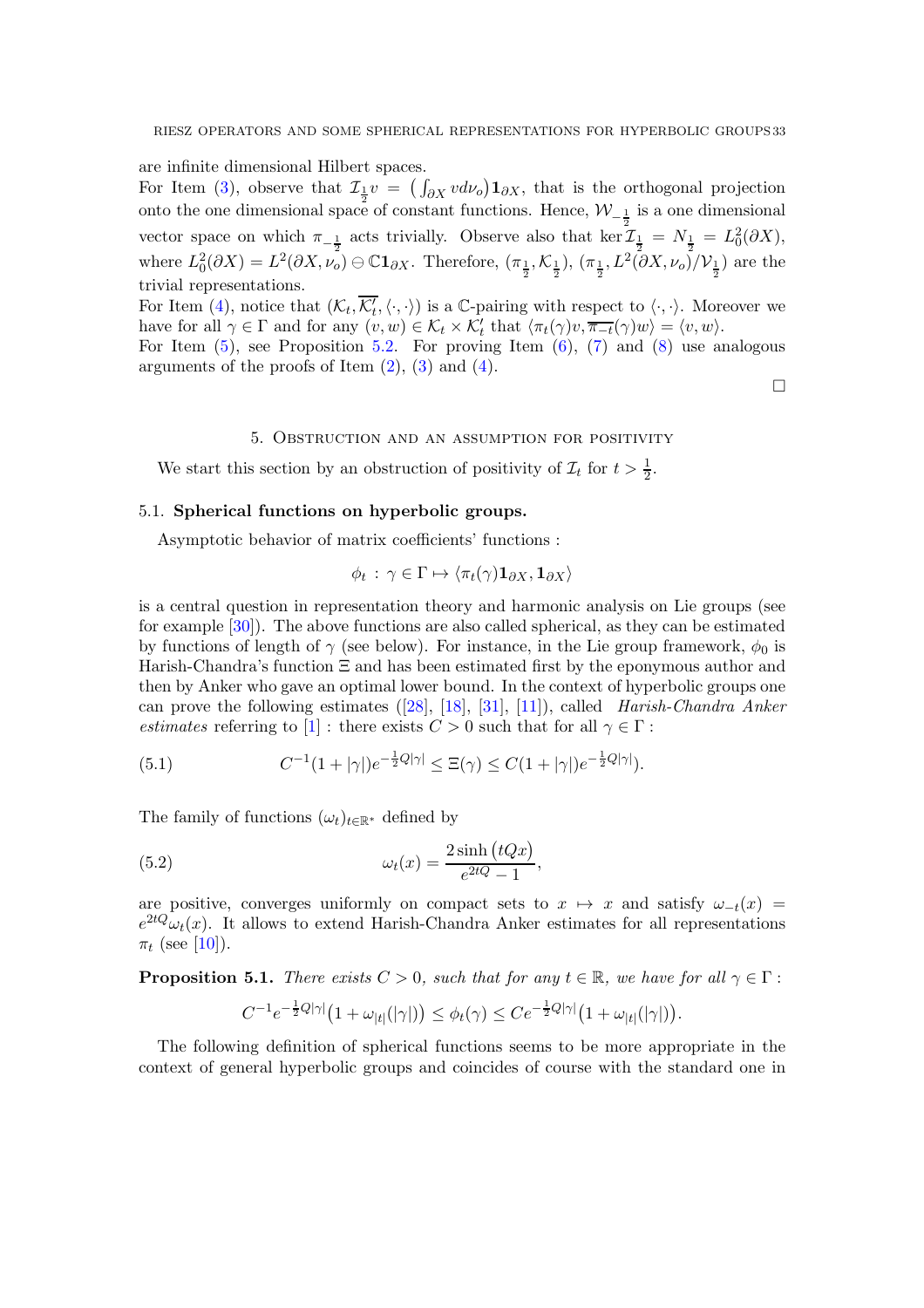the framework of semisimple Lie groups. Pick  $t \in ]0, \frac{1}{2}$  $\frac{1}{2}$  and set

(5.3) 
$$
\varphi_t : \Gamma \mapsto \frac{1}{\|\sigma_t\|_1} \langle \pi_t(\gamma) \mathbf{1}_{\partial X}, \mathcal{I}_t(\mathbf{1}_{\partial X}) \rangle \in \mathbb{R}.
$$

which is well defined since for  $t > 0$  the operator  $\mathcal{I}_t$  is well defined. We obtain the following characterization :

<span id="page-33-0"></span>**Proposition 5.2.** If t is not in  $]0, \frac{1}{2}$  $\frac{1}{2}$ , the intertwiner  $\mathcal{I}_t$  cannot be positive.

*Proof.* Let  $t > 0$ . Let  $f = \sum_{g} c_g D_g$  be a finitely supported function in  $\mathbb{C}[\Gamma]$  and let  $v = \pi_t(f) = \sum_g c_g \pi_t(g) \mathbf{1}_{\partial X} \in \tilde{\mathcal{F}}_{t,\mathbf{1}_{\partial X}}$ . Consider  $\gamma \in \Gamma \mapsto \varphi_t(\gamma)$  and observe that :

$$
\sum_{g,h} \overline{c_h} c_g \varphi_t(h^{-1}g) = \frac{1}{\|\sigma_t\|_1} \sum_{g,h} \overline{c_h} c_g \langle \pi_t(h^{-1}g) \mathbf{1}_{\partial X}, \mathcal{I}_t(\mathbf{1}_{\partial X}) \rangle
$$
  
\n
$$
= \frac{1}{\|\sigma_t\|_1} \sum_{g,h} \overline{c_h} c_g \langle \pi_t(h^{-1}) \pi_t(g) \mathbf{1}_{\partial X}, \mathcal{I}_t(\mathbf{1}_{\partial X}) \rangle
$$
  
\n
$$
= \frac{1}{\|\sigma_t\|_1} \sum_{g,h} \overline{c_h} c_g \langle \pi_t(g) \mathbf{1}_{\partial X}, \pi_{-t}(h) \mathcal{I}_t(\mathbf{1}_{\partial X}) \rangle
$$
  
\n
$$
= \frac{1}{\|\sigma_t\|_1} \sum_{g,h} \overline{c_h} c_g \langle \pi_t(g) \mathbf{1}_{\partial X}, \mathcal{I}_t(\pi_t(h) \mathbf{1}_{\partial X}) \rangle
$$
  
\n
$$
= \frac{1}{\|\sigma_t\|_1} \langle v, \mathcal{I}_t(v) \rangle,
$$

Hence,  $\varphi_t$  is of positive type if and only if  $\mathcal{I}_t$  is positive on  $L^2(\partial X, \nu_o)$ , since  $\mathcal{F}_{t,1_{\partial X}}$  is dense in  $L^2(\partial X, \nu_o)$  by Proposition [6.13.](#page-44-0) Write

$$
\varphi_t(\cdot) = \frac{1}{\|\sigma_t\|_1} \langle \pi_t(\cdot) \mathbf{1}_{\partial X}, \sigma_t \rangle,
$$

and use Proposition [3.4](#page-15-0) to obtain the existence of  $C > 0$  such that for any  $t > 0$  and for all  $\gamma \in \Gamma$ :

$$
C^{-1}\phi_t(\gamma) \leq \varphi_t(\gamma) \leq C\phi_t(\gamma).
$$

Hence  $\varphi_t$  is unbounded if  $t > \frac{1}{2}$  since  $\phi_t$  is unbounded, and thus  $\varphi_t$  cannot be of positive type [\[5,](#page-52-21) (ii) Proposition C.4.2]. Thus, the intertwiner  $\mathcal{I}_t$  cannot be positive.

**Remark 5.3.** Given a function  $\phi$  of positive type on  $\Gamma$ , there exists a triple  $(\pi_{\phi}, H_{\phi}, \Omega_{\phi})$ such that  $\pi_{\phi}$  is unitary cyclic representation on  $H_{\phi}$ , that is  $H_{\phi} = \pi_{\phi}(\Gamma) \Omega_{\phi}$ , satisfying  $\phi(\cdot) = \langle \pi_{\phi}(\cdot) \Omega_{\phi}, \Omega_{\phi} \rangle.$ 

This is the so called Gelfand-Naimark-Segal construction (GNS for short). We refer to [\[5,](#page-52-21) Theorem C.4.10] for more details.

Perform the GNS construction with  $\pi_{\varphi_t}$  for  $t \in [0, \frac{1}{2}]$  $\frac{1}{2}$ . It turns out that the representations  $(\pi_{\varphi_t}, H_{\varphi_t})$  and  $(\pi_t, \mathcal{H}_t)$  are unitarily equivalent.

Let  $\Gamma$  be a discrete group acting geometrically on a proper roughly geodesic  $\delta$ hyperbolic  $(X, d)$ . Assume that  $\mathcal{I}_t$  is positive for  $0 < t \leq \frac{1}{2}$  $\frac{1}{2}$ . Consider the unitary representations  $(\pi_t, \mathcal{H}_t)$ . We have: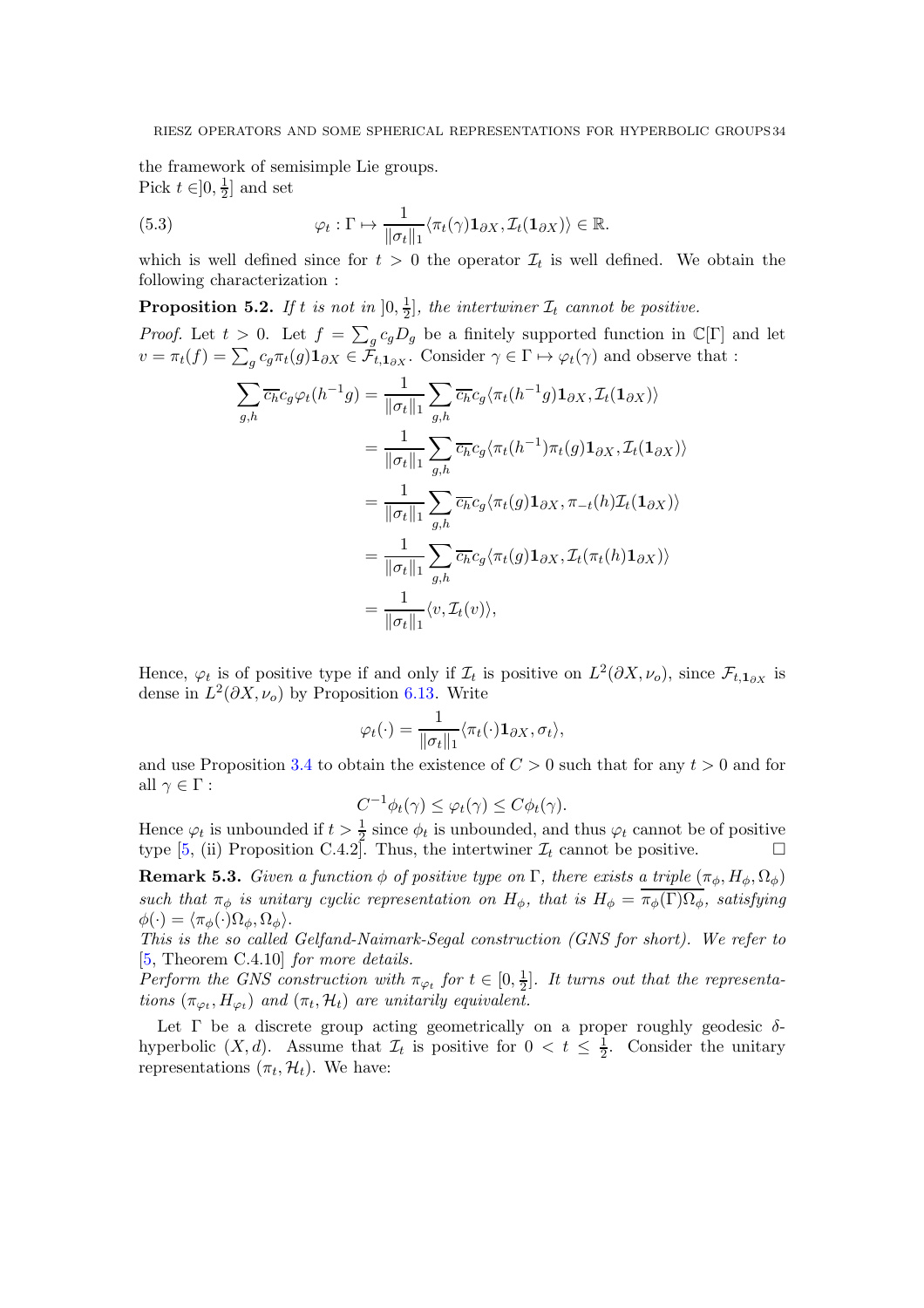# <span id="page-34-0"></span>**Proposition 5.4.** The group  $\Gamma$  satisfies Haagerup property.

Proof. Consider the sequence of spherical functions

$$
\varphi_{t_n} : \gamma \in \Gamma \mapsto \frac{1}{\|\sigma_{t_n}\|_1} \langle \pi_{t_n}(\gamma) \mathbf{1}_{\partial X}, \mathcal{I}_{t_n}(\mathbf{1}_{\partial X}) \rangle \in \mathbb{R},
$$

with  $t_n = \frac{1}{2} - \frac{1}{n+2}$  for all  $n \in \mathbb{N}^*$ . Observe that

- (1)  $(\varphi_{t_n})_{n \in \mathbb{N}^*}$  is in  $C_0(\Gamma)$  by Proposition [5.1.](#page-32-1)
- (2)  $\varphi_{t_n}(e) = 1$  for all  $n \in \mathbb{N}^*$ .
- (3)  $\varphi_{t_n} \to 1$  as  $n \to \infty$  on every finite subsets of  $\Gamma$ .
- (4)  $(\varphi_{t_n})_{n \in \mathbb{N}^*}$  are positive definite functions on  $\Gamma$  since  $\mathcal{I}_t$  is assumed to be positive for  $0 < t \leq \frac{1}{2}$  $rac{1}{2}$ .

Using [\[21,](#page-52-14) (2) of Theorem 2.1.1] we deduce that  $\Gamma$  satisfies Haagerup property.  $\Box$ 

5.2. **Equidistribution results.** Let  $t \in \mathbb{R}$  and consider the measure:

(5.4) 
$$
dm_{o,t}(\xi,\eta) := k_t(\xi,\eta)d\nu_o(\xi)d\nu_o(\eta) \in C^*(\overline{X} \times \overline{X}).
$$

Let  $A > 0$  and consider the truncated *continuous* kernel  $k_{t,A}$  approximating  $k_t$  on  $\overline{X} \times \overline{X}$  defined as:

$$
k_{t,A}: (x,y) \in \partial X \times \partial X \mapsto \begin{cases} e^{(1-2t)Q(x,y)_o} & \text{if } (x,y)_o \in [0,A] \\ e^{(1-2t)QA}(A+1-(x,y)_o) & \text{if } A < (x,y)_o < A+1. \\ 0 & \text{if } (x,y)_o \in ]A+1, +\infty[. \end{cases}
$$

Thus define

(5.5) 
$$
dm_{o,t}^A(\xi,\eta) := k_{t,A}(\xi,\eta) d\nu_o(\xi) d\nu_o(\eta) \in C^*(\overline{X} \times \overline{X}).
$$

<span id="page-34-1"></span>**Lemma 5.5.** For all  $t > 0$ , we have the following uniform convergence:  $m_o^{t,A} \rightarrow m_o^t$  as  $A \rightarrow \infty$ .

*Proof.* For all  $F \in C^*(\overline{X} \times \overline{X})$  we have:

$$
|m_o^t(F) - m_o^{t,A}(F)| = \left| \int_{\partial X \times \partial X} F(\xi, \eta) k_t(\xi, \eta) - k_{t,A}(\xi, \eta) d\nu_o(\xi) d\nu_o(\eta) \right|
$$
  

$$
\leq C \|F\|_{\infty} \int_{(\xi, \eta)_o \geq A+1} \frac{1}{d_o^{(1-2t)Q}(\xi, \eta)} d\nu_o(\xi) d\nu_o(\eta).
$$

Hence,

$$
||m_{o,t} - m_{o,t}^A||_{C^*(\partial X \times \partial X)} \leq C \int_{(\xi,\eta)_o \geq A+1} \frac{1}{d_o^{(1-2t)Q}(\xi,\eta)} d\nu_o(\xi) d\nu_o(\eta).
$$

Using Inequality [3.8](#page-14-1) of Lemma [3.3,](#page-14-0) let  $A \to +\infty$  to conclude the proof.

Define now for  $R > 0$  large enough :

(5.6) 
$$
m_{o,t,N,R}^A := \sum_{g,h \in S_{N,R}^{\Gamma}} \beta_{N,R}(g) \beta_{N,R}(h) k_{t,A}(go, ho) D_{go} \otimes D_{ho} \in C^*(\overline{X} \times \overline{X}).
$$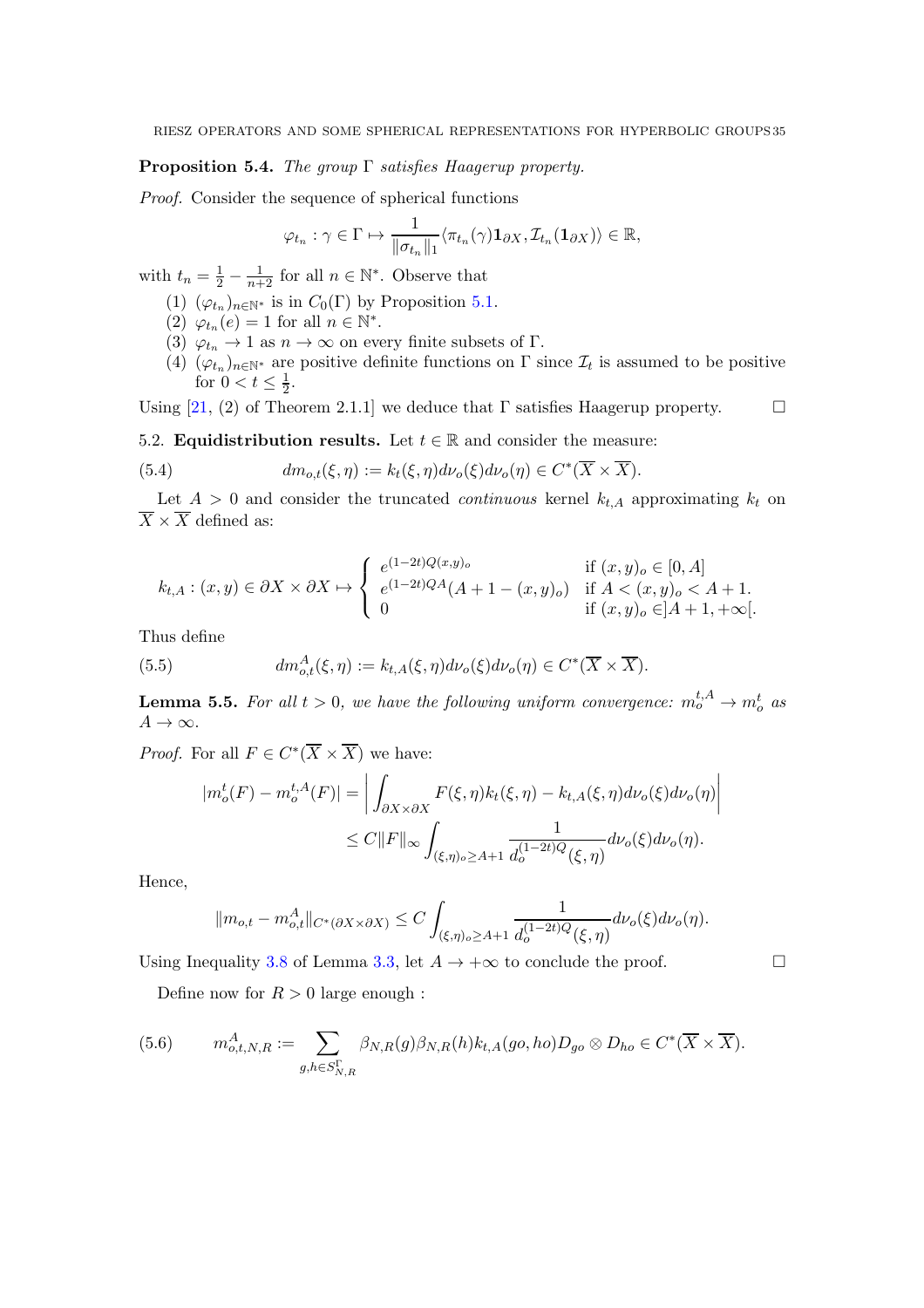Since R is fixed, we write  $m_{o,t,N}^A$  for  $m_{o,t,N,R}^A$ . Consider the two sequences of measures defined by :

(5.7) 
$$
m_{o,N,R} := \sum_{g,h \in S_{N,R}^{\Gamma} \times S_{N,R}^{\Gamma}} \beta_{N,R}(g) \beta_{N,R}(h) D_{g o} \otimes D_{ho} \in C^{*}(\overline{X} \times \overline{X}).
$$

and, for  $t \in \mathbb{R}$ :

(5.8) 
$$
m_{o,N,R}^t := \sum_{g,h \in S_{N,R}^{\Gamma}} \beta_{N,R}(g) \beta_{N,R}(h) e^{(1-2t)Q(go,ho)_o} D_{go} \otimes D_{ho} \in C^*(\overline{X} \times \overline{X}).
$$

<span id="page-35-0"></span>**Lemma 5.6.** For all  $R > 0$  large enough, the sequence  $(m_{o,N,R})_{N \in \mathbb{N}}$  converges to  $\nu_o \otimes \nu_o$ with respect to the weak\* convergence on  $C(\overline{X} \times \overline{X})$ .

*Proof.* Since for all non negative integers k and for all  $g \in S_{k,R}$ , we have  $\beta_k(g) \leq \frac{C}{|S_{k,R}|}$ , it follows that

$$
\sup_N \|m_{o,N,R}\|_{C(\overline{X}\times\overline{X})^*} < +\infty.
$$

Thus, up to subsequences, it follows that  $(m_{o,N,R})_{N\in\mathbb{N}}$  has a limit with respect to the weak\* topology on  $C(\overline{X} \times \overline{X})$ . But on the space generated by pure tensors written as  $f \otimes g$  with  $f, g \in C(\overline{X})$ , we have  $m_{o,N,R}(f \otimes g) \to (\nu_o \otimes \nu_o)(f \otimes g)$  as  $N \to +\infty$  by applying Remark [2.9](#page-11-2) for  $R > 0$  large enough. Hence, we deduce that for all  $F \in C(\overline{X} \times \overline{X})$  we have:  $m_{o,N,R}(F) \to \nu_o \otimes \nu_o(F)$  as  $N \to +\infty$ .

### 5.2.1. Convergence of measures.

<span id="page-35-1"></span>**Lemma 5.7.** Let  $R > 0$  large enough. For any  $t < \frac{1}{2}$ , we have the following weak\* convergence for all  $A > 0$   $m_{o,t,N}^A \rightarrow m_{o,t}^A$  as  $N \rightarrow \infty$  in  $C^*(\overline{X} \times \overline{X})$ .

*Proof.* The proof is a direct application of Lemma [5.6](#page-35-0) since the map  $(x, y) \in \overline{X} \times \overline{X} \mapsto$  $k_{t,A}(x, y)$  is continuous.

<span id="page-35-2"></span>**Lemma 5.8.** Assume that  $t < \frac{1}{2}$ . We have the following uniform convergence:

$$
\lim_{A \to +\infty} \sup_N \|m_{o,t,N} - m_{o,t,N}^A\|_{C^*(\overline{X} \times \overline{X})} \to 0.
$$

*Proof.* Let  $F \in C(\overline{X} \times \overline{X})$ . We have:

$$
|m_{o,N}^{t}(F) - m_{o,N}^{t,A}(F)| \le 2||F||_{\infty} \sum_{\{g,h \in S_N | (go,ho) > A\}} \beta_{N,R}(g) \beta_{N,R}(h) e^{(1-2t)Q(go,ho)}.
$$

For all  $h \in S_{N,R}$ , Lemma [3.7](#page-16-1) provides a constant  $C > 0$  such that:

$$
\sum_{\{g \in S_{N,R}^{\Gamma} | (go,ho) > A\}} \beta_{N,R}(g) e^{(1-2t)Q(go,ho)} \le C \frac{e^{-2tQA}}{1 - e^{-2tQR}}.
$$

 $\Omega$ + $\Omega$ A

Therefore:

$$
||m_{o,t,N} - m_{o,t,N}^A||_{C^*(\overline{X} \times \overline{X})} \leq C \frac{e^{-2tQA}}{1 - e^{-2tQR}}.
$$

Let  $A \to +\infty$  to conclude the proof.

 $\Box$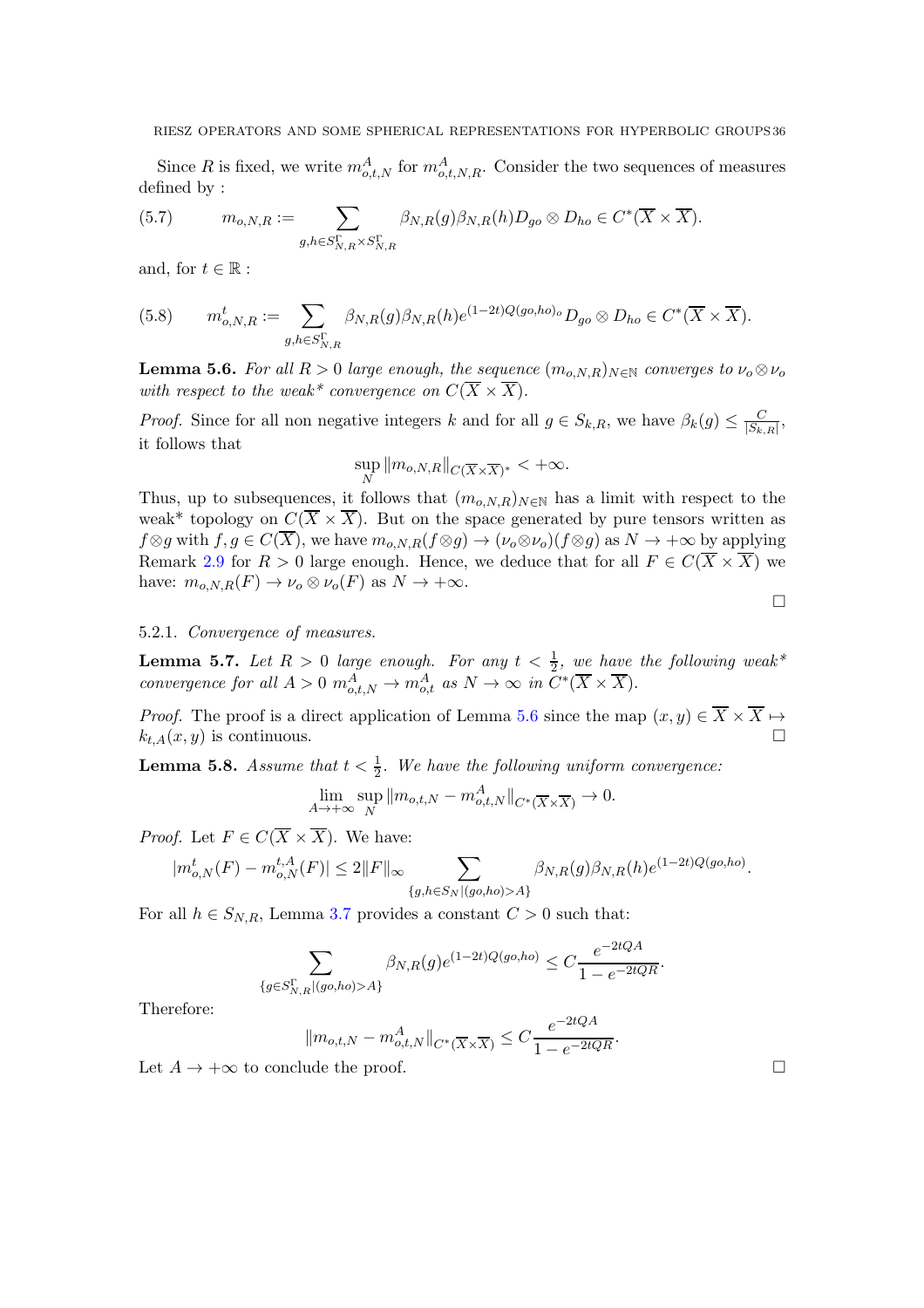We obtain the nice equidistribution result in the context of hyperbolic groups obtained in  $[7, Section 4]$  for  $CAT(-1)$  spaces:

<span id="page-36-0"></span>**Proposition 5.9.** For all  $t < \frac{1}{2}$  we have:

 $m_{o,t,N} \rightarrow m_{o,t}$ as  $N \to +\infty$  for the weak\* convergence of  $C^*(\overline{X} \times \overline{X})$ *Proof.* For all  $F \in C(\overline{X} \times \overline{X})$  such that  $||F||_{\infty} \leq 1$  and for all non negative integers N:  $|m_{o,t,N}(F) - m_{o,t}(F)| \leq |m_{o,t,N}(F) - m_{o,t,N}^A(F)| + |m_{o,t,N}^A(F) - m_{o,t}^A(F)| + |m_{o,t}^A(F) - m_{o,t}(F)|$  $\leq$ sup  $\sup_N \|m_{o,t,N} - m_{o,t,N}^A\| + |m_{o,t,N}^A(F) - m_{o,t}^A(F)| + \|m_{o,t}^A - m_{o,t}\|.$ 

Take the limit over N applying Lemma [5.7](#page-35-1) for the second term of the above inequality, and take the limit over A applying Lemma [5.8](#page-35-2) to the first term and Lemma [5.5](#page-34-1) to the last term to finish the proof.  $\Box$ 

5.3. Application: positivity of  $\mathcal{I}_t$  for  $0 < t \leq \frac{1}{2}$  $\frac{1}{2}$ .

We prove Proposition [1.10.](#page-5-0) Recall that the main assumption of this statement is conditional negativity of the distance. We suspect the latter can be relaxed, as it is a local and global geometric assumption and not only a macroscopic one like Gromov hyperbolicity - hence unsatisfactory.

*Proof.* Let  $0 < t < \frac{1}{2}$ . Since the distance defines a conditionnaly negative kernel, the Gromov product

$$
(g, h) \in \Gamma \times \Gamma \mapsto (go, ho)_o \in \mathbb{R}^+,
$$

is positive definite, see  $[5, \text{ Lemma C.3.1}]$ . It follows,  $[5, \text{ Proposition C.1.6}]$ , that the kernel  $k_t$  viewed on Γ

$$
(g,h) \in \Gamma \times \Gamma \mapsto e^{(1-2t)Q(go,ho)_o} \in \mathbb{R}^+,
$$

is positive definite for  $t < \frac{1}{2}$  on  $\Gamma$ . Let v be continuous functions in  $C(\partial X)$  and extend v to a continuous functions denoted by  $\hat{v}$  in  $C(\overline{X})$ . Pick  $R > 0$  large enough. We have for all  $N \in \mathbb{N}$ :

$$
m_{o,t,N}(\hat{v} \otimes \overline{\hat{v}}) = \sum_{g,h \in S_{N,R}^{\Gamma}} \hat{v}(g)\overline{\hat{v}}(h)k_t(g,h) \ge 0.
$$

Let  $N \to +\infty$  and Proposition [5.9](#page-36-0) implies:

$$
m_{o,t}(\hat{v}\otimes\overline{\hat{v}})\geq 0.
$$

Finally, observe that for all  $t \leq \frac{1}{2}$  $\frac{1}{2}$  and for all continuous functions  $v \in C(\partial X)$ :

$$
m_{o,t}(\hat{v} \otimes \overline{\hat{v}}) = \langle v, \mathcal{I}_t(v) \rangle \ge 0.
$$

We deduce that  $\mathcal{I}_t$  is positive on  $L^2(\partial X, \nu_o)$ . By Lemma [3.9,](#page-18-1) we deduce that  $\mathcal{R}_t$  is positive for  $0 < t < \frac{1}{2}$ .

The case  $t=\frac{1}{2}$  $\frac{1}{2}$  gives  $\mathcal{I}_{\frac{1}{2}}(v) = \mathcal{R}_{\frac{1}{2}}(v) = \langle v, 1_{\partial X} \rangle 1_{\partial X}$ , that is the orthogonal projection onto the space of constant functions which is a positive operator.

 $\Box$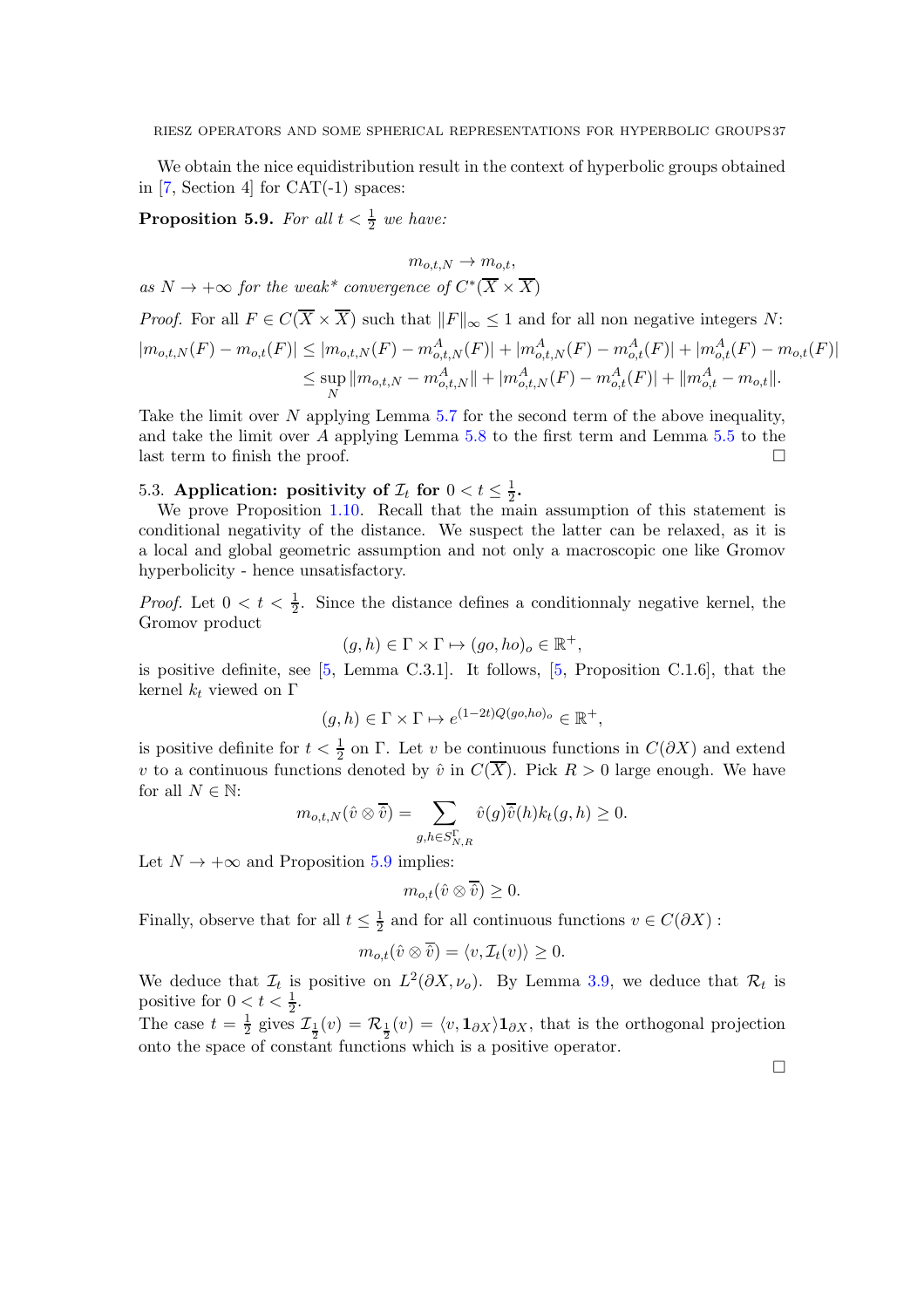### 6. Consequences of spectral gap estimates

<span id="page-37-0"></span>Using duality arguments, we provide several spectral estimates based on [\[10,](#page-52-3) Theorem 1.2] for the dual system representations studied in this paper. The results can be viewed as a generalization of the result of [\[40\]](#page-53-22) to the setting of Gromov hyperbolic groups. Notice that the representations  $\pi_t$  are typical examples of slow growth representations.

6.1. A spectral inequality. The main result of  $[10]$  is the following spectral inequality, generalizing the so called "Haagerup Property" or Property RD. Let  $R > 0$  large enough. There exists  $C > 0$  such that for any  $t \in \mathbb{R}$  and for all  $f_n \in \mathbb{C}[\Gamma]$ , whose support is in  $S_{n,R}^{\Gamma}$ , we have:

(6.1) 
$$
\|\pi_t(f_n)\|_{L^2 \to L^2} \leq C\omega_{|t|}(nR)\|f_n\|_{\ell^2},
$$

(see [\(5.2\)](#page-32-2) for the definition of  $\omega_t$ ). We deduce the following spectral gap estimate:

**Proposition 6.1.** Let  $R > 0$  large enough. There exists a constant  $C > 0$  such that for any  $t \in \mathbb{R}$ , we have for all  $\gamma \in \Gamma$ , for all non negative integers n and for  $f_n =$  $\sum_{\gamma \in S^{\Gamma}_{n,R}} \beta_{n,R}(\gamma) D_{\gamma o}$ :

<span id="page-37-1"></span>
$$
\|\pi_t(f_n)\|_{L^2\to L^2}\leq C\phi_t(nR).
$$

*Proof.* Pick  $R > 0$  large enough such that Inequality [\(6.1\)](#page-37-1) is valid. Note that  $||f_n||_{\ell^2}^2 =$  $\sum_{\gamma \in S_{n,R}^{\Gamma}} \beta_{n,R}^2(\gamma)$ . But we know that there exsits  $C > 0$  such that

$$
C^{-1}e^{-QnR} \le \beta_{n,R}(\gamma) \le Ce^{-QnR},
$$

for all  $\gamma \in S_{n,R}^{\Gamma}$ . This leads to the estimates of the norm as

$$
C^{-1}e^{-\frac{1}{2}QnR} \le ||f_n||_{\ell^2} \le Ce^{-\frac{1}{2}QnR}.
$$

Hence, for all unit vectors  $v, w \in L^2(\partial X, \nu_o)$  we have:

$$
|\langle \pi_t(f_n)v, w \rangle| \le C \omega_{|t|}(nR) \|f_n\|_{\ell^2}
$$
  

$$
\le C \omega_{|t|}(nR) e^{-\frac{1}{2}QnR},
$$

where the first inequality follows from Inequality  $(6.1)$ . Observe now that the lower bound of Proposition [5.1](#page-32-1) implies for all unit vectors  $v, w \in L^2(\partial X, \nu_o)$ :

$$
|\langle \pi_t(f_n)v, w \rangle| \le C\phi_t(nR).
$$

And the proof is done by the definition of the operator norm.  $\Box$ 

6.1.1. For Hilbertian complementary series. We state a "Hilbertian version" of the previous theorem.

<span id="page-37-2"></span>**Theorem 6.2.** Let  $R > 0$  be large enough. There exists  $C > 0$ , such that for any  $t > 0$ , for all  $f_n \in \mathbb{C}[\Gamma]$  supported on  $S_{n,R}^{\overline{\Gamma}}$ , we have:

(6.2) 
$$
\|\pi_t(f_n)\|_{\mathcal{K}_t \to \mathcal{K}_t} \leq C \|f_n\|_{\ell^2} \omega_t(nR),
$$

and

(6.3) 
$$
\|\pi_{-t}(f_n)\|_{\mathcal{K}'_t \to \mathcal{K}'_t} \leq C \|f_n\|_{\ell^2} \omega_t(nR).
$$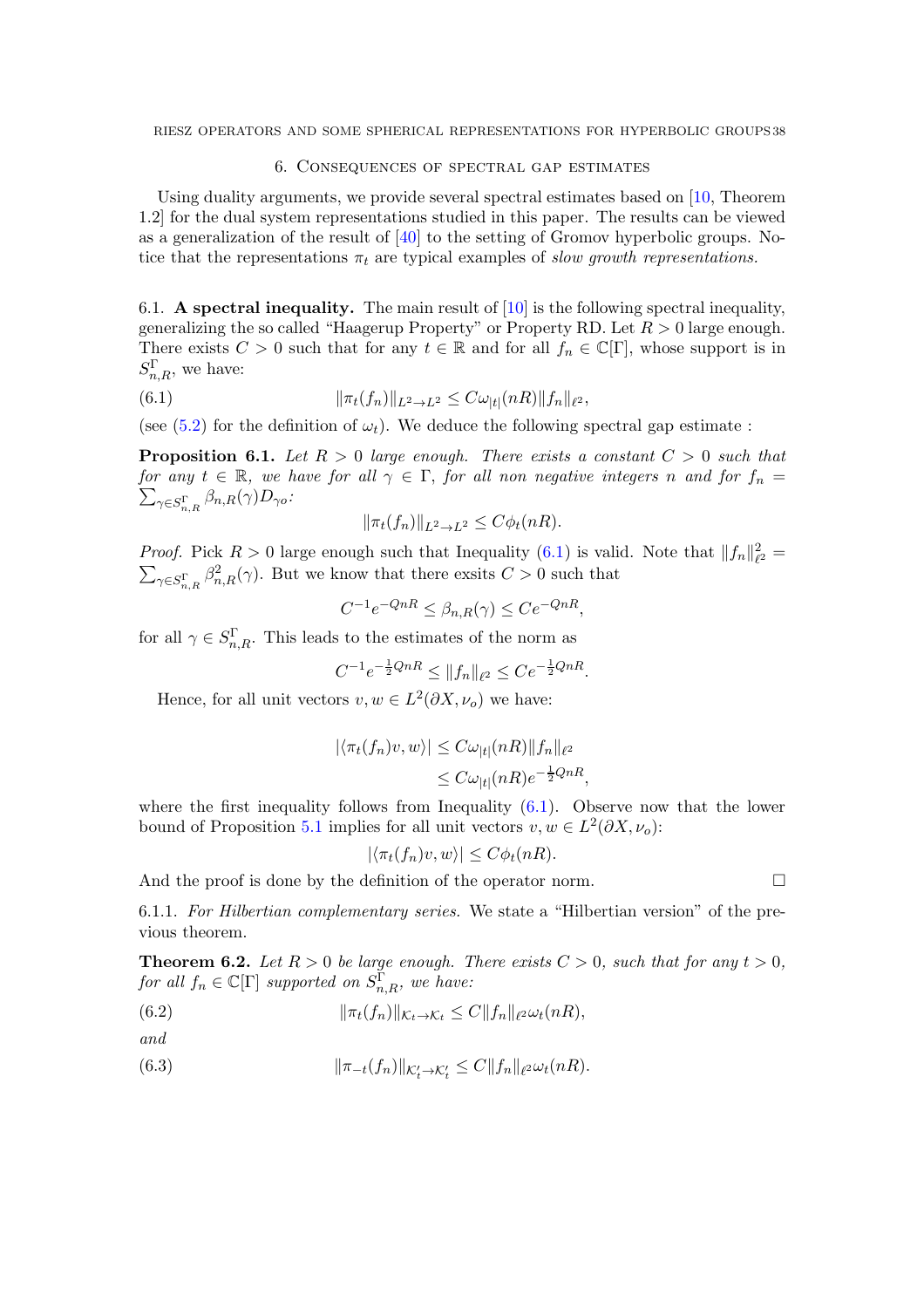*Proof.* We know by [\(6.1\)](#page-37-1) that there exists  $C > 0$  such that for any  $t \in \mathbb{R}^*_+$ , for all non-negative integers n with  $f_n \in \mathbb{C}[\Gamma]$  supported in  $S_{n,R}^{\Gamma}$ , and for all  $v, w \in L^2(\partial X, \nu_o)$ :

$$
|\langle \pi_{-t}(f_n)v, w \rangle| \le C \|f_n\|_{\ell^2} \|v\|_2 \|w\|_2 \omega_{-t}(nR).
$$

Using Lemma [4.11,](#page-31-8) we obtain for all  $v, w \in \mathcal{K}_t$  on one hand:

$$
\begin{aligned} |\langle \pi_t(f_n)v, \mathcal{I}_t^2(w) \rangle| &= |\langle \mathcal{I}_t \pi_t(f_n)v, \mathcal{I}_t(w) \rangle| \\ &= |\langle \pi_{-t}(f_n) \mathcal{I}_t v, \mathcal{I}_t(w) \rangle| \\ &\leq C \|f_n\|_{\ell^2} \|\mathcal{I}_t v\|_2 \|\mathcal{I}_t w\|_2 \omega_{|-t|}(nR) \\ &= C \|f_n\|_{\ell^2} \|v\|_{\mathcal{K}_t} \|w\|_{\mathcal{K}_t} \omega_t(nR). \end{aligned}
$$

On the other hand obtain for all  $v, w \in \mathcal{K}'_t$ :

$$
\begin{aligned} |\langle \pi_{-t}(f_n)v, \mathcal{J}_t^2(w) \rangle| &= |\langle \mathcal{J}_t \pi_{-t}(f_n)v, \mathcal{J}_t(w) \rangle| \\ &= |\langle \mathcal{J}_t \pi_{-t}(f_n)v, \mathcal{J}_t(w) \rangle| \\ &= |\langle \pi_t(f_n) \mathcal{J}_t(v), \mathcal{J}_t(w) \rangle| \\ &\leq C ||f_n||_{\ell^2} ||\mathcal{J}_t v||_2 ||\mathcal{J}_t w||_2 \omega_t(nR) \\ &= C ||f_n||_{\ell^2} ||v||_{\mathcal{K}_t'} ||w||_{\mathcal{K}_t'} \omega_{\ell^2} nR) \\ &= C ||f_n||_{\ell^2} ||v||_{\mathcal{K}_t'} ||w||_{\mathcal{K}_t'} \omega_{\ell^2} nR), \end{aligned}
$$

where the third equality follows from Lemma [4.7](#page-28-0) and the proof is done.

6.1.2. For unitary complementary series. We assume in this section that there exists  $0 < t < \frac{1}{2}$  such that  $\mathcal{I}_t$  is a positive operator. In this case, the representations  $(\pi_t, \mathcal{H}_t)$  and  $(\pi_{-t}, \mathcal{H}'_t)$  are unitary and we obtain the following spectral estimates :

<span id="page-38-0"></span>**Theorem 6.3.** Let  $R > 0$  large enough. There exists  $C > 0$  such that for any  $0 < t < \frac{1}{2}$ , for all  $f_n \in \mathbb{C}[\Gamma]$  supported on  $S^{\Gamma}_{n,R}$ , we have:

$$
\|\pi_t(f_n)\|_{\mathcal{H}_t\to\mathcal{H}_t}\leq C\|f_n\|_{\ell^2}\omega_t(nR),
$$

and

$$
\|\pi_{-t}(f_n)\|_{\mathcal{H}'_t\to\mathcal{H}'_t} \leq C \|f_n\|_{\ell^2} \omega_t(nR).
$$

*Proof.* Pick  $R > 0$  large enough. For all  $v, w \in L^2(\partial X, \nu_o)$  and for all  $f_n$  supported on  $S_{n,R}^{\Gamma}$ , we have first:

 $\langle \pi_t(f_n)v, w \rangle = \langle v, \pi_{-t}(\check{f}_n)w \rangle,$ 

where  $\check{f}(\gamma) = \overline{f}(\gamma^{-1})$  for all  $\gamma \in \Gamma$ . The spectral estimate [\(6.1\)](#page-37-1) implies

$$
|\langle v, \pi_{-t}(\check{f}_n)w\rangle| \leq C \|f_n\|_{\ell^2} \|v\|_2 \|w\|_2 \omega_t(nR),
$$

because  $\|\check{f}_n\|_{\ell^2} = \|f_n\|_{\ell^2}$ . Using Item 3) of Lemma [4.11](#page-31-8) we obtain:

$$
|\langle v, \pi_{-t}(\check{f}_n)w\rangle| \leq C \|f_n\|_{\ell^2} \|v\|_{\mathcal{H}_t'} \|w\|_{\mathcal{H}_t'} \omega_t(nR).
$$

Note that for all  $w \in \mathcal{H}'_t$ , the map  $v \in \mathcal{H}'_t \mapsto \langle v, \pi_{-t}(\check{f}_n)w \rangle \in \mathbb{C}$  defines an element of  $(\mathcal{H}'_t)^*$ . Therefore, Lemma [4.11](#page-31-8) Item 1) provides for all  $w \in \mathcal{H}'_t$ :

$$
\|\pi_{-t}(\check{f}_n)w\|_{\mathcal{H}_t} \leq C \|f_n\|_{\ell^2} \|w\|_{\mathcal{H}'_t} \omega_t(nR).
$$

$$
\sqcup
$$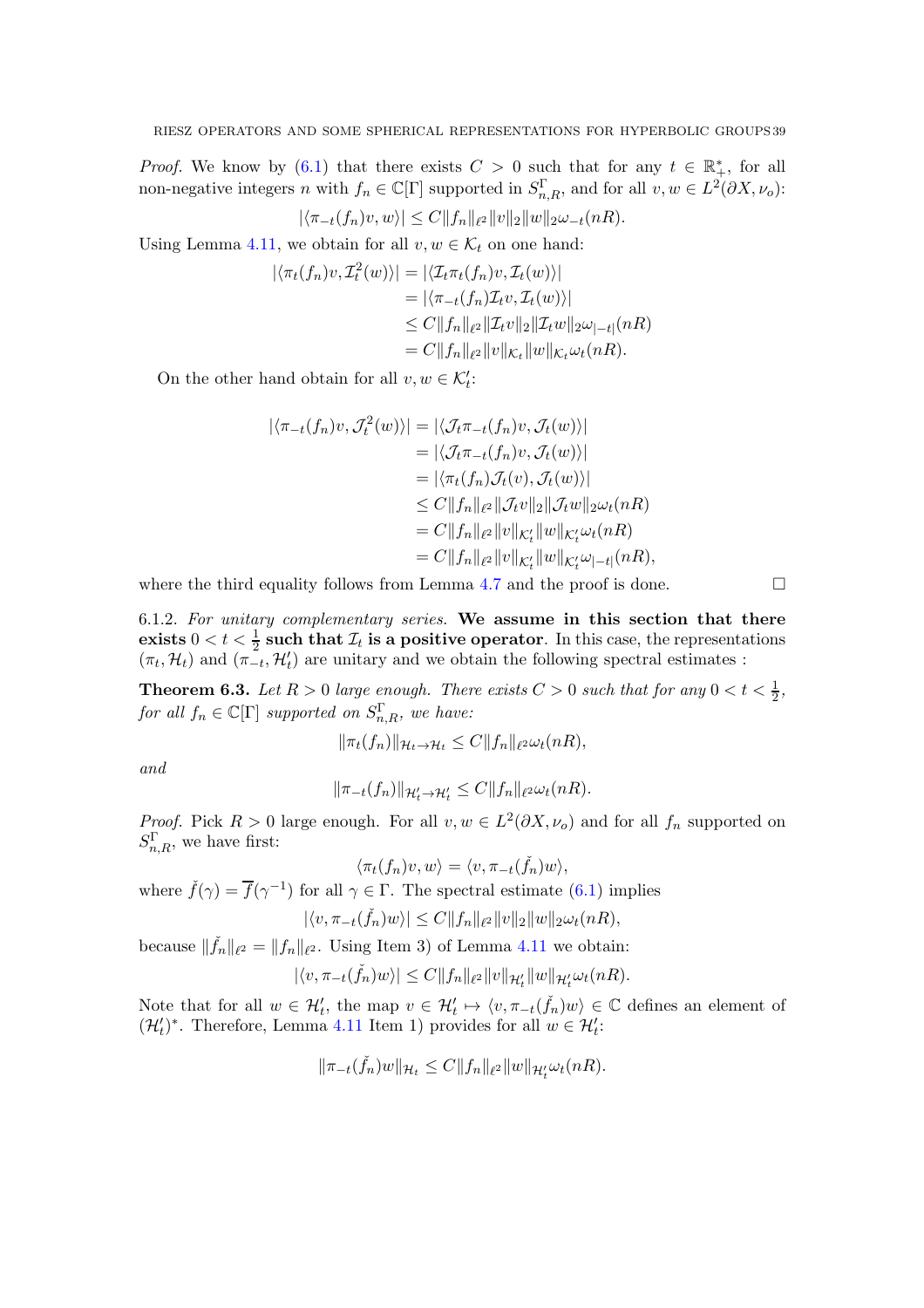Then, apply the above inequality for  $w = \mathcal{I}_t(v)$  with  $v \in \mathcal{H}_t$ , Lemma [4.11](#page-31-8) Item 5) ensures that  $w \in \mathcal{H}'_t$ , to obtain:

$$
\|\pi_{-t}(\check{f}_n)\mathcal{I}_t(v)\|_{\mathcal{H}_t} \leq C \|f_n\|_{\ell^2} \|v\|_{\mathcal{H}_t} \omega_t(nR).
$$

Note now :

$$
\|\pi_{-t}(\check{f}_n)\mathcal{I}_t(v)\|_{\mathcal{H}_t} = \|\mathcal{I}_t\pi_t(\check{f}_n)(v)\|_{\mathcal{H}_t} = \|\pi_t(\check{f}_n)(v)\|_{\mathcal{H}'_t}.
$$

Hence, for all  $v \in \mathcal{H}_t$  we have:

$$
\|\pi_t(\check{f}_n)v\|_{\mathcal{H}'_t} \leq C \|f_n\|_{\ell^2} \|v\|_{\mathcal{H}_t} \omega_t(nR).
$$

The duality argument of Lemma [4.11](#page-31-8) Item 1) implies for all unit vectors  $w \in \mathcal{H}_t$ :

$$
\|\pi_t(\check{f}_n)v\|_{\mathcal{H}'_t} \ge |\langle \pi_t(\check{f}_n)v, w\rangle|
$$

Eventually, we obtain the existence of  $C > 0$  such that for all  $v, w \in \mathcal{H}_t$ 

<span id="page-39-0"></span>(6.4) 
$$
|\langle \pi_t(\check{f}_n)v, w \rangle| \leq C \|f_n\|_{\ell^2} \|v\|_{\mathcal{H}_t} \|w\|_{\mathcal{H}_t} \omega_t(nR).
$$

To conclude, use the fact that  $\mathcal{I}_t$  defines a bounded operator on the Hilbert space  $\mathcal{H}_t$ and thus:

$$
|\langle \pi_t(\check{f}_n)v, \mathcal{I}_t(w)\rangle| \leq C ||\mathcal{I}_t||_{L^2 \to L^2}^{\frac{1}{2}} ||f_n||_{\ell^2} ||v||_{\mathcal{H}_t} ||w||_{\mathcal{H}_t} \omega_t(nR).
$$

Since  $\|\check{f}_n\|_{\ell^2} = \|f_n\|_{\ell^2}$ , we finally have:

$$
\|\pi_t(f_n)\|_{\mathcal{H}_t\to\mathcal{H}_t}\leq C\|\mathcal{I}_t\|_{L^2\to L^2}^{\frac{1}{2}}\|f_n\|_{\ell^2}\omega_t(nR).
$$

Furthermore, observe by Lemma [4.11](#page-31-8) Item 5), that for all  $v \in \mathcal{H}_t$  and  $w \in \mathcal{H}_t'$  we have:

$$
|\langle \pi_t(f_n)v, w \rangle| = |\langle \pi_t(f_n)v, \mathcal{I}_t \mathcal{J}_t w \rangle|
$$
  
=  $|\langle \mathcal{I}_t \pi_t(f_n)v, \mathcal{J}_t w \rangle|$   
=  $|\langle \pi_{-t}(f_n)\mathcal{I}_t(v), \mathcal{J}_t w \rangle|$ .

the above observation together with Inequality [6.4](#page-39-0) imply for all  $v \in \mathcal{H}_t$  and  $w \in \mathcal{H}'_t$ :

$$
|\langle \pi_{-t}(f_n)\mathcal{I}_t(v), \mathcal{J}_t w \rangle| = |\langle \pi_t(f_n)v, w \rangle| \leq C \|f_n\|_{\ell^2} \|v\|_{\mathcal{H}_t} \|w\|_{\mathcal{H}_t} \omega_t(n).
$$

Now, write  $v = \mathcal{J}_t(v') \in \mathcal{H}_t$  with  $v' \in \mathcal{H}_t'$  to obtain, again using Item 3 Lemma [4.11,](#page-31-8) the existence of  $C > 0$  such that for all  $v', w \in \mathcal{H}'_t$ :

$$
|\langle \pi_{-t}(f_n)v',\mathcal{J}_tw\rangle| \leq C \|f_n\|_{\ell^2} \|v'\|_{\mathcal{H}_t'} \|w\|_{\mathcal{H}_t'} \omega_t(nR).
$$

And that is the second desired inequality.

 $\Box$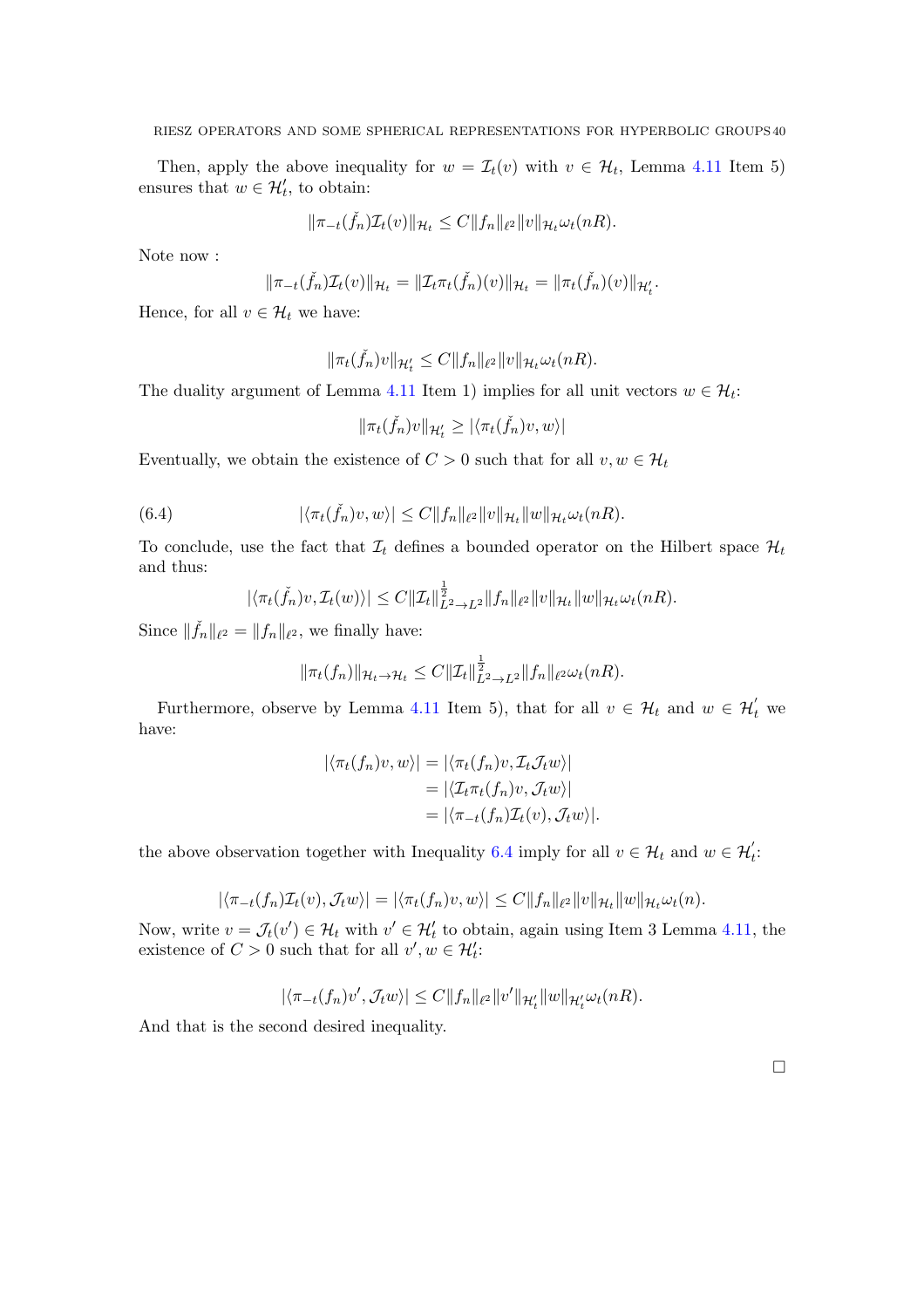6.2. Some mixing properties of the representations  $\pi_t$  for  $-\frac{1}{2} < t < \frac{1}{2}$ . The notion of mixing and weak mixing properties has been intensively used in ergodic theory, unitary representation theory, operator algebras. See for example  $[5, p. 280$  for definitions and Proposition A.1.12]. The main point here is to define a useful notion of weak mixing property ensuring that the *non unitary* representations we are dealing with do not contain finite dimensional subrepresentations.

**Definition 6.4.** Let  $(\langle \cdot, \cdot \rangle, H_1, H_2)$  a C-pairing and let  $(\pi_1, H_1)$  and  $(\pi_2, H_2)$  a dual system representation of  $\Gamma$  on Hilbert spaces. We say that the above dual system representation of  $\Gamma$  is weak mixing if for all finite subsets  $F_1 \subset H_1$ ,  $F_2 \subset H_2$  and for all  $\epsilon > 0$  there exists  $\gamma \in \Gamma$  such that  $|\langle \pi_1(\gamma)v, w \rangle \langle v', \pi_2(\gamma)w' \rangle| < \epsilon$  for all  $v, w \in F_1$  with  $v', w' \in F_2.$ 

<span id="page-40-0"></span>Proposition 6.5. If  $t \in ]-\frac{1}{2}$  $\frac{1}{2}, \frac{1}{2}$  $\frac{1}{2}$ [, then the Hilbertian dual system representation of  $\Gamma$ given by  $(\pi_t, L^2(\partial X, \nu_o))$  and  $(\pi_{-t}, \overline{L^2(\partial X, \nu_o)})$  is weak mixing.

*Proof.* Let  $F \subset \mathcal{H} := L^2(\partial X, \nu_o)$  and  $\overline{F} \subset \overline{\mathcal{H}} := \overline{L^2(\partial X, \nu_o)}$  be a finite subsets of vectors of H and  $\overline{\mathcal{H}}$  and  $\epsilon_0 > 0$  such that for all  $\gamma \in \Gamma$  we have  $|\langle \pi_t(\gamma)v, w \rangle \langle \pi_{-t}(\gamma)v', w' \rangle| \ge \epsilon_0$ , for each pair of unit vectors  $v, w \in F$  and  $v', w' \in \overline{F}$ . Inequality [6.1](#page-37-1) implies for  $R > 0$ large enough that for all non negative integers n and for all  $v, w \in F$  and  $v', w' \in \overline{F}$ :

$$
\sum_{\gamma \in S^{\Gamma}_{n,R}} |\langle \pi_t(\gamma)v, w \rangle \langle \pi_{-t}(\gamma)v', w' \rangle| \leq Ce^{2tQnR},
$$

where  $C > 0$  does depend on t. It follows, by considering the growth of spheres  $S_{n,R}^{\Gamma}$ that for all  $n$ :

$$
\epsilon_0 e^{QnR} \le Ce^{2|t|QnR}.
$$

and since  $|t| < \frac{1}{2}$  $\frac{1}{2}$ , the above inequality is absurd for *n* large enough. Hence the dual system representation provided by  $\pi_t$  is weak mixing for  $-\frac{1}{2} < t < \frac{1}{2}$ . — Профессор — Профессор — Профессор — Профессор — Профессор — Профессор — Профессор — Профессор — Профессор <br>В профессор — Профессор — Профессор — Профессор — Профессор — Профессор — Профессор — Профессор — Профессор —

We deduce the following property well known in the case of unitary representations.

**Proposition 6.6.** For  $t \in ]-\frac{1}{2}$  $\frac{1}{2}, \frac{1}{2}$  $\frac{1}{2}$ , the representations  $(\pi_t, L^2(\partial X, \nu_o))$  cannot have a finite dimensional subrepresentations.

*Proof.* Let  $t \in ]-\frac{1}{2},\frac{1}{2}$  $\frac{1}{2}$  and  $\mathcal{V} \subset L^2(\partial X, \nu_o)$  be a finite dimensional and  $\pi_t$ -invariant subspace. Let  $(v_1, \ldots, v_m)$  an orthonormal basis of V of dimension m. Let  $v \in V$  an unit vector. Write for all  $\gamma \in \Gamma$ :

$$
\pi_t(\gamma)v = \sum_{i=1}^m \langle \pi_t(\gamma)v, v_i \rangle v_i.
$$

Observe that

$$
\langle \pi_t(\gamma)v, \pi_{-t}(\gamma)v \rangle = ||v||^2 = 1.
$$

Now write for all  $\gamma \in \Gamma$  and for all unit vectors  $v \in \mathcal{V}$ :

<span id="page-40-1"></span>(6.5) 
$$
1 = \langle \pi_t(\gamma)v, \pi_{-t}(\gamma)v \rangle = \sum_{i=1}^m \langle \pi_t(\gamma)v, v_i \rangle \langle v_i, \pi_{-t}(\gamma)v \rangle.
$$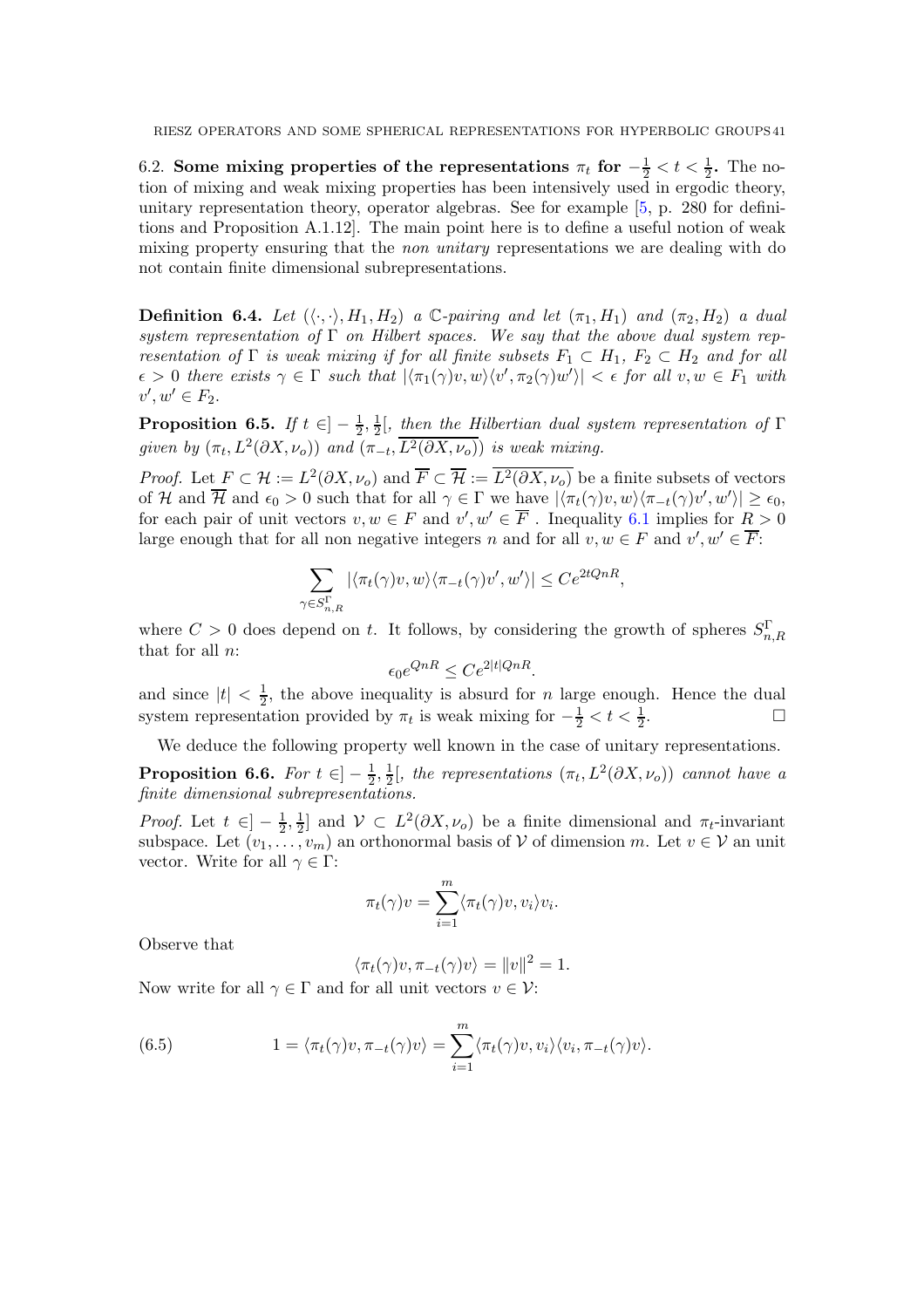Now pick  $0 < \epsilon < \frac{1}{m}$ . Therefore, Proposition [6.5](#page-40-0) provides the existence of  $\gamma$  such that  $\begin{array}{c} \begin{array}{c} \begin{array}{c} \end{array} \\ \begin{array}{c} \end{array} \end{array} \end{array}$  $\langle \pi_t(\gamma)v, v_i \rangle \langle v_i, \pi_{-t}(\gamma)v \rangle$   $< \epsilon$ . Hence,

$$
\bigg|\sum_{i=1}^m \langle \pi_t(\gamma)v, v_i \rangle \langle v_i, \pi_{-t}(\gamma)v \rangle\bigg| < 1,
$$

and thus equality  $(6.5)$  is absurd.

As a corollary of this mixing property, we have:

**Corollary 6.7.** If  $0 < t < \frac{1}{2}$ , then the compact operator  $\mathcal{I}_t$  has not finite rank.

*Proof.* Proposition [3.16](#page-25-0) implies that the space  $(\pi_{-t}, \text{Im }\mathcal{I}_t)$  is a subrepresentation of  $(\pi_{-t}, L^2(\partial X, \nu_o)).$  Use Proposition [6.5](#page-40-0) to obtain that  $\mathcal{I}_t$  is not a finite rank operator.  $\Box$ 

### 6.3. The Poisson transform and the Riesz transform.

6.3.1. Decay of matrix coefficients. Let  $A > 0$ . Define a subset of the boundary for  $x, y \in X$  as

(6.6) 
$$
\mathcal{O}_A(x,y) := \{\xi \in \partial X | (\xi,y)_x \geq A\}.
$$

Here is the fundamental lemma concerning the matrix coefficients :

<span id="page-41-0"></span>**Lemma 6.8.** Let  $t > 0$ ; there exists C such that for all  $w \in Lip(\partial X)$  and for all  $A > 0$ and for all  $\gamma \in \Gamma$ :

$$
\frac{\langle \pi_t(\gamma) \mathbf{1}_{\partial X}, |w - w(\hat{\gamma}) \mathbf{1}_{\partial X}| \rangle}{\phi_t(\gamma)} \leq C \|w\|_{Lip} \big( (\epsilon_t(|\gamma|)e^{2tQA} + e^{-A}),
$$

where  $\epsilon_t(x) = O_{+\infty}(e^{-\alpha x})$  for some  $\alpha > 0$ .

Proof. Decompose the integral in two terms as follows:

$$
\langle \pi_t(\gamma) \mathbf{1}_{\partial X}, |w - w(\hat{\gamma}) \mathbf{1}_{\partial X}|\rangle = \int_{\mathcal{O}_A(o, \gamma o)} e^{(\frac{1}{2}+t)Q\beta_{\xi}(o, \gamma o))} |w(\xi) - w(\hat{\gamma})| d\nu_o(\xi) + \int_{\partial X \setminus \mathcal{O}_A(o, \gamma o)} e^{(\frac{1}{2}+t)Q\beta_{\xi}(o, \gamma o))} |w(\xi) - w(\hat{\gamma})| d\nu_o(\xi).
$$

For the first term, we have:

$$
(\hat{\gamma}, \xi)_o \ge \min\{(\hat{\gamma}, \gamma o)_o, (\gamma o, \xi)_o)\} - \delta.
$$

On one hand, if  $(\hat{\gamma}, \gamma o)_o \geq (\gamma o, \xi)_o$ , then  $(\hat{\gamma}, \xi)_o \geq (\gamma o, \xi)_o - \delta$  and so we have:

$$
\int_{\mathcal{O}_A(o,\gamma o)} e^{(\frac{1}{2}+t)Q\beta_{\xi}(o,\gamma o))} |w(\xi) - w(\hat{\gamma})| d\nu_o(\xi) \leq e^{-A+\delta} ||w||_{Lip} \phi_t(\gamma),
$$

on the other hand if  $(\hat{\gamma}, \gamma o)_o \leq (\gamma o, \xi)_o$ , then  $(\hat{\gamma}, \xi)_o \geq (\hat{\gamma}, \gamma o)_o - \delta$  and so using Inequality  $(2.15)$  we obtain:

$$
\int_{\mathcal{O}_A(o,\gamma o)} e^{(\frac{1}{2}+t)Q\beta_{\xi}(o,\gamma o))} |w(\xi) - w(\hat{\gamma})| d\nu_o(\xi) \leq e^{-|\gamma| + \delta + M_X} ||w||_{Lip} \phi_t(\gamma),
$$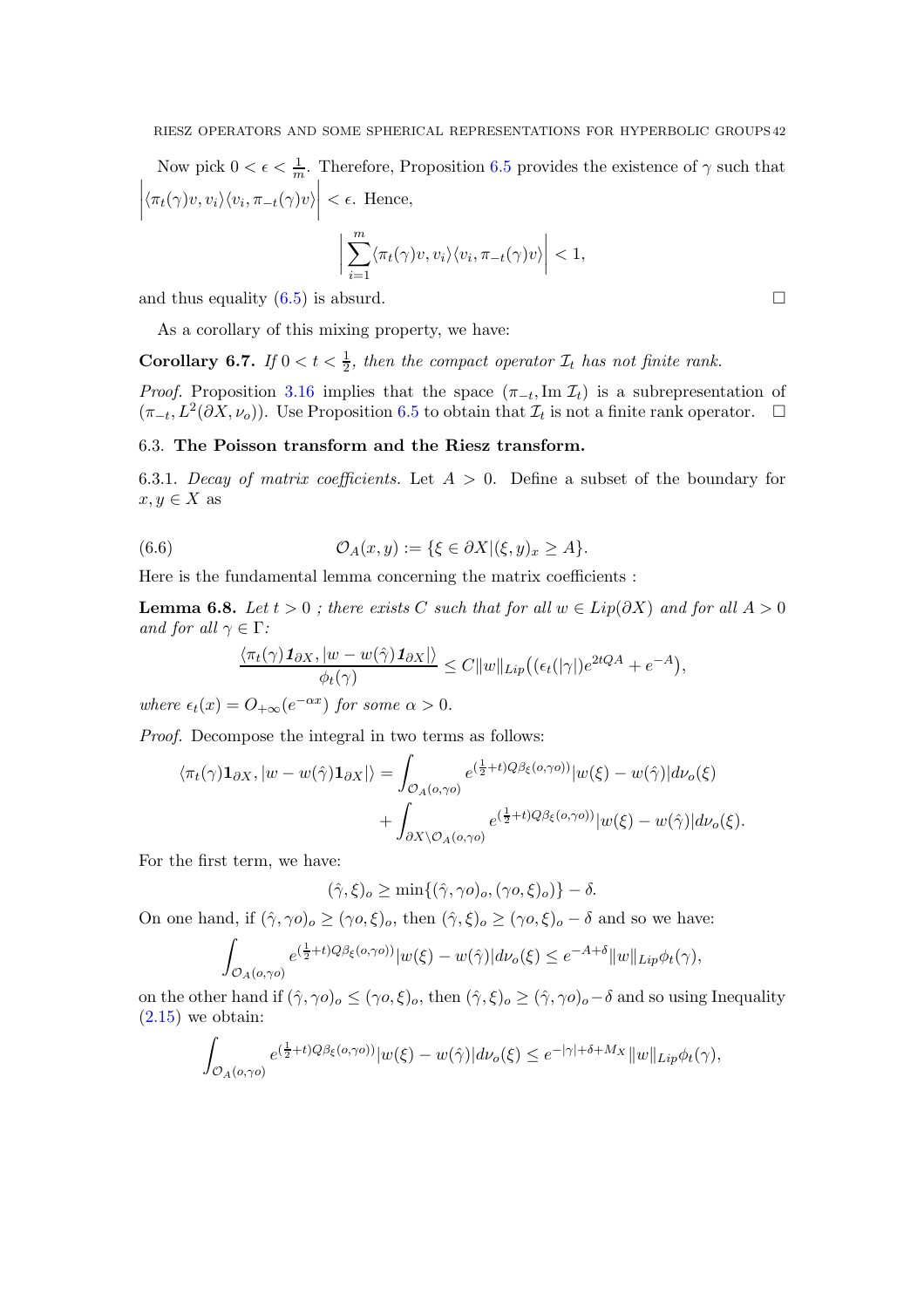for some  $M_X > 0$ . Hence, we have:

$$
\int_{\mathcal{O}_A(o,\gamma o)} e^{(\frac{1}{2}+t)Q\beta_{\xi}(o,\gamma o))} |w(\xi)-w(\hat{\gamma})| d\nu_o(\xi) \leq C \|w\|_{Lip}(e^{-|\gamma|+\delta+M_X}+e^{-A+\delta})\phi_t(\gamma).
$$

Concerning the second term we follow the discretization process used, for example, in Lemma [3.5.](#page-15-1) We have:

$$
\int_{\partial X \backslash \mathcal{O}_A(o,\gamma o)} e^{(\frac{1}{2}+t)Q\beta_{\xi}(o,\gamma o))} |w(\xi) - w(\hat{\gamma})| d\nu_o(\xi) \le ||w||_{Lip} \int_{\partial X \backslash \mathcal{O}_A(o,\gamma o)} e^{(\frac{1}{2}+t)Q\beta_{\xi}(o,\gamma o)} d\nu_o(\xi)
$$
  
\n
$$
= ||w||_{Lip} e^{-(\frac{1}{2}+t)Q|\gamma|} \int_{\partial X \backslash U_A} e^{(1+2t)Q(\xi,\gamma o)_o} d\nu_o(\xi)
$$
  
\n
$$
\le C \cdot ||w||_{Lip} e^{-(\frac{1}{2}+t)Q|\gamma|} \frac{1 - e^{2tQA}}{1 - e^{2tQA}}
$$
  
\n
$$
\le C \cdot ||w||_{Lip} \frac{e^{-tQ|\gamma|}}{\sinh(tQ)} e^{2tQA} \phi_t(\gamma),
$$

where the last inequality follows from the left-hand side of the lowed bound  $(5.1)$ . Therefore, gathering both terms we obtain:

$$
\langle \pi_t(\gamma) \mathbf{1}_{\partial X}, |w - w(\hat{\gamma}) \mathbf{1}_{\partial X} | \rangle \le C \|w\|_{Lip} \left( \frac{e^{-tQ|\gamma|}}{\sinh(tQ)} e^{2tQA} + e^{-|\gamma| + \delta + M_X} + e^{-A+\delta} \right) \phi_t(\gamma)
$$
  

$$
\le C \|w\|_{Lip} \left( \left( \frac{e^{-tQ|\gamma|}}{\sinh(tQ)} + e^{-|\gamma|} \right) e^{2tQA} + e^{-A} \right) \phi_t(\gamma)
$$
  

$$
= C \|w\|_{Lip} \left( \epsilon_t(|\gamma|) e^{2tQA} + e^{-A} \right) \phi_t(\gamma).
$$

where for  $x \in \mathbb{R}_+$ :

$$
\epsilon_t(x) := \frac{e^{-tQx}}{\sinh(tQ)} + e^{-x},
$$

and the proof is done.  $\Box$ 

The following lemma extracts the decay of the matrix coefficient corresponding to the second term in the above proof.

<span id="page-42-0"></span>**Lemma 6.9.** Let t,  $A > 0$ . There exists C such that for all  $w \in C(\partial X)$  and for all  $\gamma \in \Gamma$ :

$$
\frac{\langle \pi_t(\gamma) \mathbf{1}_{\partial X}, \mathbf{1}_{\partial X \setminus \mathcal{O}_A(o,\gamma o)} \rangle}{\phi_t(\gamma)} \leq C \frac{e^{-tQ|\gamma|}}{\sinh(tQ)} e^{2tQA}.
$$

6.4. The generalized Poisson transform. Inspired by  $[10, Section 6.1]$ , we recall first the notion of kernel we shall consider and the notion of Dirac-Weierstrass family.

Let  $\nu$  be a probability measure on  $\partial X$ . Consider a kernel  $K : (x, \xi) \in X \times \partial X \mapsto$  $K(x,\xi) \in \mathbb{R}$ . We say that the family  $K(x,\cdot)_{x\in X}$  is a Dirac-Weierstrass family if it satisfies

(1)  $K(x,\xi) \geq 0$  for all  $(x,\xi) \in (X \times \partial X)$ .

(2) 
$$
\int_{\partial X} K(x,\xi) d\nu(\xi) = 1.
$$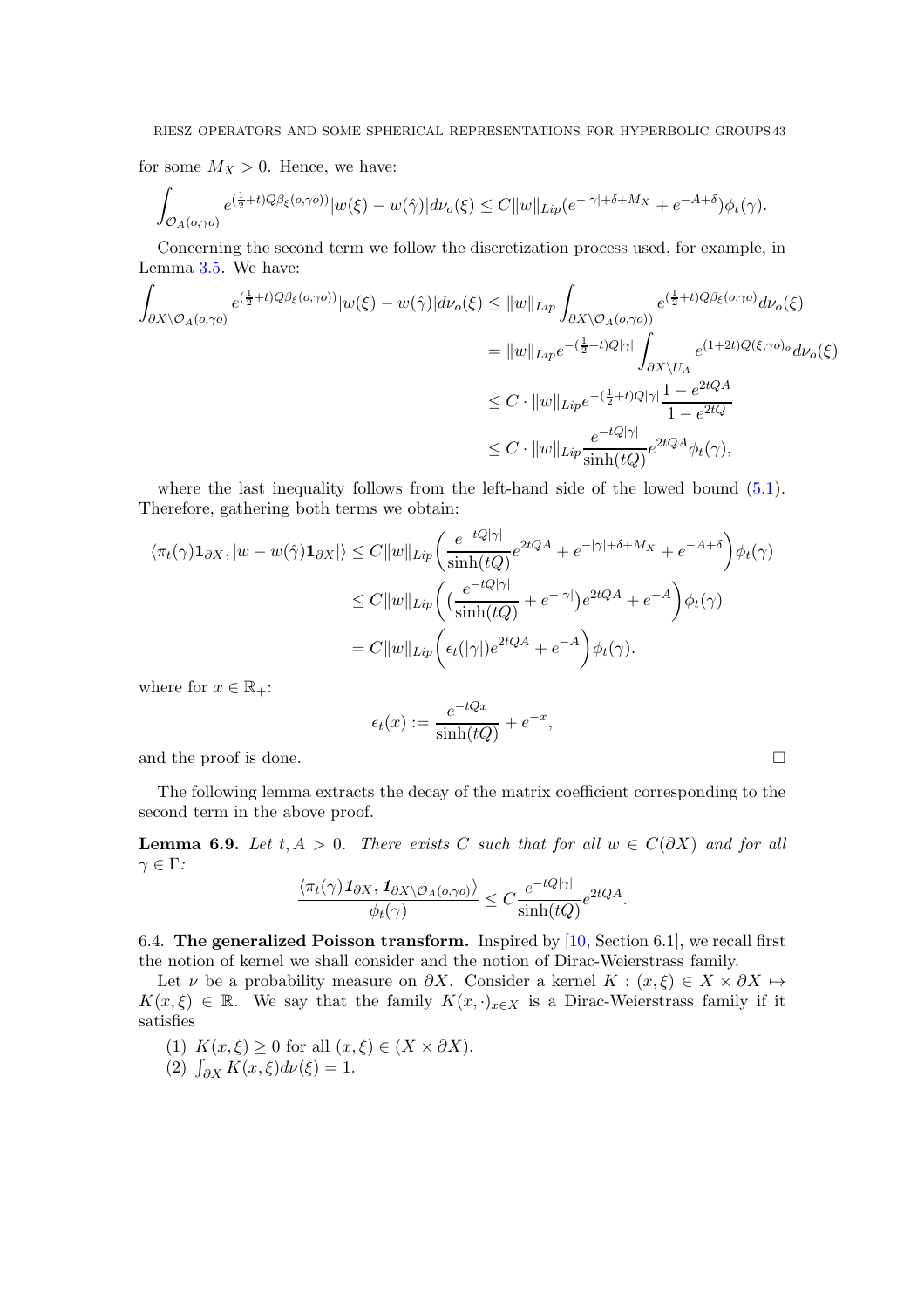(3) For any  $\eta \in \partial X$  and for any  $r > 0$ , we have

$$
\int_{\partial X \setminus B(\eta,r)} K(x,\xi) d\nu(\xi) \to 0 \text{ as } x \to \eta.
$$

The useful property of a Dirac-Weierstrass family is the following property. Define for  $f \in L^1(\partial X, \nu)$ 

(6.7) 
$$
K(f)(x) := \int_{\partial X} K(x,\xi) f(\xi) d\nu(\xi),
$$

and define also

(6.8) 
$$
\bar{K}(f) : x \mapsto \begin{cases} K(f)(x) & \text{if } x \in X \\ f(x) & \text{if } x \in \partial X \end{cases}
$$

<span id="page-43-0"></span>**Proposition 6.10.** Assume that  $K(x, \cdot)_{x \in X}$  is a Dirac-Weierstrass family. Let  $f \in$  $C(\partial X)$ . Then  $\overline{K}(f)$  is continuous on  $\overline{X}$ .

After this general discussion, consider the kernel for any  $t \in \mathbb{R}$  defined as :

(6.9) 
$$
P_t: (x,\xi) \in X \times \partial X \mapsto \frac{e^{(\frac{1}{2}+t)Q\beta_{\xi}(o,x)}}{\phi_t(x)} \in \mathbb{R}^+.
$$

Thus, the corresponding "generalized Poisson transform" is defined as :

$$
(6.10)
$$

$$
\mathcal{P}_t : f \in L^1(\partial X, \nu_o) \mapsto \mathcal{P}_t(f)(x) := \int_{\partial X} f(\xi) P_t(x, \xi) d\nu_o(\xi) = \int_{\partial X} f(\xi) \frac{e^{(\frac{1}{2} + t)\mathcal{Q}\beta_{\xi}(o, x)}}{\phi_t(x)} d\nu_o(\xi),
$$

and  $\bar{\mathcal{P}}_t$  satisfies

(6.11) 
$$
\overline{\mathcal{P}}_t(f) = \begin{cases} \mathcal{P}_t(f)(x) & \text{if } x \in X \\ f(x) & \text{if } x \in \partial X. \end{cases}
$$

The key point is the following observation.

<span id="page-43-1"></span>**Lemma 6.11.** Let  $t > 0$ . The kernel  $(P_t(x, \cdot))_{x \in X}$  is a Dirac-Weierstrass family.

*Proof.* The proof is the same as [\[11,](#page-52-20) Proposition 6.2], using here Lemma [6.9.](#page-42-0)

Note that Proposition [6.10](#page-43-0) together with Lemma [6.11](#page-43-1) implies :

<span id="page-43-2"></span>**Proposition 6.12.** Let  $t > 0$ . If f is in  $C(\partial X)$ , then  $\overline{\mathcal{P}}_t(f)$  a continuous function on the whole space  $\overline{X}$ .

.

Moreover, observe that for all  $f \in C(\partial X)$  and for all  $\gamma \in \Gamma$ :

(6.12) 
$$
D_{\gamma o}(\mathcal{P}_t(f)) = \frac{\langle \pi_t(\gamma) \mathbf{1}_{\partial X}, f \rangle}{\phi_t(\gamma)}
$$

We deduce the following proposition: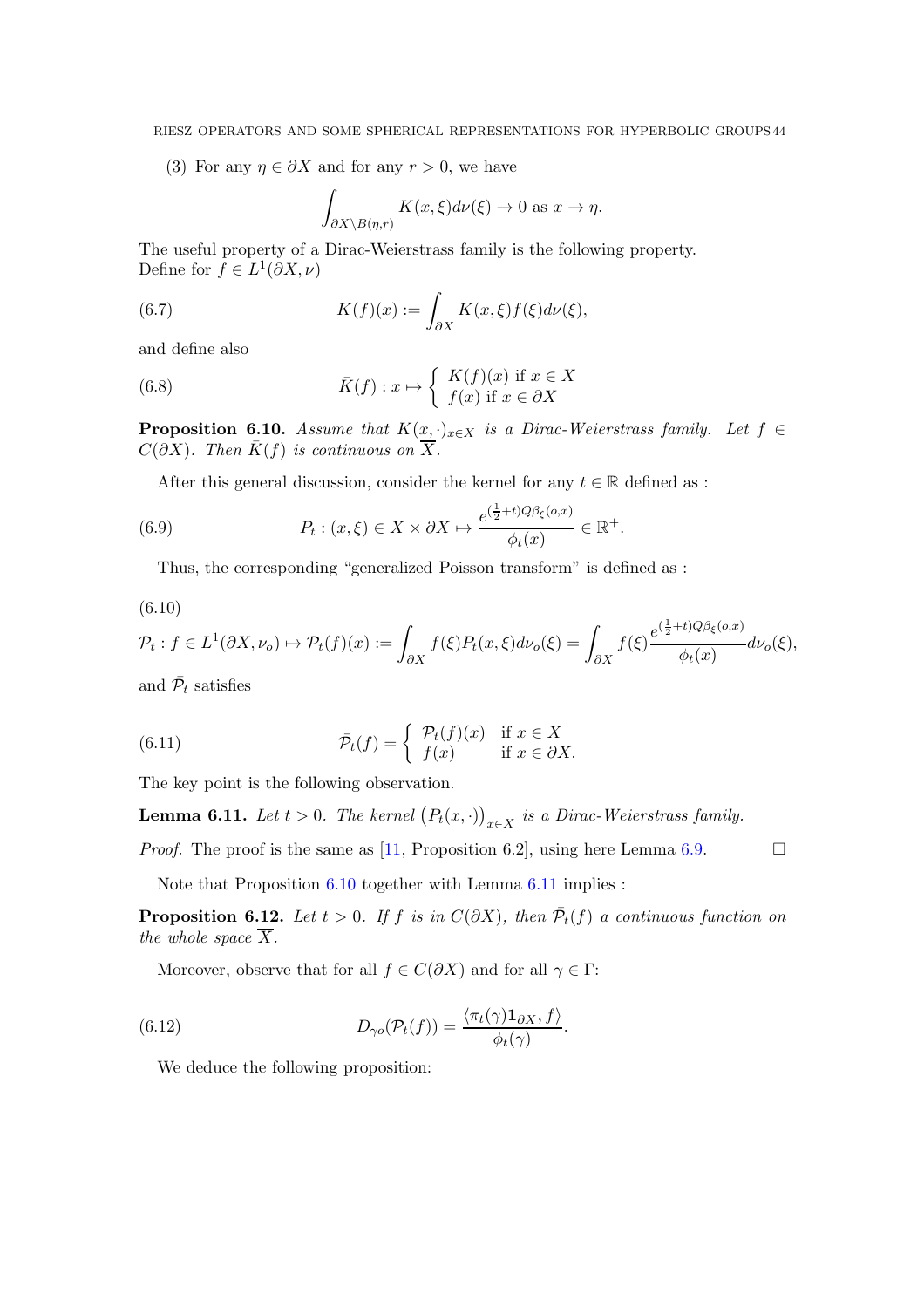<span id="page-44-0"></span>**Proposition 6.13.** For any  $R > 0$  large enough, there exists a sequence of measures  $\beta_{n,R}$  :  $\Gamma$   $\to$   $\mathbb{R}^+$ , supported on  $S^\Gamma_{n,R}$ , satisfying  $\beta_{n,R}(\gamma) \le C/|S^\Gamma_{n,R}|$  for some  $C$   $>$  0 independent of n such that for all  $t > 0$ , for all  $f, g \in C(\overline{X})$ , for all  $w \in L^2(\partial X, \nu_o)$ :

$$
\sum_{\gamma \in S^{\Gamma}_{n,R}} \beta_{n,R}(\gamma) f(\gamma o) \frac{\langle \pi_t(\gamma) \mathbf{1}_{\partial X}, w \rangle}{\phi_t(\gamma)} \to \langle f_{|_{\partial X}}, w \rangle,
$$

as  $n \to +\infty$ . Thus  $\mathcal{F}_{t,1_{\partial X}}$  is dense in  $L^2(\partial X, \nu_o)$ 

*Proof.* Let  $R > 0$  large enough so that Theorem [2.8](#page-11-0) holds and let  $t > 0$  ensuring that Proposition [6.12](#page-43-2) holds. Let  $f \in C(\overline{X})$  and consider the sequence of vectors

$$
f_n := \sum_{\gamma \in S^{\Gamma}_{n,R}} \beta_{n,R}(\gamma) f(\gamma o) \frac{\pi_t(\gamma) \mathbf{1}_{\partial X}}{\phi_t(\gamma)} \in \mathcal{F}_{t,\mathbf{1}_{\partial X}}.
$$

Observe by [\(6.16\)](#page-45-1) that for all  $w \in L^2(\partial X, \nu_o)$ :

$$
\langle f_n, w \rangle = \sum_{\gamma \in S^{\Gamma}_{n,R}} \beta_{n,R}(\gamma) D_{\gamma o} \big( f \cdot \bar{\mathcal{P}}_t(w) \big),
$$

where for all  $x \in \overline{X}$ ,  $(f \cdot \overline{P}_t(w))(x) = f(x)\overline{P}_t(w)(x)$ .

Therefore, for all  $w \in C(\partial X)$ , Theorem [2.8](#page-11-0) combined with Proposition [6.12](#page-43-2) imply that :

$$
\langle f_n, w \rangle \to \langle f, w \rangle = \langle f_{| \partial X}, w \rangle
$$

as  $n \to +\infty$ . Since Inequality [6.1](#page-37-1) implies that there exists  $C > 0$  such that for all  $n \in \mathbb{N}$ .

$$
|\langle f_n, w \rangle| \le C ||f||_{\infty} ||w||_2,
$$

the above convergence holds for any  $w \in L^2(\partial X, \nu_o)$ , and the proof is done.

 $\Box$ 

6.5. The Riesz kernel. Define for  $0 < t < \frac{1}{2}$ :

(6.13) 
$$
R_t: (\xi, x) \in \partial X \times X \mapsto \frac{e^{(1-2t)Q(\xi, x)_o}}{\int_{\partial X} e^{(1-2t)Q(\xi', x)_o} d\nu_o(\xi')}.
$$

Assuming that the Gromov product extends continuously to the bordification one can define:

(6.14) 
$$
R_t(\xi, \eta) := \frac{e^{(1-2t)Q(\xi, \eta)_o}}{\int_{\partial X} e^{(1-2t)Q(\xi', \eta)_o} d\nu_o(\xi')} = \frac{1}{d_{o,\epsilon}^{(1-2t)D}(\xi, \eta)} \times \frac{1}{\sigma_t(\eta)}.
$$

Note that  $R_t$  is continuous on  $\partial X \times \partial X \setminus \Delta$  and  $R_t \in L^1(\partial X \times \partial X, \nu_o \times \nu_o)$  if and only if  $t > 0$ . Besides :

(1)  $\int_{\partial X} R_t(\xi, \eta) d\nu_o(\xi) = 1.$ (2)  $R_t \geq 0$ . (3)  $R_t(\xi, \eta) = R_t(\eta, \xi)$ .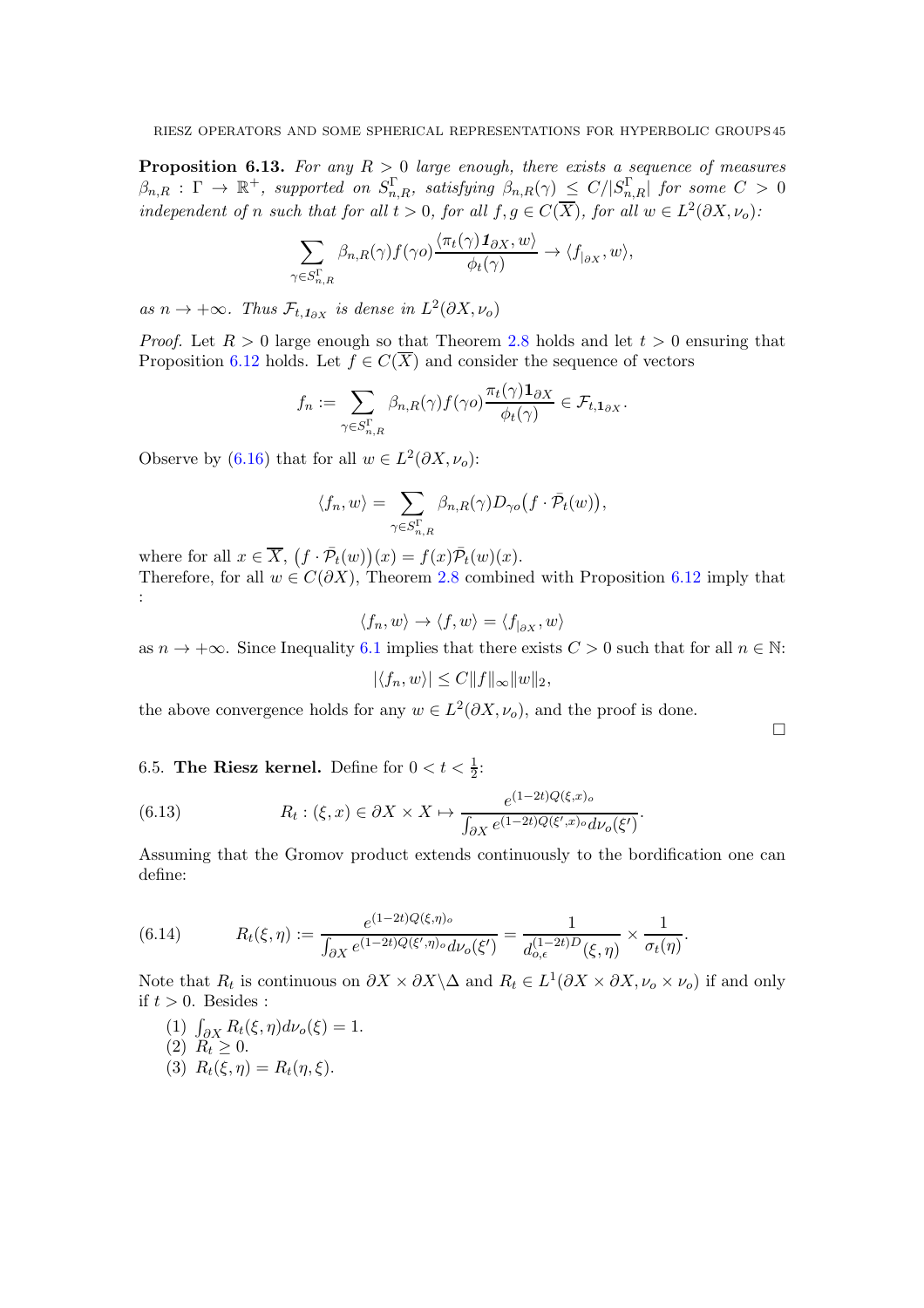Now consider for  $f \in L^1(\partial X, \nu_o)$  the following kernel, as an extension of the Riesz operator to the whole space  $X \cup \partial X$ :

(6.15) 
$$
\mathcal{R}_t(f)(x) := \int_{\partial X} f(\xi) R_t(\xi, x) d\nu_o(\xi),
$$

with  $x \in X \cup \partial X$ . Indeed, the assumption of working in  $\epsilon$ -good strongly hyperbolic spaces is crucial for the following proposition :

<span id="page-45-2"></span>**Proposition 6.14.** Let  $t > 0$ . Assume that  $f \in C(\partial X)$ . Then  $\mathcal{R}_t(f) \in C(\overline{X})$ .

*Proof.* Pick  $f \in C(\partial X)$  and consider the function  $x \in X \mapsto \mathcal{R}_t(f)(x) = M_{\sigma_t^{-1}}\mathcal{I}_t(f)$ . Proposition [3.4](#page-15-0) and Proposition [3.11](#page-19-1) implies that the function  $x \in X \mapsto \mathcal{R}_t(f)(x)$  is a continuous function.

Observe the fundamental correspondence between harmonic analysis and the space  $\overline{X}$ with the representation theory of Γ given for  $\gamma \in \Gamma$  for all  $f \in C(\overline{X})$  via:

(6.16) 
$$
D_{\gamma^{-1}o}(\mathcal{R}_t(f)) = \frac{\langle \pi_t(\gamma)f, \mathbf{1}_{\partial X} \rangle}{\phi_t(\gamma)}.
$$

#### <span id="page-45-1"></span>7. Proofs

### <span id="page-45-0"></span>7.1. Proof of the main convergence theorem. First, we prove Theorem [1.2.](#page-3-1)

*Proof.* For  $t > 0$ , we set  $\mathcal{E}_{t,0} = L^2(\partial X, \nu_o)$  and  $\mathcal{E}_{t,2} = \mathcal{K}_t$ . For  $0 < t \leq \frac{1}{2}$ , we set  $\mathcal{E}_{t,1} = \mathcal{H}_t$ . Step 1: Uniformly boundedness.

Let  $t, t' > 0$  and  $i, j = 0, 1, 2$ . Consider for  $R > 0$  the quadrilinear form defined on  $\mathcal{E}_{t,i} \times \overline{\mathcal{E}_{t,i}} \times \overline{\mathcal{E}_{t,j}} \times \mathcal{E}_{t,j}$  as:

$$
B_{n,R}(v,w,v',w') := \sum_{\gamma \in S^{\Gamma}_{n,R}} \beta_{n,R}(\gamma) \frac{\langle \pi_t(\gamma)v,w \rangle_{\mathcal{E}_{t,i}}}{\phi_t(\gamma)} \frac{\langle \pi_{t'}(\gamma)v',w' \rangle_{\mathcal{E}_{t',j}}}{\phi_{t'}(\gamma)}
$$

.

The Property RD used in [\[15\]](#page-52-8) to prove Schur's orthogonality relations is replaced by Inequality [\(6.1\)](#page-37-1), Theorem [6.2](#page-37-2) and [6.3.](#page-38-0) Let  $R > 0$  large enough. Pick two positive functions  $v, w \in \mathcal{E}_{t,i}$  of norm one, and consider for each n the function  $f_n$  supported on  $S_{n,R}^{\Gamma}$  defined as:

$$
f_n = \sum_{\gamma \in S_{n,R}^{\Gamma}} \langle \pi_t(\gamma)v, w \rangle_{\mathcal{E}_{t,i}} D_{\gamma}.
$$

The spectral inequality [\(6.1\)](#page-37-1) together with Theorem [6.2](#page-37-2) and [6.3](#page-38-0) imply for all  $i = 0, 1, 2$ :

(7.1) 
$$
\langle \pi_t(f_n)v, w \rangle_{\mathcal{E}_{t,i}} \leq C \|f_n\|_{\ell^2} \omega_t(nR).
$$

Therefore:

$$
\bigg(\sum_{\gamma \in S_{n,R}^{\Gamma}} |\langle \pi_t(\gamma)v, w \rangle_{\mathcal{E}_{t,i}}|^2\bigg)^{\frac{1}{2}} \leq C \omega_t(nR).
$$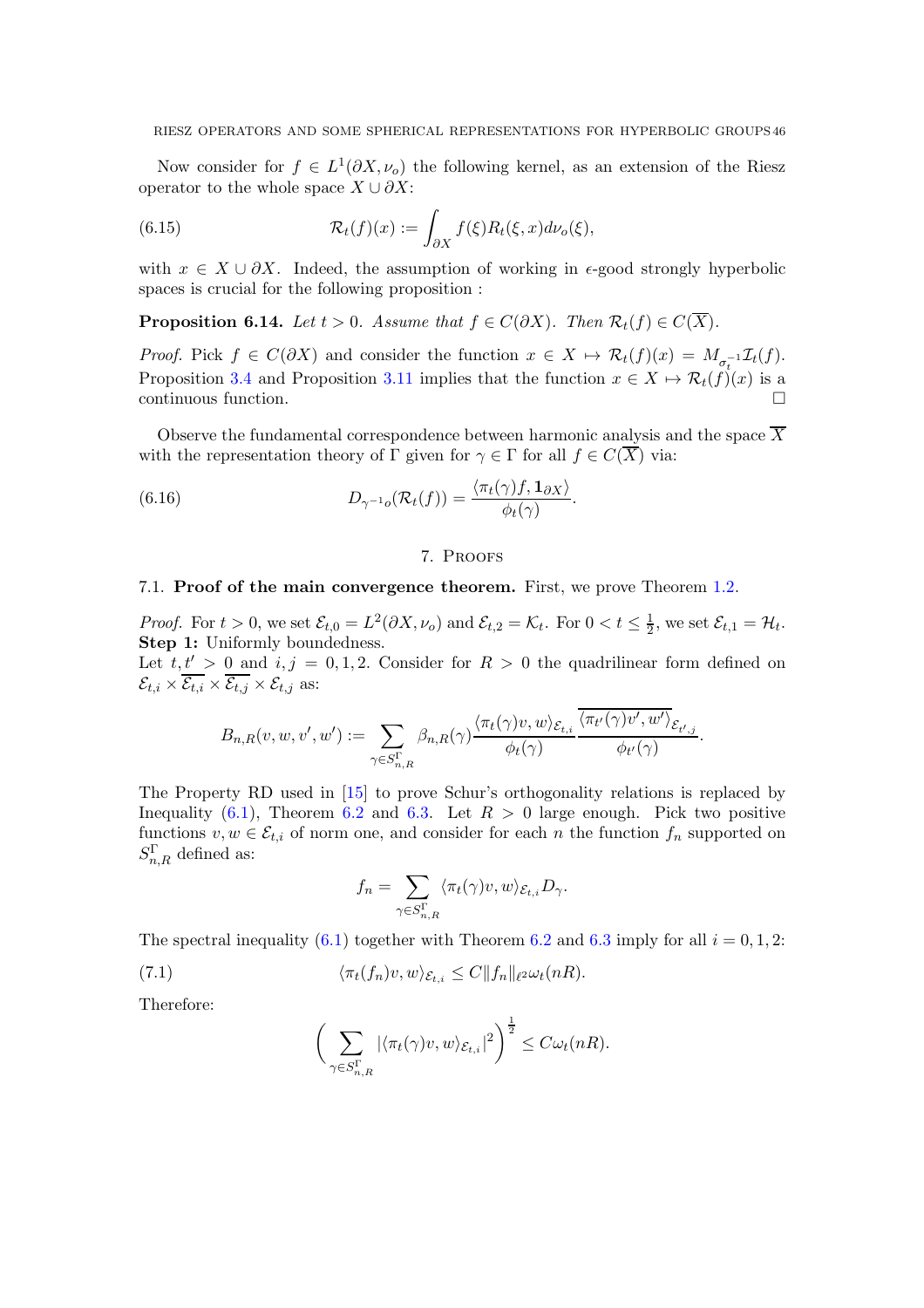For all *n*, for all positive functions  $v, w \in \mathcal{E}_{t,i}$  and  $v,' , w' \in \mathcal{E}_{t',j}$  of norm one for  $t, t' > 0$ , and for all  $i, j = 0, 1, 2$  Cauchy-Schwarz inequality implies:

$$
\sum_{\gamma \in S^{\Gamma}_{n,R}} \langle \pi_t(\gamma)v, w \rangle_{\mathcal{E}_{t,i}} \overline{\langle \pi_{t'}(\gamma)v', w' \rangle}_{\mathcal{E}_{t',j}} \leq C \omega_t(nR) \omega_{t'}(nR).
$$

Since there exists  $C > 0$  such that for  $\gamma \in S_{n,R}^{\Gamma}$  and for any  $t > 0$  we have

$$
C^{-1}\frac{\omega_t(nR)}{|S_{n,R}^\Gamma|}\leq \phi_t(\gamma)\leq C\frac{\omega_t(nR)}{|S_{n,R}^\Gamma|},
$$

and since there exists  $C > 0$  such that for any  $\gamma \in S_{n,R}^{\Gamma}$  we have:

$$
\beta_{n,R}(\gamma) \leq \frac{C}{|S_{n,R}^{\Gamma}|},
$$

we obtain for all non negative integers and for all positive functions  $v, w, v', w' \in \mathcal{E}_t$  of norm one:

$$
\sup_n \bigg| \sum_{\gamma \in S^{\Gamma}_{n,R}} \beta_{n,R}(\gamma) \frac{\langle \pi_t(\gamma)v,w\rangle_{\mathcal{E}_{t,i}} }{\phi_t(\gamma)} \frac{\langle \pi_{t'}(\gamma)v',w'\rangle_{\mathcal{E}_{t',j}}}{\phi_{t'}(\gamma)} \bigg| < +\infty.
$$

Using the fact that the representations  $\pi_t$  preserves the cone of positive functions on  $\mathcal{E}_{t,i}$  we get:

$$
\sup_n \|B_{n,R}\| < +\infty,
$$

where  $\|\cdot\|$  denotes the standard operator norm on the space of complex quadrilinear form on  $\mathcal{E}_{t,i} \times \overline{\mathcal{E}_{t,i}} \times \overline{\mathcal{E}_{t,j}} \times \mathcal{E}_{t,j}$ .

Step 2: Computation of the limit.

 $\overline{\phantom{a}}$ I  $\overline{\phantom{a}}$  $\mathsf{I}$ 

Let  $f, g \in C(\overline{X})$  and let  $v, w, v', w' \in Lip(\partial X)$  be four real positive functions. Write:

$$
\langle \pi_t(\gamma)v, w \rangle = \langle \pi_t(\gamma)v, w - \mathcal{P}_t(w)(\gamma o) \mathbf{1}_{\partial X} \rangle + \mathcal{P}_t(w)(\gamma o) \langle \pi_t(\gamma)v, \mathbf{1}_{\partial X} \rangle,
$$

Then:

$$
\frac{\langle \pi_t(\gamma)v, w \rangle}{\phi_t(\gamma)} = \frac{\langle \pi_t(\gamma)v, w - \mathcal{P}_t(w)(\gamma o) \mathbf{1}_{\partial X} \rangle}{\phi_t(\gamma)} + \mathcal{P}_t(w)(\gamma o) \mathcal{R}_t(v)(\gamma^{-1} o).
$$

Since  $\pi_t$  preserves the cone of positive functions, we obtain:

$$
\left|\frac{\langle \pi_t(\gamma)v,w\rangle}{\phi_t(\gamma)} - \mathcal{P}_t(w)(\gamma o)\mathcal{R}_t(v)(\gamma^{-1} o)\right| \leq \|v\|_{\infty} \frac{\langle \pi_t(\gamma)\mathbf{1}_{\partial X},|w-\mathcal{P}_t(w)(\gamma o)\cdot\mathbf{1}_{\partial X}|\rangle}{\phi_t(\gamma)}.
$$

Now concerning the term of the right-hand side of the above inequality:

$$
\frac{\langle \pi_t(\gamma)\mathbf{1}_{\partial X}, |w - \mathcal{P}_t(w)(\gamma o)\cdot\mathbf{1}_{\partial X}| \rangle}{\phi_t(\gamma)} \leq \frac{\langle \pi_t(\gamma)\mathbf{1}_{\partial X}, |w - w(\hat{\gamma})\mathbf{1}_{\partial X}| \rangle}{\phi_t(\gamma)} + \frac{\langle \pi_t(\gamma)\mathbf{1}_{\partial X}, |(w(\hat{\gamma}) - \mathcal{P}_t(w)(\gamma o))\mathbf{1}_{\partial X}| \rangle}{\phi_t(\gamma)}
$$

$$
= \frac{\langle \pi_t(\gamma)\mathbf{1}_{\partial X}, |w - w(\hat{\gamma})\mathbf{1}_{\partial X}| \rangle}{\phi_t(\gamma)} + |w(\hat{\gamma}) - \mathcal{P}_t(w)(\gamma o)|.
$$

Apply Lemma [6.8](#page-41-0) to get a constant  $C > 0$  such that for all  $\gamma \in \Gamma$  and for all  $A > 0$ :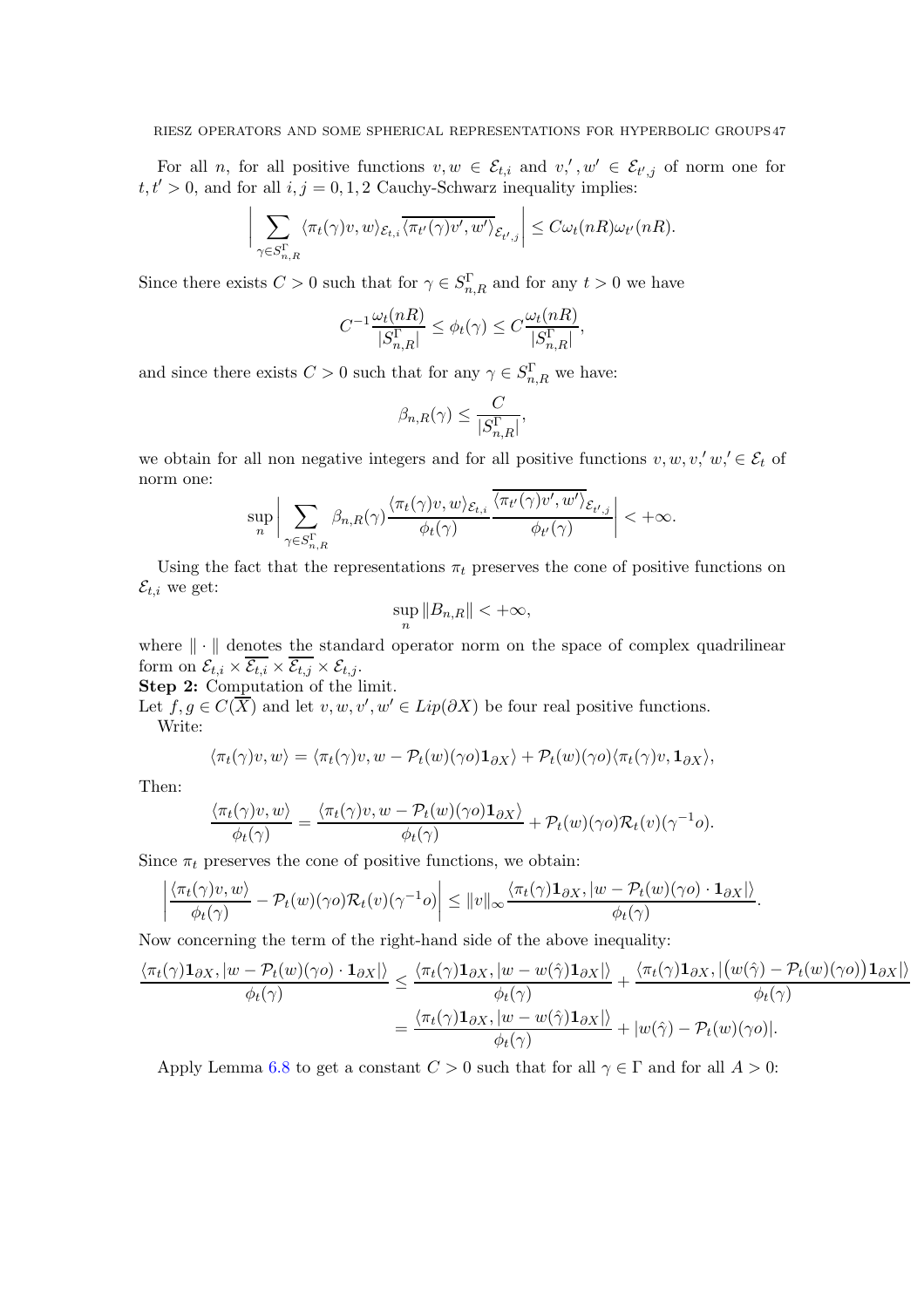$$
\frac{\langle \pi_t(\gamma) \mathbf{1}_{\partial X}, |w - w(\hat{\gamma}) \mathbf{1}_{\partial X}| \rangle}{\phi_t(\gamma)} \leq C \|w\|_{Lip} \big( (\epsilon_t(\gamma) e^{2tQA} + e^{-A}).
$$

Taking the average over  $S_{n,R}^{\Gamma}$  we obtain, using Theorem [2.8](#page-11-0) and [2.10:](#page-11-3)

$$
\limsup_{n \to +\infty} \sum_{\gamma \in S^{\Gamma}_{n,R}} \beta_{n,R}(\gamma) |w(\hat{\gamma}) - \mathcal{P}_t(w)(\gamma o)| = 0.
$$

Moreover, for all  $A > 0$ :

$$
\limsup_{n \to +\infty} \sum_{\gamma \in S^{\Gamma}_{n,R}} \beta_{n,R}(\gamma) \frac{\langle \pi_t(\gamma) \mathbf{1}_{\partial X}, |w - w(\hat{\gamma}) \mathbf{1}_{\partial X}| \rangle}{\phi_t(\gamma)} \leq C \|w\|_{Lip} e^{-A},
$$

and thus let  $A \to +\infty$ .

Hence, the error term disappears and we obtain:

$$
\lim_{n \to +\infty} \sum_{\gamma \in S^{\Gamma}_{n,R}} \beta_{n,R}(\gamma) f(\gamma o) g(\gamma^{-1} o) \frac{\langle \pi_t(\gamma)v, w \rangle}{\phi_t(\gamma)} \frac{\langle \pi_{t'}(\gamma)v', w' \rangle}{\phi_{t'}(\gamma)}
$$
\n
$$
= \lim_{n \to +\infty} \sum_{\gamma \in S^{\Gamma}_{n,R}} \beta_{n,R}(\gamma) f(\gamma o) g(\gamma^{-1} o) \mathcal{P}_t(w)(\gamma o) \mathcal{R}_t(v) (\gamma^{-1} o) \mathcal{P}_{t'}(w')(\gamma o) \mathcal{R}_{t'}(v') (\gamma^{-1} o).
$$

Using Proposition [6.12](#page-43-2) and [6.14](#page-45-2) with Theorem [2.8](#page-11-0) we have for  $f, g \in C(\overline{X})$  and for  $v, w, v', w' \in Lip(\partial X)$ :

$$
(7.2)
$$

<span id="page-47-0"></span>
$$
\lim_{n \to +\infty} \sum_{\gamma \in S^{\Gamma}_{n,R}} \beta_{n,R}(\gamma) f(\gamma o) g(\gamma^{-1} o) \frac{\langle \pi_t(\gamma)v, w \rangle}{\phi_t(\gamma)} \frac{\overline{\langle \pi_{t'}(\gamma)v', w' \rangle}}{\phi_{t'}(\gamma)} = \langle g_{|_{\partial X}} \mathcal{R}_t(v), \mathcal{R}_{t'}(v') \rangle \overline{\langle w, f_{|_{\partial X}} w' \rangle}.
$$

Step 3: Conclusion.

The limit proved above in [\(7.2\)](#page-47-0) together with the uniform bound proved in Step 1 for  $\mathcal{E}_{t,i}, \mathcal{E}_{t',j}$  imply eventually that for  $f, g \in C(\overline{X})$  and for  $v, w \in \mathcal{E}_{t,i}$  and  $v', w' \in \mathcal{E}_{t',j}$ :

$$
\lim_{n \to +\infty} \sum_{\gamma \in S_{n,R}^{\Gamma}} \beta_{n,R}(\gamma) f(\gamma o) g(\gamma^{-1} o) \frac{\langle \pi_t(\gamma)v, w \rangle_{\mathcal{E}_{t,i}} \langle \pi_{t'}(\gamma)v', w' \rangle_{\mathcal{E}_{t',j}}}{\phi_{t}(\gamma)} \n= \langle g_{|_{\partial X}} \mathcal{R}_t(v), \mathcal{R}_{t'}(v') \rangle \overline{\langle \mathcal{I}_t^i(w), f_{|_{\partial X}} \mathcal{I}_t^j(w') \rangle}.
$$

7.2. Theorems à la Bader-Muchnik. To prove irreducibility of representations our main tool will be Theorems  $\dot{a}$  la Bader Muchnik. They are all consequences of Theorem [1.2.](#page-3-1)

*Proof of Corollary [1.5.](#page-4-0)* Apply directly Theorem [1.2](#page-3-1) with  $\mathcal{E}_{t',j} = L^2(\partial X, \nu_o)$  and  $v' =$  $w' = \mathbf{1}_{\partial X}$  to obtain for all  $f, g \in C(\overline{X})$  and for all  $v, w \in \mathcal{E}_{t,i}$  with  $i \in \{0, 1, 2\}$ :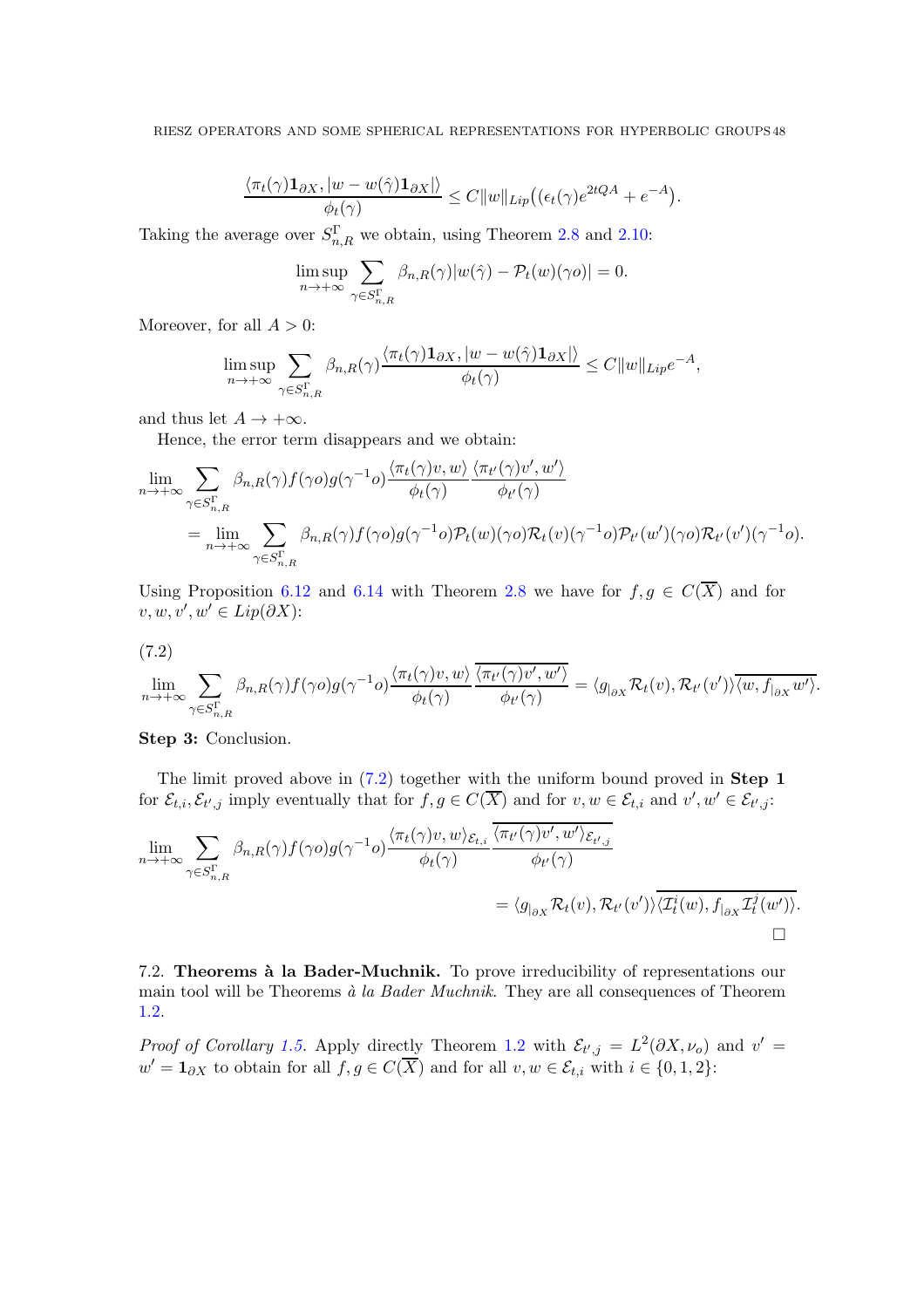$$
\lim_{n \to +\infty} \sum_{\gamma \in S^{\Gamma}_{n,R}} \beta_{n,R}(\gamma) f(\gamma o) g(\gamma^{-1} o) \frac{\langle \pi_t(\gamma)v, w \rangle_{\mathcal{E}_{t,i}}}{\phi_t(\gamma)} = \langle g_{|_{\partial X}} \mathcal{R}_t(v), \mathbf{1}_{\partial X} \rangle \overline{\langle \mathcal{I}_t^i(w), f_{|_{\partial X}} \rangle}.
$$

Since  $\mathcal{I}_t^i$  is self adjoint for  $i \in \{0, 1, 2\}$ , we obtain:

$$
\langle \mathcal{I}^i_t(w), f_{|_{\partial X}} \rangle = \langle w, \mathcal{I}^i_t(f_{|_{\partial X}}) \rangle = \langle w, f_{|_{\partial X}} \rangle_{\mathcal{E}_{t,i}},
$$

and the proof is done.

### 7.3. A first family of Irreducible Hilbertian representations. Fix  $t > 0$ .

*Proof of Corollary [1.6.](#page-4-1)* We will prove that  $(\pi_{-t}, W_t)$  is irreducible. Recall that  $\pi_{-t}(f) \cdot \sigma_t =$  $\mathcal{I}_t(\pi_t(f)\mathbf{1}_{\partial X}),$  for all  $f \in \mathbb{C}[\Gamma].$ 

Thus, since  $\mathbf{1}_{\partial X}$  is cyclic in  $L^2(\partial X, \nu_o)$  for  $\pi_t$ , the function  $\sigma_t$  is cyclic in  $\mathcal{W}_t$  for  $\pi_{-t}$ . Now, let  $0 \neq K \subset \mathcal{W}_t$  a  $L^2$ -closed subspace stable par  $\pi_{-t}$ . Let  $R > 0$  large enough. For all  $w \in \mathcal{W}_t$  and  $v \in L^2(\partial X, \nu_o)$  define for all n

$$
w_n := \sum_{\gamma \in S^{\Gamma}_{n,R}} \beta_{n,R}(\gamma) \sigma_t(\gamma^{-1} o) \frac{\pi_{-t}(\gamma^{-1}) w}{\phi_t(\gamma)} \in K.
$$

Theorem [1.5](#page-4-0) implies that as  $n \to +\infty$ :

$$
\sum_{\gamma \in S^{\Gamma}_{n,R}} \beta_{n,R}(\gamma) \sigma_t(\gamma^{-1} \sigma) \frac{\langle v, \pi_{-t}(\gamma^{-1})w \rangle}{\phi_t(\gamma)} \to \langle \mathcal{I}_t(v), \mathbf{1}_{\partial X} \rangle \langle \mathbf{1}_{\partial X}, w \rangle = \langle v, \mathcal{I}_t(\mathbf{1}_{\partial X}) \rangle \langle \mathbf{1}_{\partial X}, w \rangle,
$$

writing

$$
\langle v, \mathcal{I}_t(\mathbf{1}_{\partial X}) \rangle \langle \mathbf{1}_{\partial X}, w \rangle = \langle v, T_t(w) \rangle,
$$

we have:

$$
T_t: v \in \mathcal{W}_t \mapsto \langle \mathbf{1}_{\partial X}, v \rangle \sigma_t \in \mathcal{W}_t.
$$

In other words,  $w_n \to T_t(w)$  for the weak convergence. Thus, for all  $w \in K$  we have  $T_t(w) = \langle 1_{\partial X}, w \rangle \sigma_t \in K$ . If for all  $w \in K$ ,  $\langle 1_{\partial X}, w \rangle = 0$ , we would have that for all  $\gamma \in \Gamma$  that  $\langle \mathbf{1}_{\partial X}, \pi_{-t}(\gamma)w \rangle = 0 = \langle \pi_t(\gamma)\mathbf{1}_{\partial X}, w \rangle$ . And therefore, since  $\mathbf{1}_{\partial X}$  is cyclic for  $(\pi_t, L^2(\partial X, \nu_o))$ , the vector w has to be 0. Hence, there exists  $0 \neq w \in K$  such that  $\langle \mathbf{1}_{\partial X}, w \rangle \sigma_t \in K$  and so  $\sigma_t \in K$ . Sicne  $\sigma_t$  is cyclic for  $\pi_{-t}$  in  $\mathcal{W}_t$ , the proof is done.  $\square$ 

Since the dual representation of  $(\pi_t, L^2(\partial X, \nu_o)/\mathcal{V}_t)$  is  $(\overline{\pi_{-t}}, \overline{\mathcal{W}}_t)$ , we deduce immediately from the above theorem the irreducibility of  $(\pi_t, L^2(\partial X, \nu_o)/\mathcal{V}_t)$ .

 $\Box$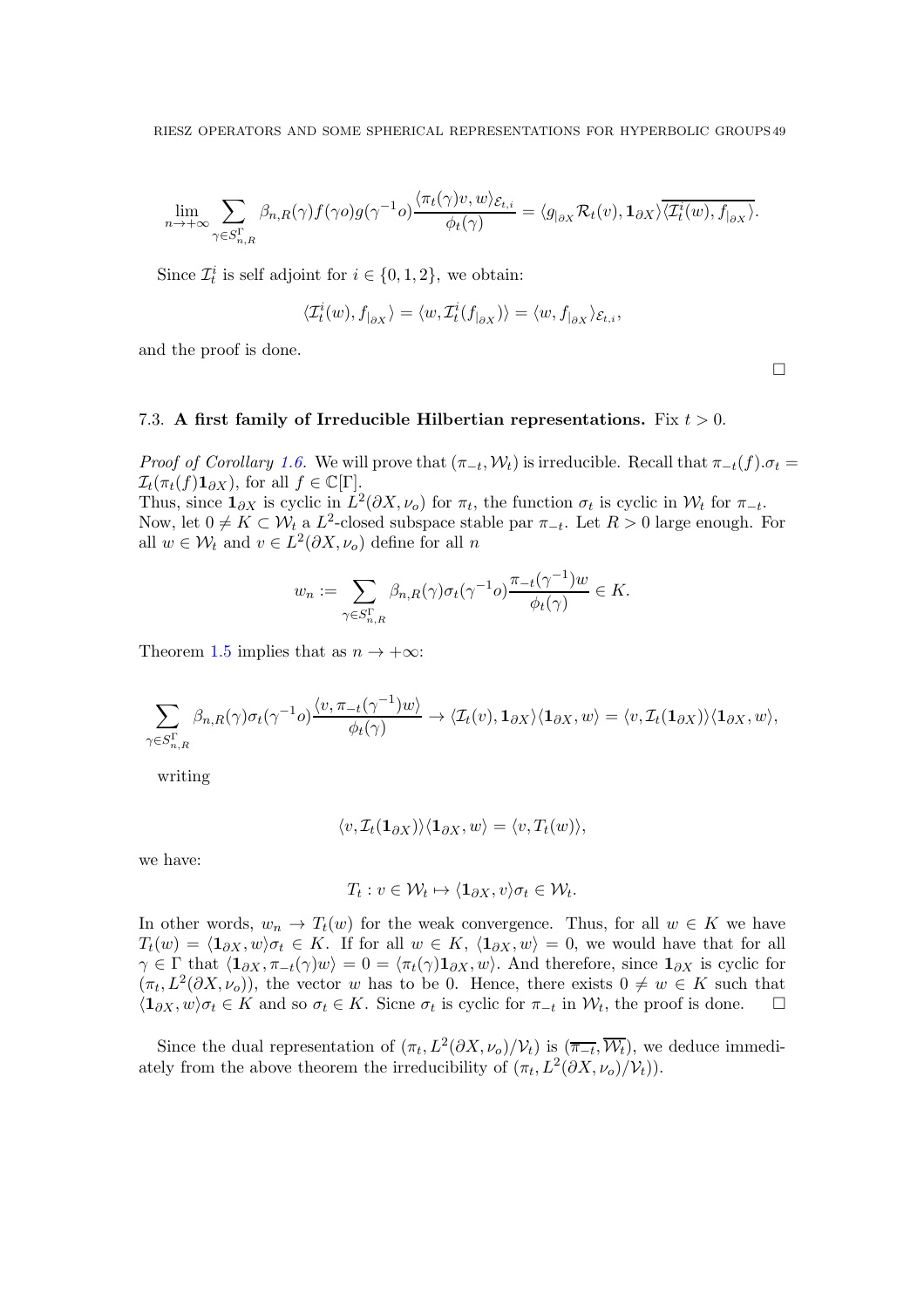#### 7.4. The Hilbertian complementary series. Fix  $t > 0$ .

*Proof of Corollary [1.7.](#page-4-2)* Apply Theorem [1.5](#page-4-0) with  $\mathcal{E}_{t,i} = \mathcal{K}_t$ , with  $v = \mathbf{1}_{\partial X}$  and  $g = \mathbf{1}_{\partial X}$ to obtain

$$
\sum_{\gamma \in S_{n,R}^{\Gamma}} \beta_{n,R}(\gamma) f(\gamma o) \frac{\langle \pi_t(\gamma) \mathbf{1}_{\partial X}, w \rangle_{\mathcal{K}_t}}{\phi_t(\gamma)} \to \overline{\langle f_{|_{\partial X}}, w \rangle_{\mathcal{K}_t}}.
$$

In other words,  $\mathbf{1}_{\partial X}$  is cyclic for  $\mathcal{K}_t$ .

Consider now a proper subspace  $F \subset \mathcal{K}_t$  invariant by  $\pi_t$ . Theorem [1.5](#page-4-0) implies, for  $f = \mathbf{1}_{\overline{X}}$  and  $g = \sigma_t$  that for all  $v \in F$  we have  $\langle \mathbf{1}_{\partial X}, \mathcal{I}_t(v) \rangle \mathbf{1}_{\partial X} \in F$ . If for all v in F,  $\langle \mathbf{1}_{\partial X}, \mathcal{I}_t(v)\rangle = 0$ , it would follow by Proposition [3.16](#page-25-0) that for all  $\gamma \in \Gamma$  that  $\langle \pi_t(\gamma) \mathbf{1}_{\partial X}, \mathcal{I}_t(v) \rangle = 0$ . Then using the fact that  $\mathbf{1}_{\partial X}$  is cyclic for  $(\pi_t, L^2(\partial X, \nu_o))$ , we would have  $\mathcal{I}_t(v) = 0$ , that is  $v = 0$  in  $\mathcal{K}_t$ . Hence there exists  $0 \neq v \in F$  such that  $\langle \mathbf{1}_{\partial X}, \mathcal{I}_t(v) \rangle \neq 0$  and thus  $\mathbf{1}_{\partial X} \in F$ . Since  $\mathbf{1}_{\partial X}$  is cyclic for  $(\pi_t, \mathcal{K}_t)$  we obtain the irreducibility result.

Let  $t' \neq t$ ; we may assume  $t' < t$ . Suppose that  $(\pi_{t'}, \mathcal{K}_{t'})$  is equivalent to  $(\pi_t, \mathcal{K}_t)$  via a unitary transformation  $U: \mathcal{K}_{t'} \to \mathcal{K}_t$ , namely  $U^* \pi_{t'}(\gamma) U = \pi_t(\gamma)$  for all  $\gamma$ . On one hand, we have (for  $R$  large enough) for all  $n$ :

$$
0<\sum_{\gamma\in S^{\Gamma}_{n,R}}\beta_{n,R}(\gamma)\frac{\langle U^*\pi_{t'}(\gamma)U\mathbf{1}_{\partial X},\mathbf{1}_{\partial X}\rangle_{\mathcal{K}_{t'}}}{\phi_t(\gamma)}=\sum_{\gamma\in S^{\Gamma}_{n,R}}\beta_{n,R}(\gamma)\frac{\langle \pi_{t'}(\gamma)U(\mathbf{1}_{\partial X}),U(\mathbf{1}_{\partial X})\rangle_{\mathcal{K}_{t'}}}{\phi_t(\gamma)}.
$$

And on the other hand:

$$
\left| \sum_{\gamma \in S_{n,R}^{\Gamma}} \beta_{n,R}(\gamma) \frac{\langle \pi_{t'}(\gamma)U(\mathbf{1}_{\partial X}), U(\mathbf{1}_{\partial X}) \rangle_{\mathcal{K}_{t}}}{\phi_{t}(\gamma)} \right| = \left| \sum_{\gamma \in S_{n,R}^{\Gamma}} \beta_{n,R}(\gamma) \frac{\langle \pi_{t'}(\gamma)U(\mathbf{1}_{\partial X}), U(\mathbf{1}_{\partial X}) \rangle_{\mathcal{K}_{t}}}{\phi_{t'}(\gamma)} \frac{\phi_{t'}(\gamma)}{\phi_{t}(\gamma)} \right|
$$
  
 
$$
\leq C \frac{\phi_{t'}(nR)}{\phi_{t}(nR)} \to 0,
$$

as  $n \to +\infty$ , where the last inequality follows from estimates of Theorem [6.2,](#page-37-2) and the limit follows from Proposition [5.1](#page-32-1) together with  $t' < t$ . Whence, the representations  $(\pi_t, \mathcal{K}_t)$  and  $(\pi_{t'}, \mathcal{K}_{t'})$  are not equivalent for  $t \neq t'$ .

 $\Box$ 

#### 7.5. The unitary complementary series for  $0 < t \leq \frac{1}{2}$  $\frac{1}{2}$ .

Proof of Corollary [1.8.](#page-4-3) We only have to prove [\(3\)](#page-4-4) of Corollary 1.8. The representation  $(\pi_t, \mathcal{H}_t)$  is a unitary representation and Bader-Muchnik-type Theorem [1.5](#page-4-0) for the Hilbert space  $\mathcal{H}_t$  has been proved. We deduce that the vector  $\mathbf{1}_{\partial X}$  is cyclic and the orthogonal projection onto the one-dimensional space  $\mathbb{C}1_{\partial X}$  is in the von Neumann algebra generated by  $\pi_t$ . Use the standard arguments [\[31,](#page-53-12) Lemma 6.1] to conclude that the unitary representation  $(\pi_t, \mathcal{H}_t)$  is irreducible.

The proof of the fact that  $(\pi_t, \mathcal{H}_t)$  and  $(\pi_{t'}, \mathcal{H}_{t'})$  are inequivalent for  $t \neq t' \in [0, 1]$  is the same as above.  $\Box$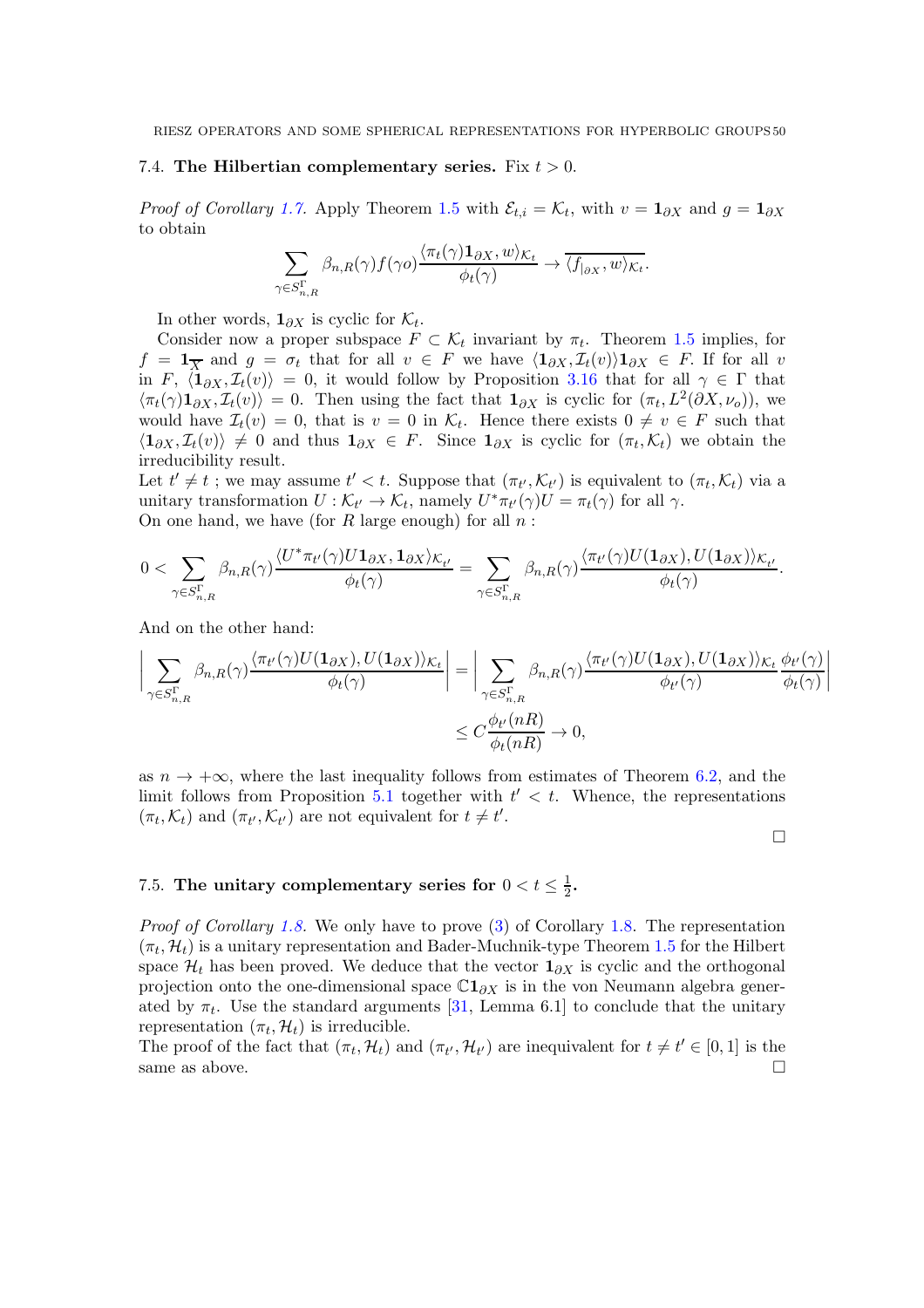### Appendix A. A unitary representation

Let  $\Gamma$  be a non elementary Gromov hyperbolic group acting geometrically on  $(X, d_{\Sigma})$ its Cayley graph endowed with  $d_{\Sigma}$  a word metric associated with some generating set Σ. Let  $\partial X$  be its Gromov boundary endowed with some visual metric  $d_{\partial X}$ . Following the notation of [\[20\]](#page-52-22), denote by  $J_{AR}(\partial X)$  its Ahlfors regular conformal gauge see also [\[9\]](#page-52-23). We recall briefly its definition:

$$
J_{AR}(\partial X) := \{d' \text{ Ahlfors regular metric on } \partial X \text{ such that } d' \sim_{q.s.} d_{\partial X}\},
$$

where two metrics  $d_{\partial X}$  and  $d'$  in  $\partial X$  are quasisymmetrically equivalent (not.  $d' \sim_{q.s.}$  $d_{\partial X}$ ) if the identity map  $id : (\partial X, d_{\partial X}) \to (\partial X, d')$  is a quasisymmetric homeomorphism. Recall that a homeomorphism  $h : (Y, d) \to (Z, d')$  between two metric spaces is quasisymmetric if there is an increasing homeomorphism  $\eta : \mathbb{R}^+ \to \mathbb{R}^+$  - called a distortion function - such that :

$$
\frac{d'(h(x),h(z))}{d'(h(y),h(z))} \leq \eta \bigg(\frac{d(x,z)}{d(y,z)}\bigg),
$$

for all  $x, y, z \in Y$  with  $y \neq z$ . Moreover, a metric d' is Ahlfors regular of dimension Q on  $\partial X$  if there exists  $Q > 0$  and a Radon measure on  $\partial X$  such that there exists  $C > 0$  satisfying for every balls on the boundary  $B_{\partial X}(\xi, r)$  the inequalities  $C^{-1}r^Q \leq$  $\mu(B_{\partial X}(\xi,r)) \leq Cr^Q.$ 

A.1. **Besov spaces.** For any  $d_0 \in J_{AR}(\partial X)$  of dimension Q, let  $\nu_0$  be the corresponding Patterson-Sullivan measure. Define the Sobolev-Besov spaces à la Bourdon-Pajot  $[9]$ , given by

(A.1)

$$
\mathcal{B}_t(d_o) := \{ v \text{ measurable } : \partial X \to \mathbb{C} \|\|v\|_{\mathcal{B}_t}^2 = \int_{\partial X \times \partial X} \frac{|v(\xi) - v(\eta)|^2}{d_o^{(1 - 2t)Q}(\xi, \eta)} d\nu_o(\xi) d\nu_o(\eta) < +\infty \}/ \sim,
$$

where  $v \sim w$  if and only if  $v - w$  equals to a constant a.e. with respect to  $dm_{o,t}(\xi, \eta) =$  $d\nu_o(\xi)d\nu_o(\eta)/d_o^{(1-2t)Q}(\xi,\eta)$ . Note that for any couple of measurable functions  $(v, w)$  the inner product is given by

(A.2) 
$$
\langle v, w \rangle_{\mathcal{B}_t} = \int_{\partial X \times \partial X} \frac{(v(\xi) - v(\eta))\overline{(w(\xi) - w(\eta))}}{d_o^{(1-2t)D}(\xi, \eta)} d\nu_o(\xi) d\nu_o(\eta).
$$

For  $t = -\frac{1}{2}$  $\frac{1}{2}$ , we recover the space denoted by  $B_2(d)$  in [\[9,](#page-52-23) Section 0.1].

# Proposition A.1.

(1) Let  $t < t'$ . We have the following embeddings:

$$
\mathcal{B}_t \hookrightarrow \mathcal{B}_{t'}.
$$

- (2) The pair  $(\mathcal{B}_t, \overline{\mathcal{B}_{-t}})$  is a  $\mathbb{C}\text{-pairing with respect to }\langle \cdot, \cdot \rangle_{\mathcal{B}_0}$ .
- (3)  $\mathcal{B}_{\frac{1}{2}}$  is isomorphic to the Hilbert space  $L^2(\partial X) \ominus \mathbb{C}$ .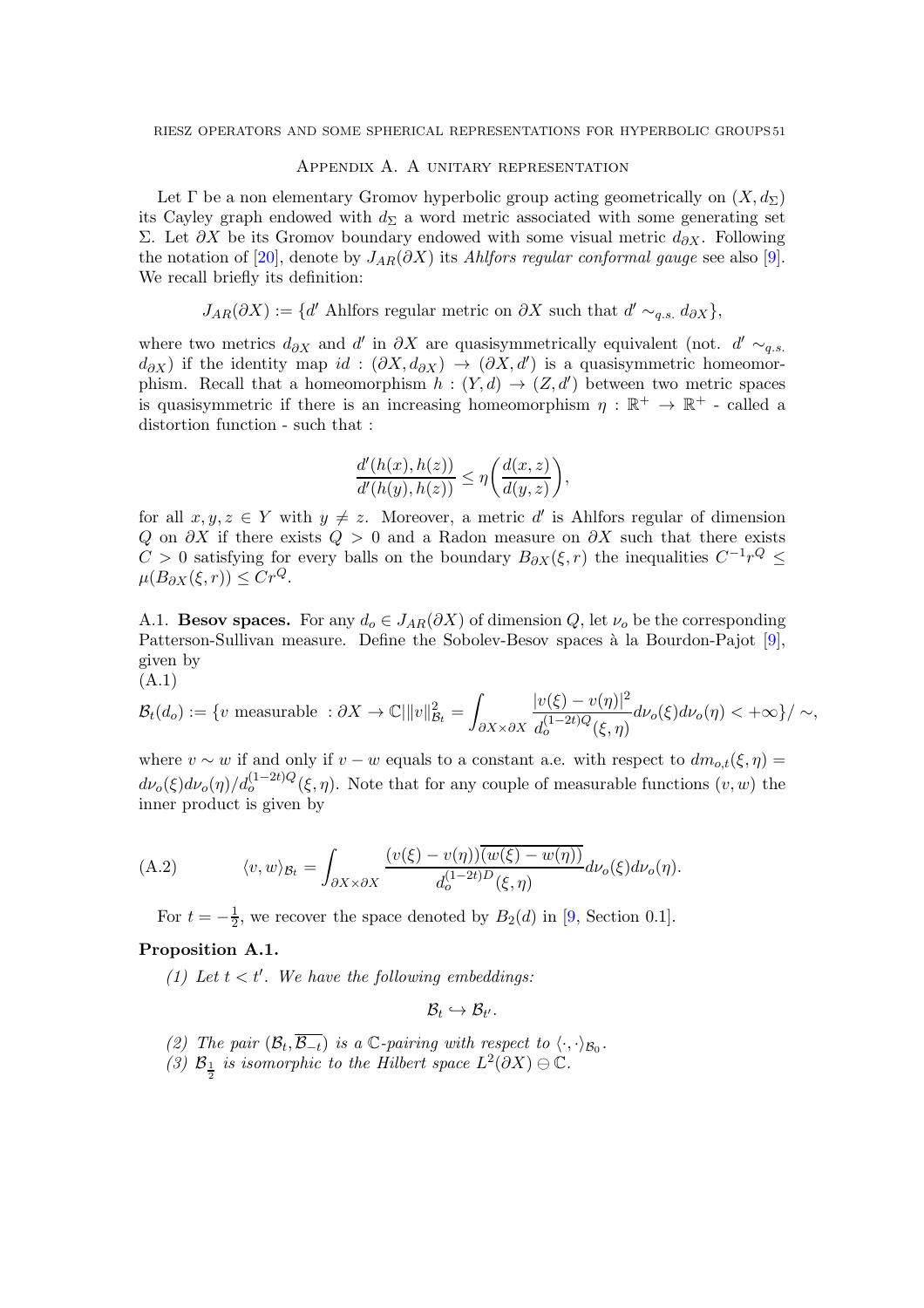Choose  $d_{o,\epsilon}$  an  $\epsilon$ -good metric for some  $\epsilon > 0$ . The fundamental observation is that for all  $\gamma \in \Gamma$  and for all  $v \in \mathcal{B}_{-\frac{1}{2}}(d_{o,\epsilon})$ :

(A.3) 
$$
\|\pi_{-\frac{1}{2}}(\gamma)v\|_{\mathcal{B}_{-1/2}} = \|v\|_{\mathcal{B}_{-1/2}}.
$$

In other words when  $\mathcal{B}_{-1/2}$  is not trivial,  $(\pi_{-\frac{1}{2}}, \mathcal{B}_{-1/2})$  is a unitary representation.

A.2.  $\ell^2$ -cohomology of degree one. We follow [\[8\]](#page-52-24). Let  $\Gamma$  be a finitely generated group. Denote by  $F(\Gamma)$  the space of all complex valued functions on  $\Gamma$  and by  $\lambda$  the left regular linear representation of  $\Gamma$  on  $F(\Gamma)$ . Define then the space of 2-Dirichlet finite functions on Γ:

$$
D_2(\Gamma) = \{ f \in F(\Gamma) | \lambda(\gamma)f - f \in \ell^2(\Gamma), \forall \gamma \in \Gamma \}
$$

The first  $L^2$ -cohomology of  $\Gamma$  is defined as

$$
\bar{H}^1_{(2)}(\Gamma) := D_2(\Gamma)/i(\ell^2(\Gamma)) + \mathbb{C},
$$

where *i* denotes the inclusion of  $\ell^2(\Gamma)$  into  $D_2(\Gamma)$ . The space  $\bar{H}^1_{(2)}(\Gamma)$  turns to be a Hilbert module over the von Neumann algebra associated with Γ. It has a von Neumann dimension called the first  $L^2$ -betti number of  $\Gamma$  denoted by  $\beta^1_{(2)}(\Gamma)$ . Eventually, recall that  $\beta^1_{(2)}(\Gamma) = 0$  if and only if  $\bar{H}^1_{(2)}(\Gamma) = 0$ .

The connection with Besov space is the following theorem, that is a particular case of a more general nice theorem due to Bourdon and Pajot in  $[9,$  Théorème 0.1]:

<span id="page-51-1"></span>**Theorem A.2.** For any  $d \in J_{AR}(\partial X)$ , there exists canonical  $\Gamma$ -equivariant isomorphism of Hilbert spaces between  $\bar{H}^1_{(2)}(\Gamma)$  and  $\mathcal{B}_{-1/2}(d)$ .

**Proposition A.3.** If  $\beta_{(2)}^1(\Gamma) > 0$  then there exists  $d \in J_{AR}(\partial X)$  such that  $(\pi_{-\frac{1}{2}}, \mathcal{B}_{-\frac{1}{2}}(d))$ is a non trivial, infinite dimensional, unitary representation of Γ.

*Proof.* Since  $\beta_{(2)}^1(\Gamma) > 0$  the space  $\bar{H}^1_{(2)}(\Gamma)$  is not trivial. Choose now  $d_{o,\epsilon}$  an  $\epsilon$ -good visual metric on  $\partial X$ . Therefore,  $\mathcal{B}_{-\frac{1}{2}}(d_{o,\epsilon})$  is a non trivial Hilbert space of infinite dimension, since its von Neumann dimension is non zero, and the choice of the Ahlfors regular metric turns  $(\pi_{-\frac{1}{2}}, \mathcal{B}_{-\frac{1}{2}}(d_{o,\epsilon}))$  into a unitary representation of  $\Gamma$ .

**Remark A.4.** We know that for  $t > 0$  the space  $\mathcal{B}_t$  exists and is non empty: it contains  $C(\partial X)$  for instance by the integrability property of  $k_t$ . But for  $t < 0$ , the space  $\mathcal{B}_t$  might be trivial: Assume that  $\Gamma$  is hyperbolic without torsion with property (T). Then, using again Theorem [A.2](#page-51-1) together with the celebrated theorem of Delorme-Guichardet ensuring that property  $(T)$  groups have a trivial first group of cohomology [\[5,](#page-52-21) Theorem 2.12.14], we obtain that  $\mathcal{B}_{-\frac{1}{2}}(d)$  is trivial for any  $d \in J_{AR}(\partial X)$ .

#### **REFERENCES**

<span id="page-51-0"></span>[1] J.-P. Anker, *La forme exacte de l'estimation fondamentale de Harish-Chandra. (French) [The exact form of Harish-Chandra's fundamental estimate]* C. R. Acad. Sci. Paris Sr. I Math. 305 (1987), no. 9, 371-374.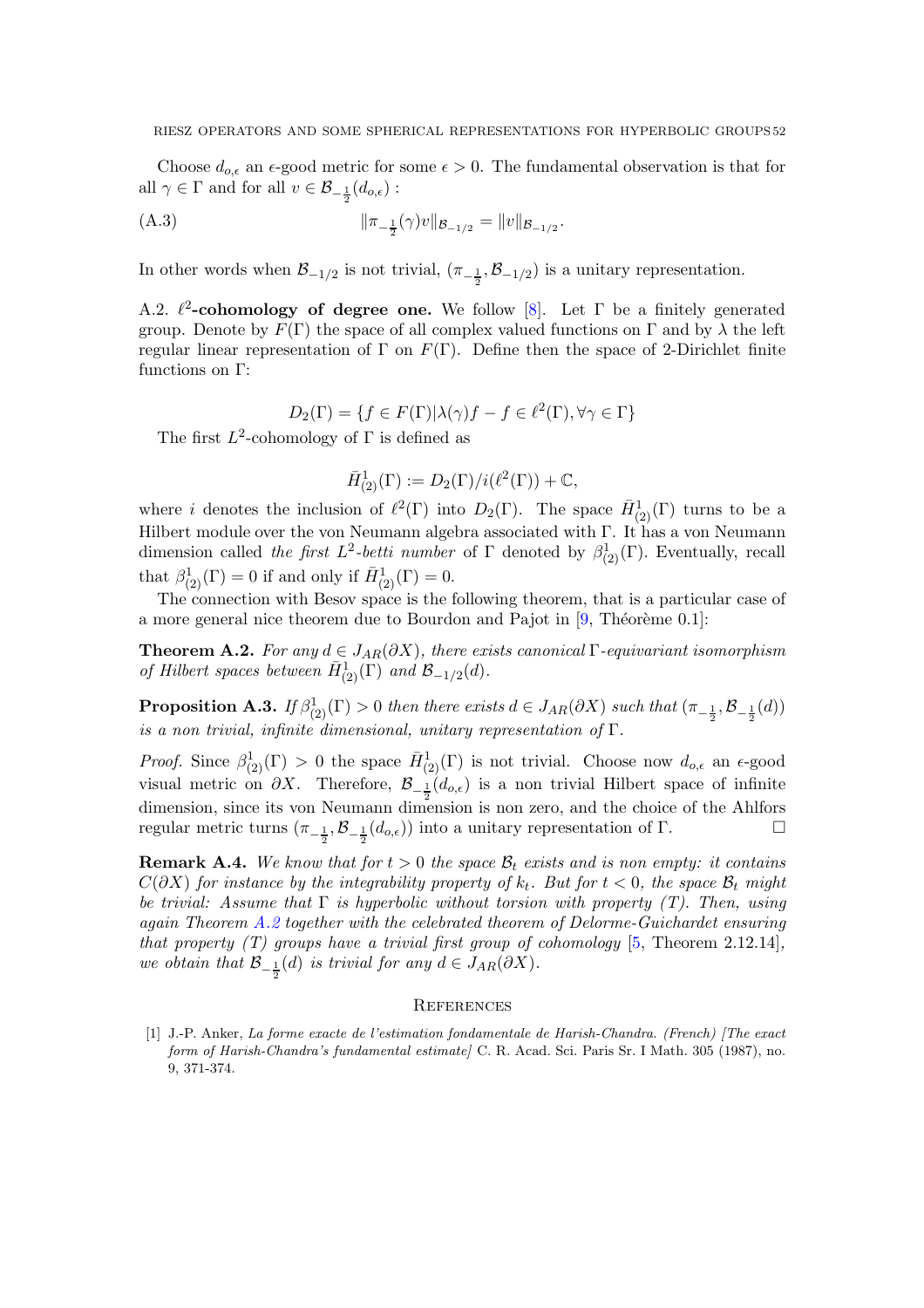- [2] U. Bader, R. Muchnik, *Boundary unitary representations, irreducibility and rigidity.* J. Mod. Dyn. 5 (2011), no. 1, 49-69.
- <span id="page-52-5"></span>[3] U. Bader, J. Dymara, *Boundary unitary representations right-angled hyperbolic buildings.* J. Mod. Dyn. 10 (2016), 413-437.
- <span id="page-52-21"></span>[4] B. Bekka, P. de la Harpe, *Unitary representations of groups, duals, and characters.* Mathematical Surveys and Monographs, 250. American Mathematical Society, Providence, 2020. xi+474 pp.
- [5] B. Bekka, P. de la Harpe, A. Valette, *Kazhdan's property (T).* New Mathematical Monographs, 11. Cambridge University Press, Cambridge, 2008.
- <span id="page-52-17"></span>[6] S. Blach`ere, P. Ha¨ıssinsky, P. Mathieu, *Harmonic measures versus quasiconformal measures for hyperbolic groups.* Ann. Sci. Ec. Norm. Sup´er. 44, no. 4 (2011), 683 – 721.
- <span id="page-52-24"></span><span id="page-52-15"></span>[7] K. Boucher, *Analogs of complementary series for CAT(-1) groups*, arXiv:2007.15369, 2020.
- [8] M. Bourdon, F. Martin, and A.Valette,*Vanishing and non-vanishing for the first* L p *-cohomology of groups.* Comment. Math. Helv. 80 (2005), 377–389.
- <span id="page-52-23"></span><span id="page-52-3"></span>[9] M. Bourdon and H. Pajot, *Cohomologie*  $\ell^p$  et espaces de Besov, J. Reine Angew. Math. 558 (2003), 85-108.
- <span id="page-52-20"></span>[10] A. Boyer, *Some spherical functions on hyperbolic groups*, Journal of topology and analysis, 2019.
- [11] A. Boyer, *Equidistribution, ergodicity, and irreducibility in CAT(-1) spaces.* Groups Geom. Dyn. 11 (2017), no. 3, 777-818.
- <span id="page-52-6"></span>[12] A. Boyer, D. Mayeda *Equidistribution, ergodicity and irreducibility associated with Gibbs measures.* Comment. Math. Helv. 92 (2017), no. 2, 349-387.
- <span id="page-52-9"></span><span id="page-52-7"></span>[13] A. Boyer and A. Pinochet-Lobos, *An ergodic theorem for the quasi-regular representation of the free group.* Bull. Belg. Math. Soc. Simon Stevin 24 (2017), no. 2, 243-255.
- [14] A. Boyer, G. Link, Ch. Pittet, *Ergodic boundary representations.* Ergodic Theory Dynam. Systems 39 (2019), no. 8, 2017-2047.
- <span id="page-52-8"></span>[15] A. Boyer and L. Garncarek, *Asymptotic Schur orthogonality in hyperbolic groups with application to monotony*, Trans. Amer. Math. Soc. 371 (2019), 6815-6841.
- <span id="page-52-16"></span>[16] M.R. Bridson; A. Haefliger, *Metric spaces of non-positive curvature.* Grundlehren der Mathematischen Wissenschaften [Fundamental Principles of Mathematical Sciences], 319. Springer-Verlag, Berlin, 1999.
- <span id="page-52-0"></span>[17] M. Burger, P. de la Harpe *Constructing irreducible representations of discrete groups.* Proc. Indian Acad. Sci. Math. Sci. 107 (1997), no. 3, 223-235.
- <span id="page-52-4"></span>[18] M. Burger and S. Mozes, *CAT(-1)-spaces, divergence groups and their commensurators,* J. Amer. Math. Soc. 9 (1996), no. 1, 57-93,
- <span id="page-52-12"></span>[19] Pierre-Emmanuel Caprace, Mehrdad Kalantar, Nicolas Monod, *A type I conjecture and boundary representations of hyperbolic groups*, arXiv:2110.00190, 2021.
- <span id="page-52-22"></span>[20] M. Carrasco Piaggio, *On the conformal gauge of a compact metric space* Annales scientifiques de l'École Normale Supérieure, Série 4, Tome 46 (2013) no. 3, pp. 495-548.
- <span id="page-52-14"></span>[21] Cherix, Pierre-Alain; Cowling, Michael; Jolissaint, Paul; Julg, Pierre; Valette, Alain. Groups with the Haagerup property. *Gromov's a-T-menability*. Progress in Mathematics, 197. Birkhäuser Verlag, Basel, 2001.
- <span id="page-52-18"></span>[22] M. Coornaert, *Mesures de Patterson-Sullivan sur le bord d'un espace hyperbolique au sens de Gromov (French, with French summary).* Pacific J. Math. 159 (1993), no. 2, 241-270.
- <span id="page-52-19"></span>[23] C. Connell, R. Muchnik,*Harmonicity of quasiconformal measures and Poisson boundaries of hyperbolic spaces.* Geom. Funct. Anal. 17 (2007), no. 3,
- <span id="page-52-10"></span>[24] A, Dudko, R. Grigorchuk, *On spectra of Koopman, groupoid and quasi-regular representations.* J. Mod. Dyn. 11 (2017), 99-123.
- <span id="page-52-11"></span>[25] A. Dudko, R. Grigorchuk, *On irreducibility and disjointness of Koopman and quasi-regular representations of weakly branch groups.* Modern theory of dynamical systems, 51-66, Contemp. Math., 692, Amer. Math. Soc., Providence, RI, 2017.
- <span id="page-52-13"></span><span id="page-52-2"></span>[26] P. Etingof, D. Kazhdan, A. Yom Din, *On tempered representations,* arXiv:2111.11970, 2021.
- <span id="page-52-1"></span>[27] J. M. G. Fell, *Non-unitary dual spaces of groups.* Acta Math. 114 (1965), 267-310.
- [28] A. Fig`a-Talamanca, M.A. Picardello *Harmonic analysis on free groups* Lecture notes in pure and applied mathematics vol. 87, 1983.